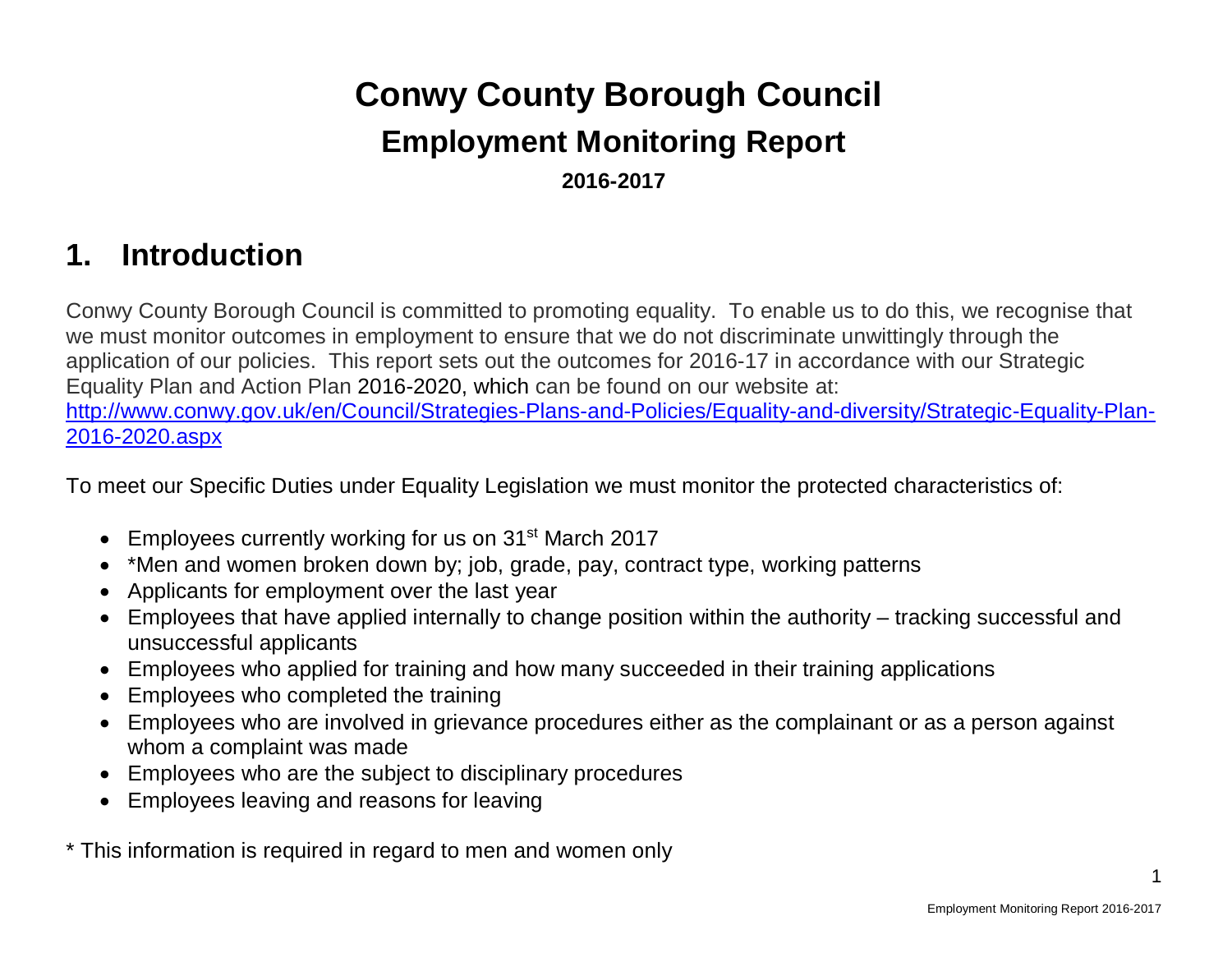# **2. Employment Monitoring Data**

Over the years we have tried to improve our position regarding equality data capture and reporting for our workforce. We collect Monitoring Data for the following areas:

- Age
- Sex
- Gender Reassignment
- Ethnic Origin
- Nationality
- Disability
- Sexual Orientation
- Religion or Belief or non-Belief
- Pregnancy and Maternity
- Marital or Civil Partnership Status
- Level of Welsh Language Ability
- Carer Responsibility

Steps have been taken each year to improve upon the Equality Monitoring Data we hold for existing employees. This report contains the data, where disclosed, on each of the protected characteristics. Web-recruitment was introduced in December 2015, making the provision of this data mandatory, and we have already seen an improvement in the data captured. During the period of this report, the Education Service have also started utilising web-recruitment, which means that all jobs within Conwy County Borough Council are now advertised through the web-recruitment system which will help improve Equality Monitoring data capture.

A manual exercise is normally undertaken to record applications turned down for training. A workflow package will be installed on the HR/Payroll system in the coming 12 months, which will help improve the quality of data in this area. A self-service system will also be rolled out to all staff during the next 12 months which will enable staff to update their own personal details by accessing the self-service system online. An article will be published in Team Brief explaining the importance of providing Equality Monitoring information and it is hoped that this will help to improve data capture.

Due to the small number of employees of an ethnic minority origin, this report shows the data aggregated into the category: Black Minority Ethnic (BME) origin. This avoids the possibility of individuals being identified from the data, but disaggregated data continues to be collected. Within each table, any figures less than five have been replace with an \* to protect the identity of individuals. Totals remain unchanged.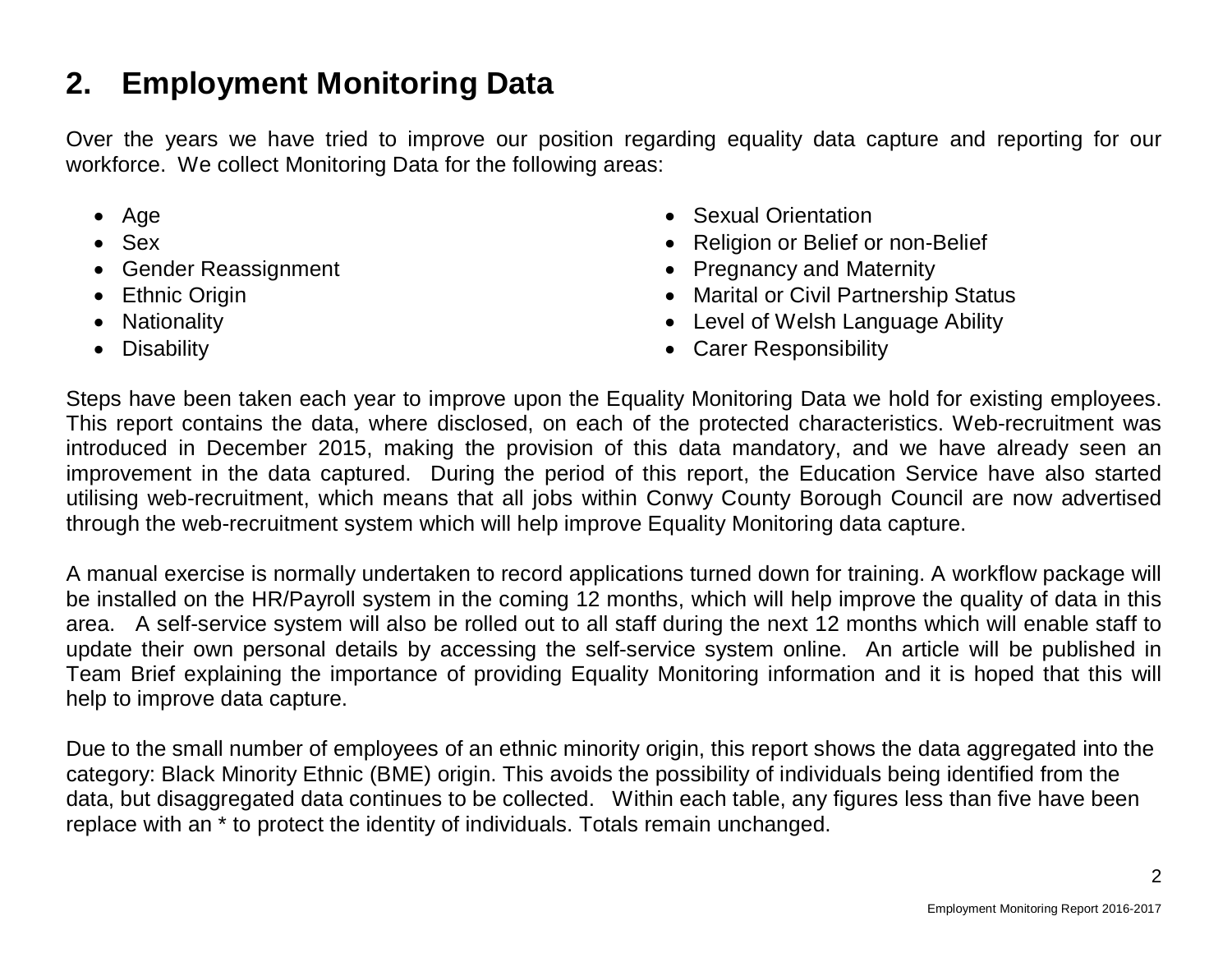# **3. Employees currently working for us**

# **Table 1 - Number of Permanent or Fixed Term Employees as at 31st March 2017**

|                                           |              |                 |                  |                        | <b>Age Range</b> |                        |              | Gender  |                |                 | <b>Married</b> /                   | Gay,                        |            |                  | Pregnancy             |
|-------------------------------------------|--------------|-----------------|------------------|------------------------|------------------|------------------------|--------------|---------|----------------|-----------------|------------------------------------|-----------------------------|------------|------------------|-----------------------|
| <b>Service</b>                            | <b>Total</b> | Age 16<br>$-24$ | Age<br>$25 - 34$ | <b>Age 35</b><br>$-44$ | Age 45<br>$-54$  | <b>Age 55</b><br>$-64$ | Age<br>$65+$ | Female  | <b>Male</b>    | <b>Disabled</b> | <b>Civil</b><br><b>Partnership</b> | Lesbian,<br><b>Bisexual</b> | <b>BME</b> | Trans-<br>gender | &<br><b>Maternity</b> |
| Audit & Procurement                       | 14           | $\star$         |                  | 6                      | 5                | $\star$                | $\star$      | 11      | $\star$        |                 | 9                                  | $\star$                     |            |                  |                       |
| <b>Chief Executives Office</b>            | 8            | $\star$         | $\star$          | $\star$                | $\star$          | $\star$                | $\star$      | 6       | $\star$        | $\star$         | 6                                  | $\star$                     |            | $\star$          | $\star$               |
| Children Family & Safeguarding            | 181          | $\star$         | 37               | 55                     | 53               | 33                     | $\star$      | 145     | 36             | 9               | 78                                 | $\star$                     | 5          |                  | 8                     |
| <b>Community Development Service</b>      | 304          | 21              | 79               | 60                     | 75               | 60                     | 9            | 194     | 110            | 10              | 139                                | 5                           |            | $\star$          | 10                    |
| <b>Corporate Financial Service</b>        | 39           | $\star$         | $\star$          | 16                     | 11               | 6                      | $\star$      | 25      | 14             | $\star$         | 17                                 | $\star$                     |            | $\star$          | $\star$               |
| Corporate Human Resources                 | 20           | $\star$         |                  | 9                      | $\star$          | 5                      | $\star$      | 15      | 5              | $\star$         | 10 <sup>10</sup>                   | $\star$                     |            |                  | $\star$               |
| Corporate Improvement & Development       | 12           | $\star$         |                  | 5                      | $\star$          | $\star$                | $\star$      | 9       | $\star$        | $\star$         | 10                                 | $\star$                     |            |                  | $\star$               |
| Corporate Marketing & Communications      | 16           | $\star$         |                  | 5                      | 6                | $\star$                | $\star$      | 14      | $\star$        | $\star$         | 11                                 | $\star$                     |            |                  | $\star$               |
| Education                                 | 2021         | 75              | 368              | 538                    | 648              | 359                    | 33           | 1712    | 309            | 10              | 1224                               | $\star$                     | 8          | $\star$          | 104                   |
| <b>Environment Roads &amp; Facilities</b> | 509          | 13              | 65               | 81                     | 191              | 140                    | 19           | 151     | 358            | 14              | 253                                | $\star$                     | 9          |                  | $\star$               |
| Estates & Asset Management                | 9            | $\star$         | $\star$          | $\star$                | $\star$          | $\star$                | $\star$      | $\star$ | $\overline{7}$ | $\star$         | 6                                  | $\star$                     |            |                  | $\star$               |
| Information Technology                    | 81           | 5               | 13               | 24                     | 32               | $\overline{7}$         | $\star$      | 20      | 61             | $\star$         | 35                                 | $\star$                     |            | $\star$          |                       |
| Integrated Adults & Community Services    | 565          | 19              | 90               | 95                     | 198              | 145                    | 18           | 490     | 75             | 21              | 321                                | 5                           | 15         | $\star$          | 18                    |
| Law & Governance                          | 62           | $\star$         | 17               | 15                     | 12               | 11                     | $\star$      | 50      | 12             | $\star$         | 39                                 | $\star$                     |            |                  | $\star$               |
| Regulatory & Housing Services             | 128          | $\overline{7}$  | 21               | 33                     | 41               | 22                     | $\star$      | 82      | 46             | $\star$         | 72                                 | $\star$                     |            |                  | 6                     |
| Revenues & Benefits Service               | 85           | $\star$         | 24               | 23                     | 27               | 8                      | $\star$      | 64      | 21             | $\star$         | 45                                 | $\star$                     |            |                  | $\star$               |
| Theatres & Conference Centre              | 109          | 12              | 28               | 21                     | 22               | 25                     | $\star$      | 57      | 52             | $\star$         | 55                                 | $\overline{v}$              |            |                  | $\star$               |
| <b>CCBC Total</b>                         | 4163         | 164             | 756              | 992                    | 1332             | 829                    | 90           | 3047    | 1116           | 74              | 2330                               | 23                          | 50         | 9                | 162                   |

Note: The number of employees counted in Table 1 is based on the number of permanent or fixed term people employed by Conwy on 31<sup>st</sup> March 2017 (counted once, even though they may have more than one permanent or fixed term job).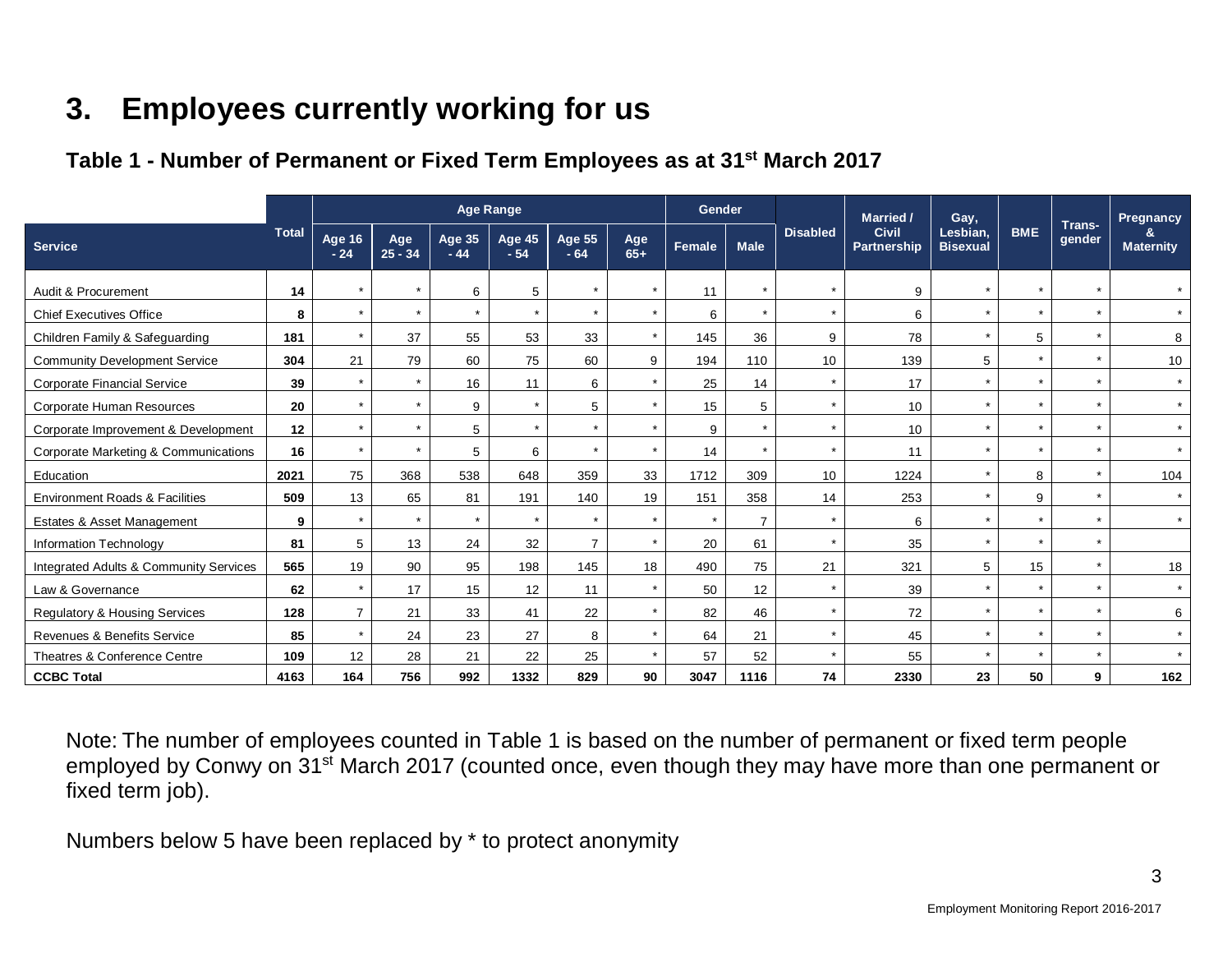# **Table 1a - Number of Permanent or Fixed Term Employees as at 31st March 2017 by religion and belief**

| <b>Service</b>                            | <b>Total</b> | <b>Agnostic</b> | <b>Atheist</b> | <b>Buddist</b> | Christian      | Confucianism | <b>Hindu</b> | Jehovah<br><b>Witness</b> | <b>Jewish</b> | <b>Muslim</b>  | <b>No</b><br><b>Religion</b> | <b>Not</b><br><b>Specified</b> | Other   |
|-------------------------------------------|--------------|-----------------|----------------|----------------|----------------|--------------|--------------|---------------------------|---------------|----------------|------------------------------|--------------------------------|---------|
| Audit & Procurement                       | 8            | $\star$         | $\star$        | $\star$        | 6              | $\star$      | $\star$      | $\star$                   | $\star$       | $\star$        |                              | $\star$                        |         |
| <b>Chief Executives Office</b>            | 5            |                 | $\star$        | $\star$        | $\star$        | $\star$      | $\star$      | $\star$                   | $\star$       | $\star$        |                              | $\star$                        |         |
| Children Family & Safeguarding            | 123          | $\star$         | $\star$        | $\star$        | 61             | $\star$      | $\star$      | $\star$                   | $\star$       | $\overline{v}$ | 39                           | 13                             | $\star$ |
| <b>Community Development Service</b>      | 136          | 5               | $\star$        | $\star$        | 71             | $\star$      | $\star$      | $\star$                   | $\star$       | $\star$        | 44                           | 10                             | $\star$ |
| <b>Corporate Financial Service</b>        | 34           |                 | $\star$        | $\star$        | 20             | $\star$      | $\star$      | $\star$                   | $\star$       | $\star$        | 10                           | $\star$                        | $\star$ |
| Corporate Human Resources                 | 20           | ÷               | $\star$        | $\star$        | 13             | $\star$      | $\star$      | $\star$                   | $\star$       | $\overline{v}$ | 6                            | $\star$                        | $\star$ |
| Corporate Improvement &<br>Development    | 11           | $\star$         | $\star$        | $\star$        | 5              | $\star$      | $\star$      | $\star$                   | $\star$       | $\star$        |                              | $\star$                        |         |
| Corporate Marketing &<br>Communications   | 11           | $\star$         | $\star$        | $\star$        | $\overline{7}$ | $\star$      | $\star$      | $\star$                   | $\star$       |                |                              | $\star$                        |         |
| Education                                 | 120          |                 | $\star$        | $\star$        | 77             | $\star$      | $\star$      | $\star$                   | $\star$       |                | 26                           | 9                              |         |
| <b>Environment Roads &amp; Facilities</b> | 308          | $\star$         | 5              | $\star$        | 184            | $\star$      | $\star$      | $\star$                   | $\star$       | $\overline{v}$ | 84                           | 27                             | 6       |
| Estates & Asset Management                | 6            |                 | ÷              | $\star$        | $\star$        | $\star$      | $\star$      | $\star$                   | $\star$       |                |                              | $\star$                        |         |
| Information Technology                    | 75           |                 | Δ              | $\star$        | 27             | $\star$      | $\star$      | $\star$                   | $\star$       |                | 35                           | 6                              |         |
| Integrated Adults & Community<br>Services | 391          |                 | 6              | $\star$        | 239            | $\star$      | $\star$      | $\star$                   | $\star$       |                | 105                          | 29                             | 8       |
| Law & Governance                          | 42           | $\star$         | $\star$        | $\star$        | 27             | $\star$      | $\star$      | $\star$                   | $\star$       | $\star$        | 11                           | $\star$                        | $\star$ |
| Regulatory & Housing Services             | 71           | $\star$         | $\star$        | $\star$        | 38             | $\star$      | $\star$      | $\star$                   | $\star$       |                | 21                           | 9                              | $\star$ |
| Revenues & Benefits Service               | 72           | $\star$         | $\star$        | $\star$        | 45             | $\star$      | $\star$      | $\star$                   | $\star$       |                | 16                           | 6                              | $\star$ |
| Theatres & Conference Centre              | 80           |                 |                | $\star$        | 41             | $\star$      | $\star$      | $\star$                   | $\star$       |                | 30                           | $\star$                        |         |
| <b>CCBC Total</b>                         | 1513         | 18              | 24             | 4              | 866            |              |              |                           | 1             | 1              | 438                          | 126                            | 32      |

Note: The number of employees counted in Table 1a is based on the number of permanent or fixed term people employed by Conwy on 31<sup>st</sup> March 2017 (counted once, even though they may have more than one permanent or fixed term job).

Numbers below 5 have been replaced by \* to protect anonymity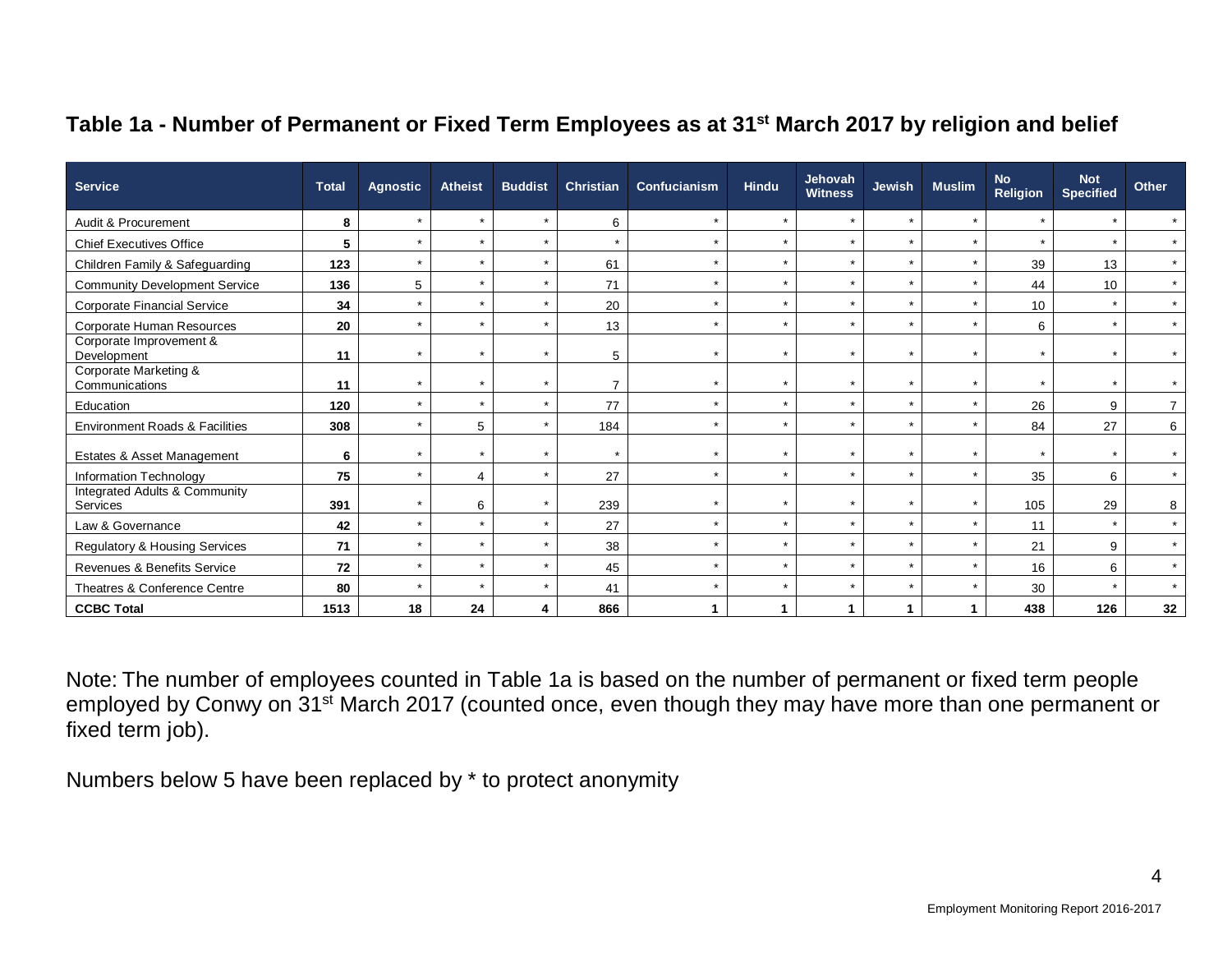|                                                  |              |                     |                     | <b>Age Range</b>    |                      |                     |                | <b>Gender</b> |             |                 | <b>Married /</b>            | Gay,                        |            |                      |                          |
|--------------------------------------------------|--------------|---------------------|---------------------|---------------------|----------------------|---------------------|----------------|---------------|-------------|-----------------|-----------------------------|-----------------------------|------------|----------------------|--------------------------|
| <b>Service</b>                                   | <b>Total</b> | Age<br>$16 -$<br>24 | Age<br>$25 -$<br>34 | Age<br>$35 -$<br>44 | Age<br>$45 -$<br>54  | Age<br>$55 -$<br>64 | Age<br>$65+$   | Female        | <b>Male</b> | <b>Disabled</b> | <b>Civil</b><br>Partnership | Lesbian,<br><b>Bisexual</b> | <b>BME</b> | Trans-<br>gender     | Pregnancy<br>& Maternity |
| Children Family & Safeguarding                   | 96           | $\star$             | 23                  | 26                  | 21                   | 18                  | 5              | 73            | 23          |                 | 26                          | ÷                           |            | $\star$              |                          |
| <b>Community Development</b><br>Service          | 737          | 272                 | 240                 | 72                  | 93                   | 45                  | 15             | 372           | 365         |                 | 75                          |                             |            | $\star$              |                          |
| Corporate Financial Service                      | $\mathbf{2}$ | $\star$             | $\star$             | $\star$             | $\ddot{\phantom{1}}$ | $\overline{ }$      | $\star$        | $\star$       | $\star$     |                 |                             | $\star$                     |            | $\ddot{\phantom{1}}$ |                          |
| Corporate Marketing &<br>Communications          | 9            | $\star$             | $\star$             | $\star$             | $\star$              | $\star$             | $\star$        | 5             | $\star$     |                 | $\star$                     | $\star$                     |            | $\star$              |                          |
| Education                                        | 2124         | 272                 | 428                 | 498                 | 536                  | 324                 | 66             | 1806          | 318         |                 | 854                         | $\star$                     |            | $\star$              | 38                       |
| <b>Environment Roads &amp; Facilities</b>        | 52           | $\star$             | 6                   | 10                  | 14                   | 13                  | $\overline{ }$ | 33            | 19          |                 | 24                          | $\star$                     |            | $\star$              | $\star$                  |
| Integrated Adults & Community<br><b>Services</b> | 64           | $\star$             | 16                  |                     | 17                   | 17                  | 5              | 50            | 14          |                 | 28                          |                             |            | $\star$              |                          |
| Law & Governance                                 | 37           | $\star$             | $\star$             | $\star$             | 13                   | 5                   | 16             | 18            | 19          |                 | 23                          |                             |            | $\star$              |                          |
| Regulatory & Housing Services                    | 4            | 4                   | $\star$             | $\star$             | $\star$              | $\star$             | $\star$        | $\star$       | $\star$     |                 | $\rightarrow$               |                             |            | $\star$              |                          |
| Theatres & Conference Centre                     | 180          | 54                  | 45                  | 20                  | 23                   | 25                  | 13             | 119           | 61          |                 | 29                          |                             |            | $\star$              |                          |
| <b>CCBC Total</b>                                | 3305         | 612                 | 763                 | 636                 | 718                  | 447                 | 129            | 2478          | 827         | 17              | 1061                        |                             | 13         | $\mathbf{0}$         | 43                       |

## **Table 2 – Number of Casual Workers as at 31st March 2017**

Note: The number of employees counted in Table 2 is based on the number of casual workers employed by Conwy on 31<sup>st</sup> March 2017 (counted once, even though they may have more than one casual job).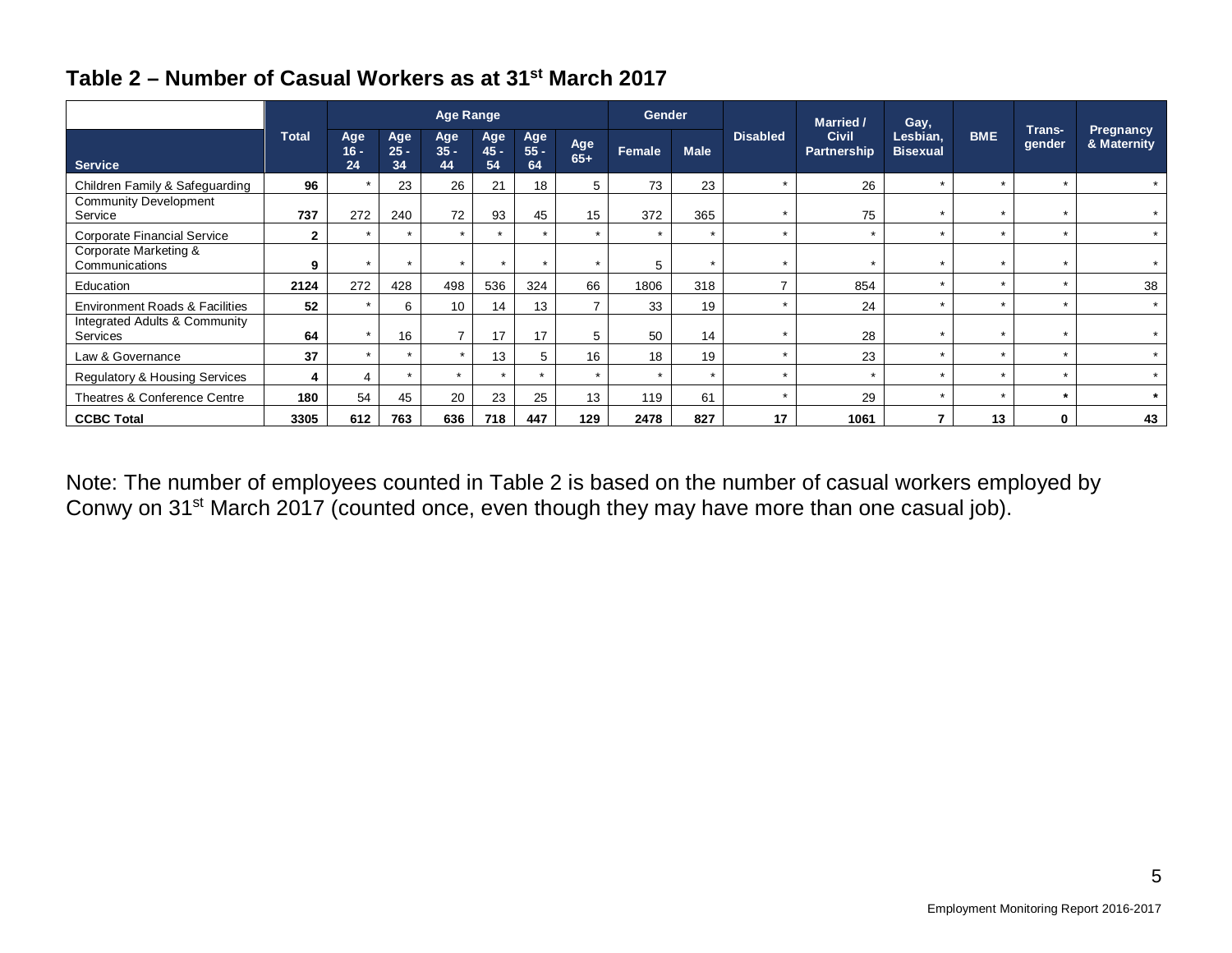## **Table 2a – Number of Casual Workers as at 31st March 2017 by religion and belief**

Note: The number of employees counted in Table 2a is based on the number of casual workers employed by Conwy on 31<sup>st</sup> March 2017 (counted once, even though they may have more than one casual job).

| <b>Service</b>                            | <b>Total</b> | <b>Agnostic</b> | <b>Atheist</b> | <b>Buddist</b> | <b>Christian</b> | Confucianism | <b>No Religion</b> | <b>Not</b><br><b>Specified</b> | Other |
|-------------------------------------------|--------------|-----------------|----------------|----------------|------------------|--------------|--------------------|--------------------------------|-------|
| Children Family & Safeguarding            | 39           | $\star$         | $\star$        | $\star$        | 18               |              | 12                 | 6                              |       |
| <b>Community Development Service</b>      | 90           |                 | 6              | $\star$        | 51               |              | 22                 | 5                              |       |
| <b>Corporate Financial Service</b>        | 0            | $\star$         | $\star$        | $\star$        | $\star$          | ÷            |                    |                                |       |
| Corporate Marketing & Communications      |              |                 |                |                | $\star$          |              |                    |                                |       |
| Education                                 | 50           | $\star$         | $\star$        | ÷              | 27               | ÷            | 15                 |                                |       |
| <b>Environment Roads &amp; Facilities</b> | 16           | $\star$         | $\star$        | $\star$        | 12               |              |                    |                                |       |
| Integrated Adults & Community Services    | 34           | $\star$         | $\star$        | $\star$        | 20               | $\star$      |                    |                                |       |
| Law & Governance                          | 15           |                 |                |                | 9                |              |                    |                                |       |
| <b>Regulatory &amp; Housing Services</b>  | ◠            | $\star$         | $\star$        | $\star$        | $\star$          | ÷            |                    |                                |       |
| Theatres & Conference Centre              | 48           | $\star$         | $\star$        | $\star$        | 13               | $\star$      | 26                 | 6                              |       |
| <b>CCBC Total</b>                         | 297          | 11              | 12             |                | 152              |              | 89                 | 24                             |       |

Numbers below 5 have been replaced by \* to protect anonymity

The overall workforce profile of the Authority consists of 26% male and 74% female employees. This figure includes permanent, fixed term and casual employees. The overall male workforce has increased by 1% during the last year. The male Casual workforce has increased by 3% during the last year. The age profile for the whole workforce is 10% aged 16-24, 20% aged 25-34, 22% aged 35-44, 27% aged 45-54, 17% aged 55-64 and 3% aged 65+. Since the last Employment Monitoring Report, the age categories have been changed and are now split into blocks of 10 years, as it was felt the range 25-49 in particular, was too large. This will enable us to have a clearer understanding of the age breakdown of our employees.

During this period 2.7% of the workforce took maternity leave. The system does not currently allow us to record employees who are pregnant, however with a recent system upgrade it will be possible to record the date employees inform managers of their pregnancy and record their MATB1 date. This will improve our recording and allow us to report on pregnant employees, as well as those who have taken maternity leave within the period.

We hold the following data for staff in Conwy: 100% sex, 100% age, 99.40% marital/civil partnership, 48.4% race, 42.5% disability, 35.5% religion/belief, 35.6% lesbian, gay or bisexual and 26.1% transgender. These figures do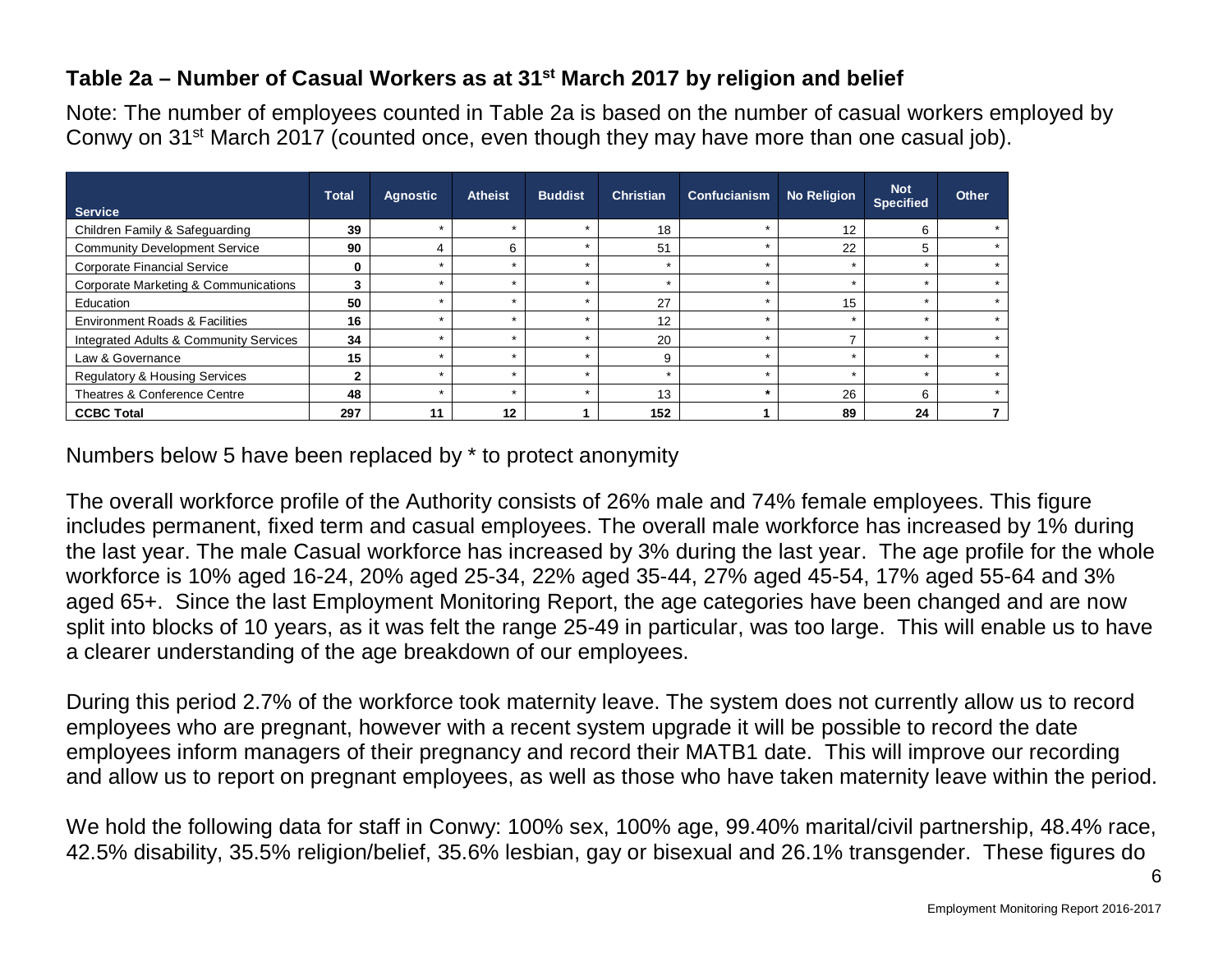not show how many people are identified with that protected group, but how many people have provided information to say that they are or are not from each group.

45% have declared that they are either married or in a civil partnership and 1.2% have declared a disability. Currently, 0.4% have declared their sexual orientation as lesbian, gay or bisexual, 0.8% of employees have stated that they are of black, minority and ethnic origin, 24% have declared a religion/belief or non-belief and 0.1% of employees have stated that they are transgender. Figures for these protected characteristics remain very low, however work is being undertaken to improve the equality data held. With the introduction of the Web Recruitment in December 2015, as well as the introduction of a self-service system which will be rolled out to all staff in the next 12 months, it is hoped that these figures will improve further. The updated online self-service system will enable staff to update their own personal details via the internet.

The numbers provided in Tables 3 - 6 below are based on the number of positions filled within Conwy, by the people shown in Table 1 and 2. We have a large number of employees who hold multiple posts, often part-time and often in different job types and different services, hence the reason for the differences in total figures shown. The type of contract, salary range, job type and grade is recorded against the positions filled on the HR/Payroll System. Conwy County Borough Council does not employ 7,887 employees, but this is the number of posts filled.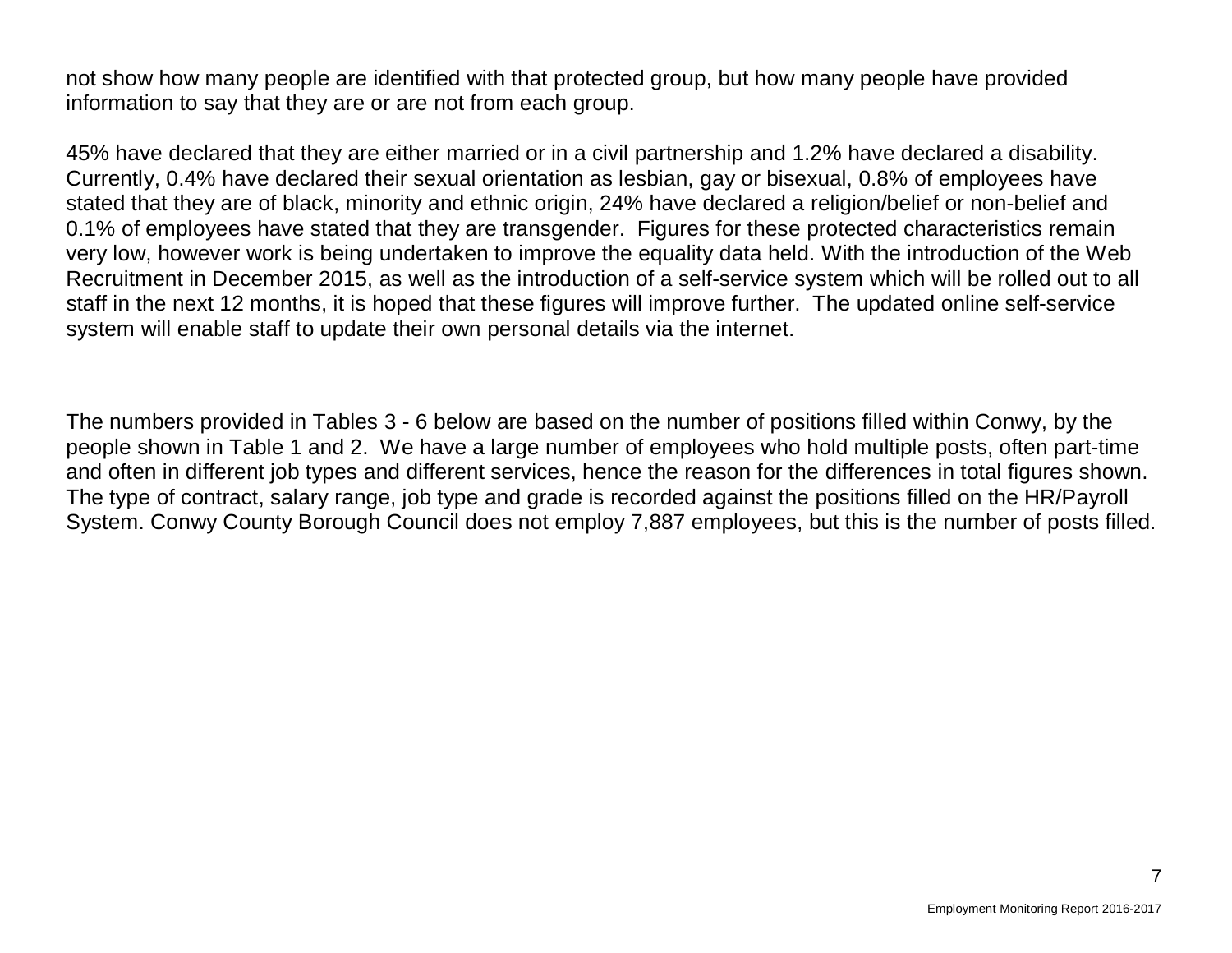### **Table 3 - Number of posts filled by Contract Type**

|            |                  | <b>Permanent</b> |                  | <b>Fixed Term</b> |                   |              |
|------------|------------------|------------------|------------------|-------------------|-------------------|--------------|
| <b>Sex</b> | <b>Full time</b> | <b>Part time</b> | <b>Full time</b> | <b>Part time</b>  | Variable<br>hours | <b>Total</b> |
| Female     | 1071             | 1773             | 217              | 359               | 2467              | 5887         |
| Male       | 789              | 242              | 100              | 48                | 821               | 2000         |
|            | 1860             | 2015             | 317              | 407               | 3288              | 7887         |

These figures are based on the number of positions filled within Conwy and include education employees such as teachers and others.

**Table 4 - Number of posts filled by Salary Range**

| <b>Sex</b>   | <b>Salary Up</b><br>To 16,000 | <b>Salary</b><br>$16,001 -$<br>20,000 | <b>Salary</b><br>$20,001 -$<br>24.000 | <b>Salary 24,001</b><br>$-28,000$ | <b>Salary 28,001</b><br>$-32.000$ | <b>Salary 32,001</b><br>36,000 | <b>Salary</b><br>36,001 -<br>40.000 | <b>Salary 40,001</b><br>$-45,000$ | <b>Salary</b><br>45,001 -<br>50,000 | <b>Salary</b><br>$50,000 +$ | <b>Total</b> |
|--------------|-------------------------------|---------------------------------------|---------------------------------------|-----------------------------------|-----------------------------------|--------------------------------|-------------------------------------|-----------------------------------|-------------------------------------|-----------------------------|--------------|
| Female       | 4292                          | 367                                   | 277                                   | 171                               | 184                               | 167                            | 290                                 | 44                                | 49                                  | 40                          | 5887         |
| Male         | 1135                          | 278                                   | 112                                   | 113                               | 83                                |                                | 108                                 | 45                                | 24                                  |                             | 2000         |
| <b>Total</b> | 5427                          | 645                                   | 389                                   | 284                               | 267                               | 228                            | 398                                 | 89                                | 73                                  | $\sim$<br>о.                | 7887         |

These figures are based on the number of positions filled within Conwy and include pro rata salaries for all part time employees, including education employees such as teachers and others. 60% (3288) of those employees who are paid up to £16,000 are casual employees whose pay is dormant if they are not working, of which 75% (2467) are female and 25% (821) male. The gender breakdown within this salary range broadly reflects that of the workforce gender profile at 79% female and 21% male.

#### **Table 5 - Number of posts filled by Job Type**

| <b>Sex</b> | <b>Admin &amp; Clerical</b> | <b>Care &amp; Support</b> | <b>Education</b> | <b>Management</b> | <b>Not Stated</b> | <b>Operational</b> | <b>Professional</b> | <b>Senior</b><br>Management | <b>Technical</b> | <b>Total</b> |
|------------|-----------------------------|---------------------------|------------------|-------------------|-------------------|--------------------|---------------------|-----------------------------|------------------|--------------|
| Female     | 381                         | 1129                      | 1050             | 84                | 43                | 1684               | 305                 |                             | 1203             | 5887         |
| Male       | ۵Q<br>ອບ                    | 139                       | 249              | 73                | 42                | 765                | 139                 |                             | 492              | 2000         |
|            | 474                         | 1268                      | 1299             | 157               | 85                | 2449               | 444                 | 16                          | 1695             | 7887         |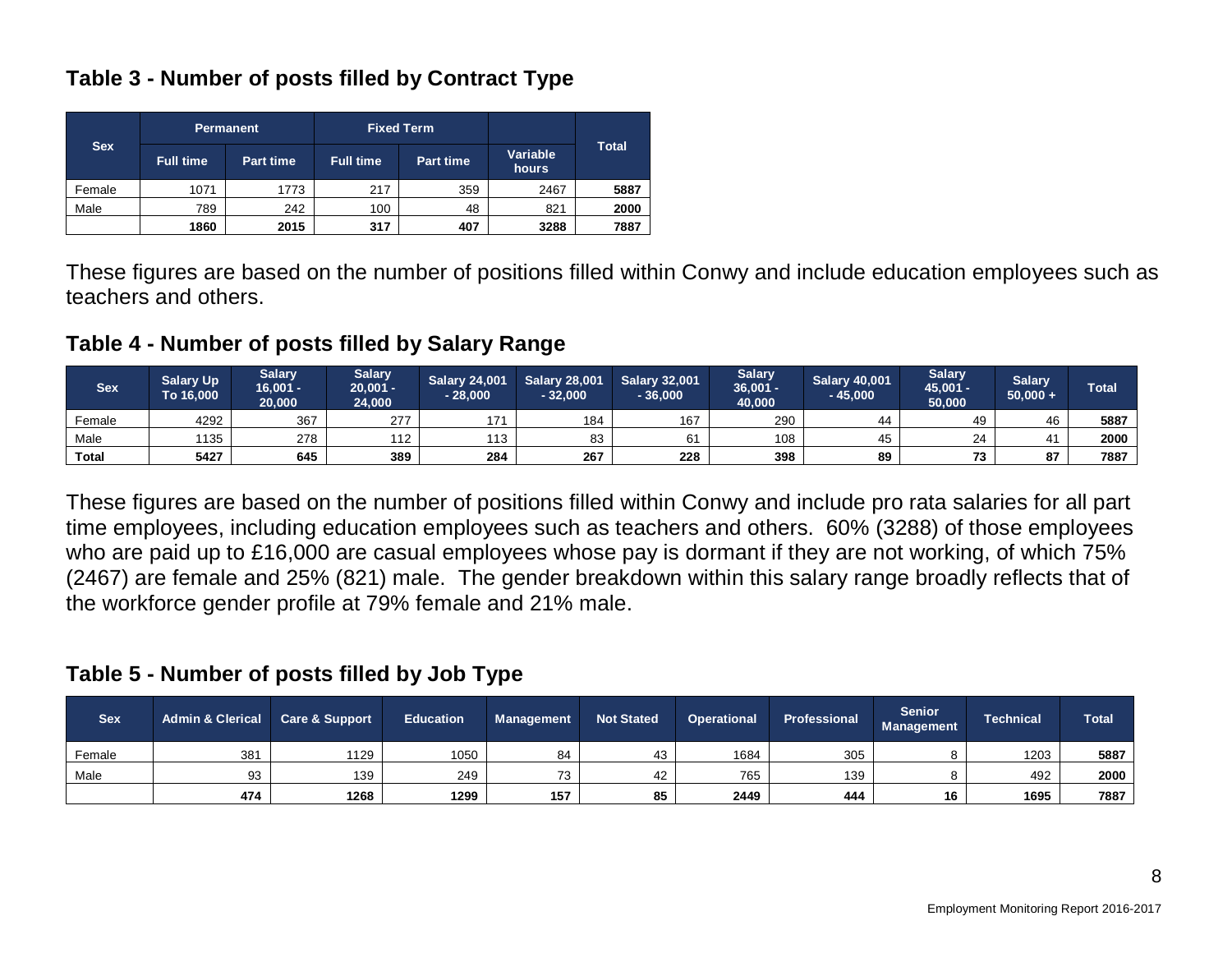These figures are based on the number of positions filled within Conwy and include education employees such as teachers and others. The management category comprises people whose main role is management. However, the professional category will include some people who also manage employees.

| <b>Sex</b> | G01  | G02  | G03 | G04 | G <sub>05</sub> | G06 | G07       | G08 | G09 | G10 | G11 | G12 |
|------------|------|------|-----|-----|-----------------|-----|-----------|-----|-----|-----|-----|-----|
| Female     | 2008 | 700  | 366 | 601 | 425             | 176 | 112       | 170 | 46  | 36  |     | 20  |
| Male       | 342  | 388  | 166 | 189 | 164             | 139 | 70<br>ے ا | 47  | 35  | 40  |     | 12  |
|            | 2350 | 1088 | 532 | 790 | 589             | 315 | 184       | 217 | 81  | 76  | 10  | 32  |

#### **Table 6 - Number of posts filled by Grade**

| <b>Sex</b> | <b>Senior</b><br><b>Management</b> | Deputy /<br><b>Head</b><br><b>Teacher</b> | <b>Teacher</b> | <b>Education</b><br><b>Advisory</b> | Youth<br><b>Worker</b> | <b>Modern</b><br><b>Apprentice</b> | <b>Misc</b> | <b>Total for</b><br>all grades |
|------------|------------------------------------|-------------------------------------------|----------------|-------------------------------------|------------------------|------------------------------------|-------------|--------------------------------|
| Female     |                                    | 75                                        | 963            | 12                                  | 22                     | 6                                  | 136         | 5887                           |
| Male       |                                    | 53                                        | 190            | 6                                   | 20                     | 14                                 | 110         | 2000                           |
|            | 16                                 | 128                                       | 1153           | 18                                  | 42                     | 20                                 | 246         | 7887                           |

These figures are based on the number of positions filled within Conwy and include education employees such as teachers and others. The Education Advisory column in this table includes non-school based employees such as Education Advisory Inspectors and Psychologists.

## **Contract Type – Figures greatly unchanged to previous year**

As at 31<sup>st</sup> March 2017, there are 7887 posts filled within Conwy (permanent, fixed term and casual staff), of which 75% are occupied by female employees and 25% are occupied by male employees. Of the 7887 posts, 3875 (49.13%) are permanent, 724 (9.18%) are fixed term and 3288 (41.69%) are casual.

Of all permanent posts 73% are held by female employees and 27% are held by male employees. 58% of full time permanent posts are held by female employees and 42%are held by male employees, and 88% of part-time permanent posts are held by female employees and 12% are held by male employees. These are the same figures as last year. Of all fixed term posts 80% are held by female employees and 20% held by male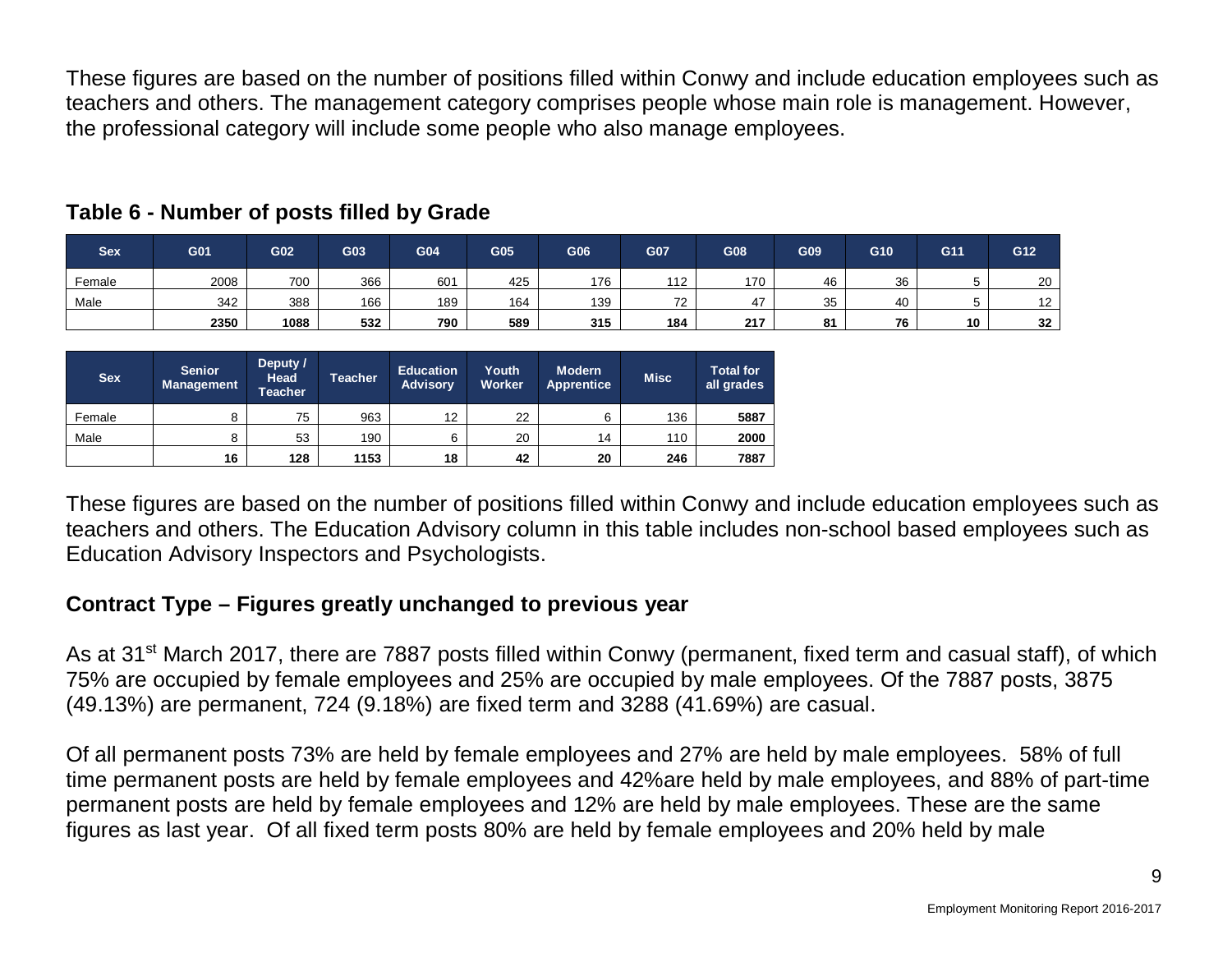employees. 68% of fixed term full time posts are held by female employees and 32% are held by male employees. 88% of fixed term part-time posts are held by female employees and 12% are held by male employees. 75% of casual posts are held by female workers and 25% are held by male workers. 88% of all part time posts (permanent and fixed term) are held by female employees, compared to 12% male employees.

## **Salary Range – Figures greatly unchanged to previous year**

There are a total of 7887 posts within Conwy, 54% (4292 posts) of which are occupied by female employees within the salary range up to £16,000. Almost three quarters of the female workforce (73%) and over half (57%) of the male workforce fall within the salary range up to £16,000.

The female to male split in the different salary ranges is as follows: Up to £16,000 is 79% female and 21% male £16,001 to £20,000 is 57% female and 43% male £20,001 to £24,000 is 71% female and 29% male £24,001 to £28,000 is 60% female and 40% male £28,001 to £32,000 is 69% female and 31% male £32,001 to £36,000 is 73% female and 27% male £36,001 to £40,000 is 73% female and 27% male £40,001 to £45,000 is 49% female and 51% male £45,001 to £50,000 is 67% female and 33% male £50,000+ is 53% female and 47% male.

The split of female to male employees in the £50,000 and over salary range hasn't changed since the last Employment Monitoring report. Posts that fall within the salary range £50,000 and above include; Chief Executive, Directors, Heads of Service, Head Teachers, Deputy Head Teachers and Education Advisor/Inspectors.

Within the salary ranges of up to £16,000, £20,001 to £24,000, £32,001 to £36,000 and £36,000 to £40,000 there is an approximate trend which can be compared to the workforce profile of 74:26 female to male employees.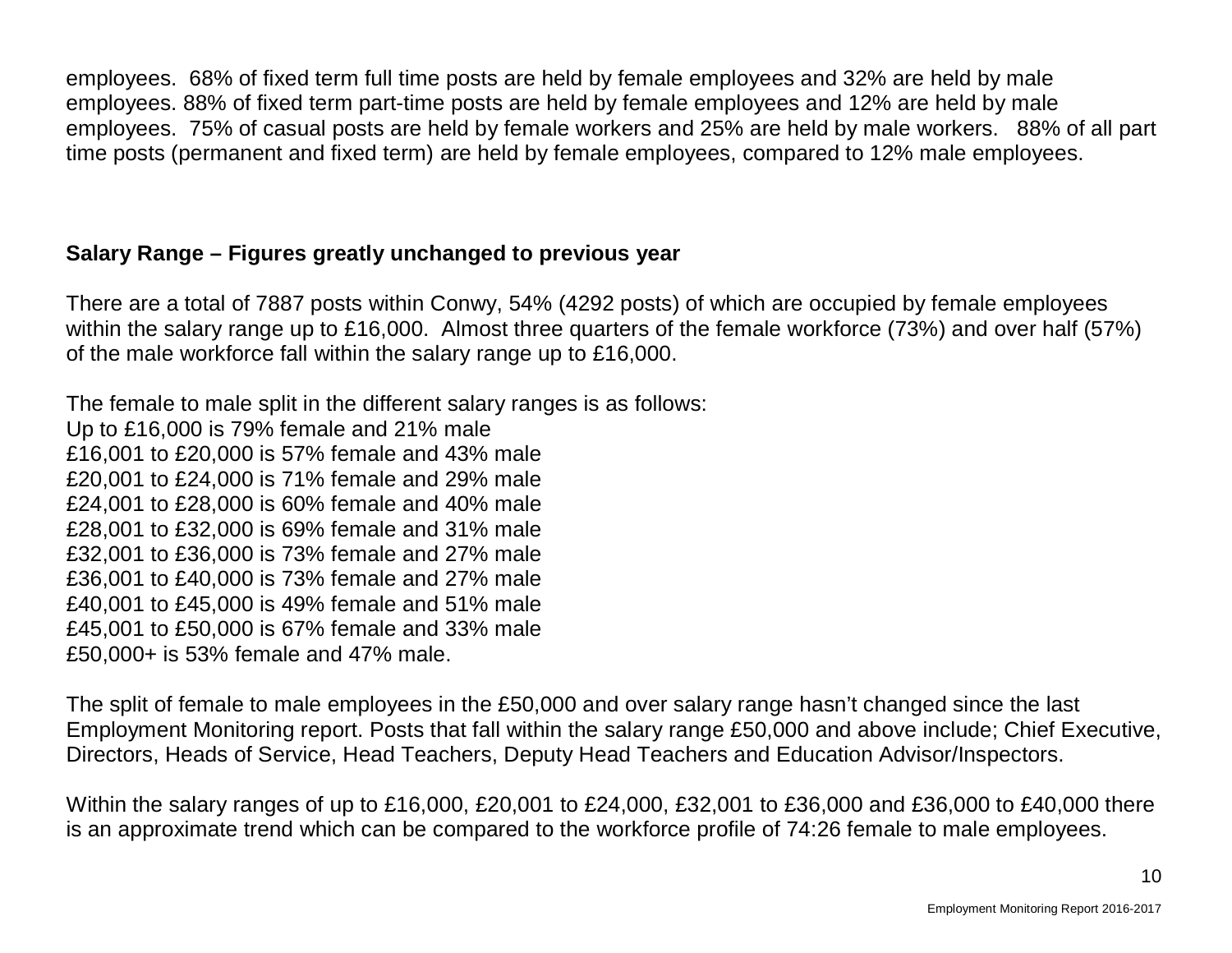However, when compared to the workforce profile, females are less represented in the salary ranges £16,001 to £20,000, £24,001 to £28,000, £28,001 to £32,000, £40,001 to £45,000, £45,001 to £50,000 and £50,000+.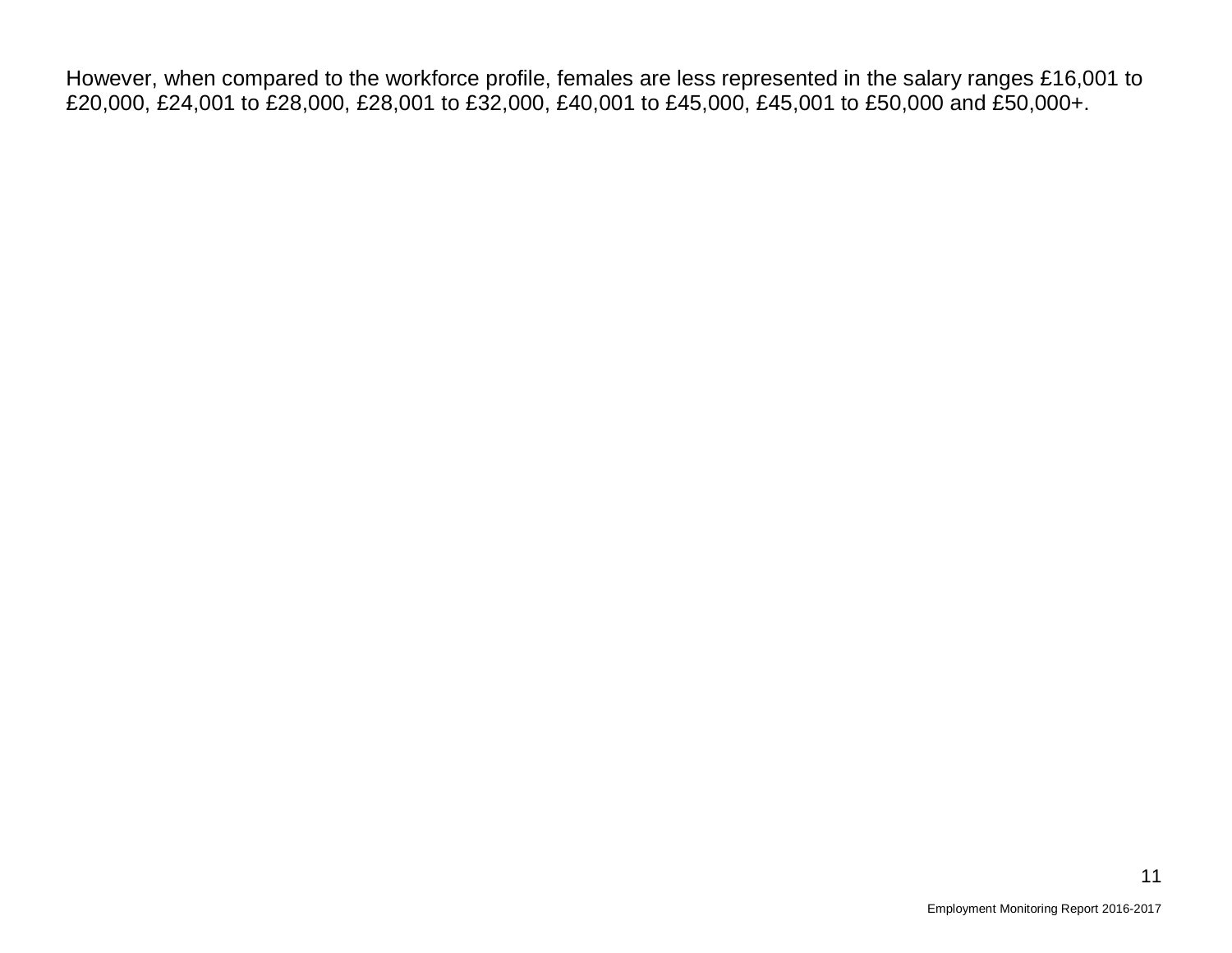# **Job Type**

86% of the posts held by female employees fall within Education, Technical, Operational and Care, whilst 82% of the posts held by male employees fall within the same categories. With regards to management posts, 54% (84) of these posts are held by female employees and 46% (73) are held by male employees. Of those in senior management posts 50% (8) are held by female employees and 50% (8) are held by male employees. In comparison to the workforce profile of 76:24 female to male employees, male employees remain underrepresented in Administration and Clerical, Care and Support and Education, whereas, female employees are under-represented in Management, Operational and Professional job types when compared to the overall workforce profile.

#### **Grade**

30% of all posts held are within Grade G01, of those 85% are held by female employees and 15% are held by male employees. Within Grades G03, and G05 there is a trend of approximately 70:30 split of female to males in these posts. Female employees are less represented in Grade G02, G06, G07 and Grades G09 to G12 when compared to the overall workforce ratio of 74:26. The percentage of females in these grades are: G02 = 64%, G06= 56%, G07 = 61%, G09 = 57%, G10 = 47%, G11 = 50% and G12=63%.

In comparison to the workforce profile of 74% female and 26% male, females are under-represented in the category of Deputy/Head Teachers with 59% being female and 41% being male. They are also underrepresented within Youth Work with a 52% female, 48% male split, although this may be more representative of the groups they work with. Females remain under-represented in Senior Management at 50% compared with 50% males and are under-represented in the Modern Apprentice group with a split of 30% female to 70% male. Males are under-represented in the Teaching category which comprises of 84% females and 16% males. Within Education Advisory, the male/female split aligns a little closer to the workforce profile, however the split is somewhat closer to the workforce profile than some of the other categories where the under-representation is more obvious.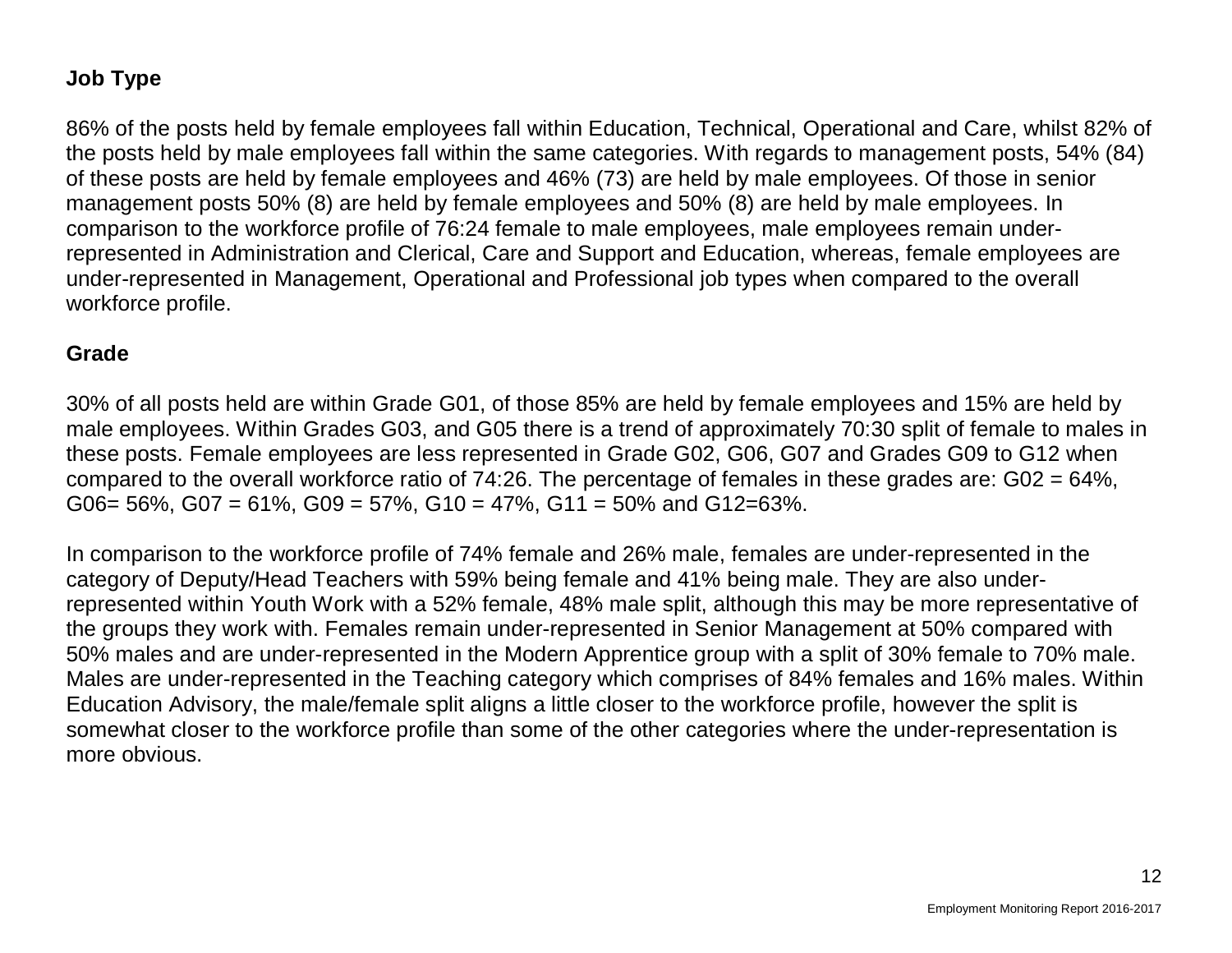# **4. Recruitment and Promotion**

All job applications are inputted onto the HR/Payroll system during the recruitment stage. This now also includes applications for school based employees such as teachers, teaching assistants and supply posts, which is a new development of the system this year. The new web recruitment system allows applicants to apply for posts online. Their details, including the mandatory Equality information that they must supply when applying for any roles within the Council, are automatically fed into the HR/Payroll system. The Equality monitoring information is only accessible to Human Resources staff as it is regarded as sensitive data.

Since web recruitment was introduced in December 2015, personal details of applicants are not shared with recruiting managers until after shortlisting, to ensure that the shortlisting process is free from discrimination and that shortlisting is based on the details provided in the application form. There has been a trend in the past few years of more applications from BME and Disabled applicants being received by Community Development Service, Environment, Roads & Facilities, Children's & Families Service, Integrated Adults and Community Service and Theatres & Conferences. In comparison to last year's figures, Integrated Adults and Community Service, Environment, Roads & Facilities, Community Development Service and Children's & Families Service all shortlisted a higher percentage of Disabled candidates than last year and Environment, Roads & Facilities, Theatres & Conferences and Community Development Service all shortlisted a higher percentage of BME applicants. This is a positive improvement in the recruitment of BME and Disabled applicants in these services.

Between 1<sup>st</sup> April 2016 and 31<sup>st</sup> March 2017 there were 513 positions advertised. It should be noted that there were not 513 vacant posts, this figure represents all job adverts that have been published during the year, including where a post has been re-advertised and also where more than one person has been recruited into a post. The figure is higher than last year as all Education vacancies are now recruited through the web recruitment system. Education vacancies have not previously been counted through the iTrent system. All Casual posts within Community Development Service are also now recruited through this system, which has also contributed to the increase in positions advertised during the period. All promotions are made against an identified vacancy that has been advertised and the normal recruitment process followed.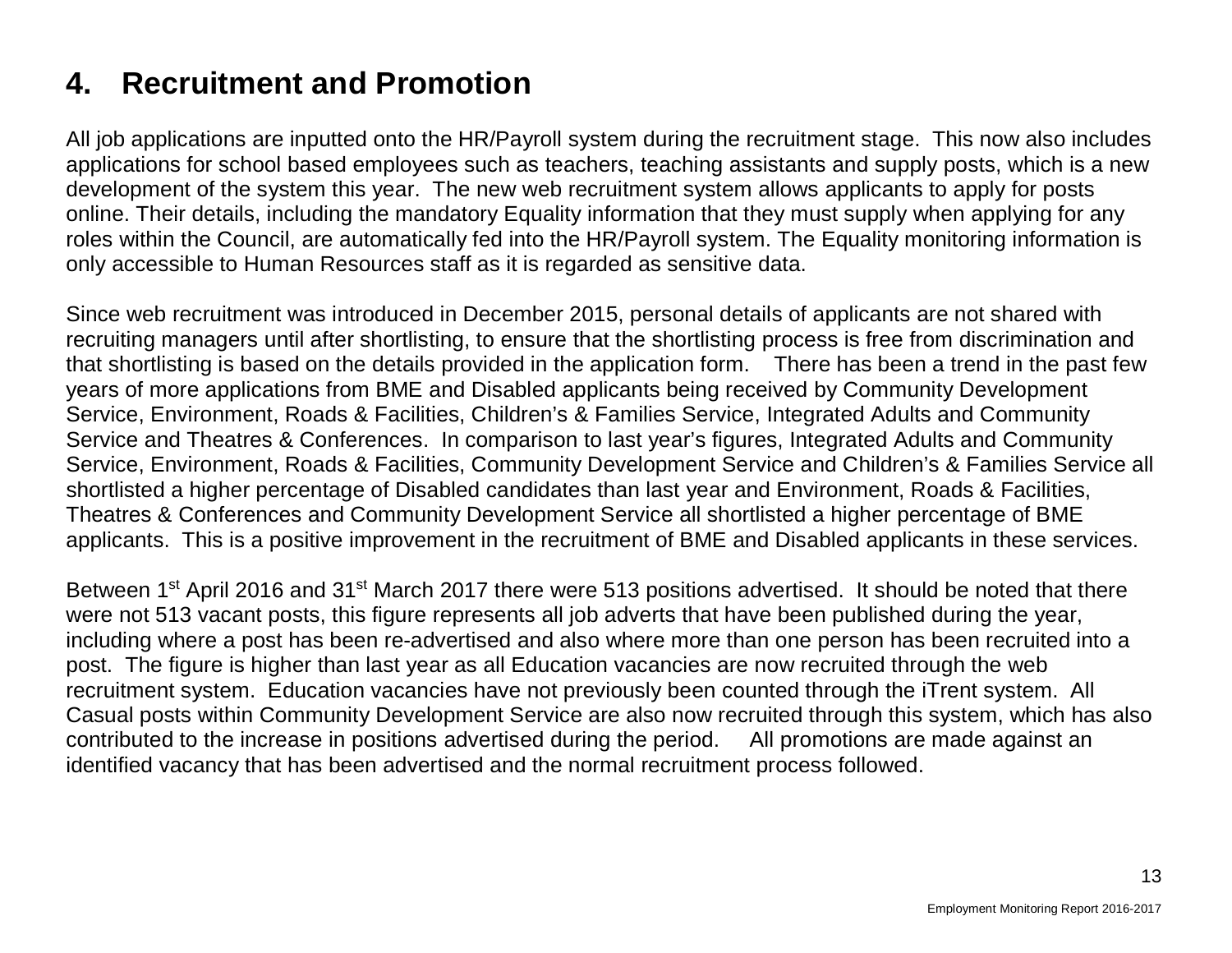# **Table 7 - Internal and External Vacancies in 2016/17**

| <b>Service</b>                                    | <b>Position Advertised Count</b> |
|---------------------------------------------------|----------------------------------|
| <b>Chief Executives Office</b>                    | 2                                |
| Children Family & Safeguarding                    | 44                               |
| <b>Community Development Service</b>              | 62                               |
| <b>Corporate Financial Service</b>                | 4                                |
| Corporate Human Resources                         | 7                                |
| Corporate Improvement & Development               | $\overline{2}$                   |
| Corporate Marketing & Communications              | 6                                |
| <b>Education Services</b>                         | 42                               |
| <b>Environment Roads &amp; Facilities</b>         | 111                              |
| Estates & Asset Management                        | 1                                |
| Information Technology                            | 19                               |
| <b>Integrated Adults &amp; Community Services</b> | 135                              |
| Law & Governance                                  | 19                               |
| <b>Regulatory &amp; Housing Services</b>          | 16                               |
| Revenues & Benefits Service                       | 9                                |
| Theatres & Conference Centre                      | 34                               |
| <b>CCBC Total</b>                                 | 513                              |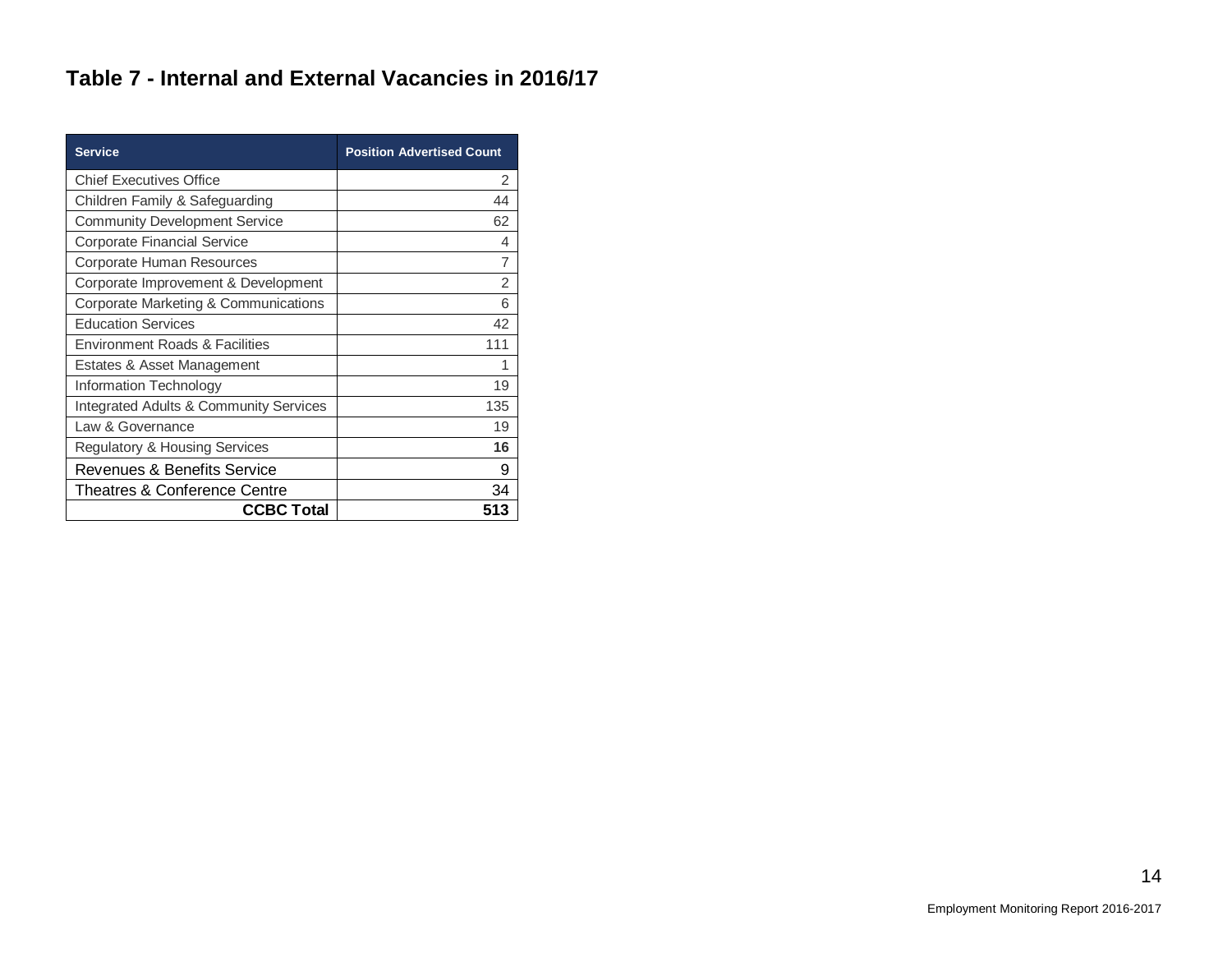# **Table 8a - External Applicants for Employment and/or Promotion**

| <b>Service</b>                            | <b>Total</b><br><b>External</b><br><b>Applicants</b> | <b>Male</b> | Female  | <b>Sex</b><br><b>Not</b><br><b>Stated</b> | Age<br>$16 -$<br>24 | Age<br>$25 -$<br>34 | Age<br>$35 -$<br>44 | Age<br>45 -<br>54 | Age<br>55 -<br>64 | Age<br>65+           | Age<br><b>Not</b><br><b>Stated</b> | <b>Black</b><br><b>Minority</b><br><b>Ethnic</b> | <b>Disabled</b> | Married /<br><b>Civil</b><br>Partnership | Gay /<br>Lesbian<br><b>Bisexual</b> | <b>Religion</b><br><b>Stated</b> |
|-------------------------------------------|------------------------------------------------------|-------------|---------|-------------------------------------------|---------------------|---------------------|---------------------|-------------------|-------------------|----------------------|------------------------------------|--------------------------------------------------|-----------------|------------------------------------------|-------------------------------------|----------------------------------|
| Audit & Procurement                       | $\mathbf 0$                                          | $\star$     | $\star$ | $\star$                                   | $\star$             | $\star$             | $\star$             | $\star$           | $\star$           | $\star$              | $\star$                            | $\star$                                          | $\star$         | $\star$                                  | $\star$                             | $\star$                          |
| Children Family & Safeguarding            | 174                                                  | 51          | 123     | $\star$                                   | 35                  | 58                  | 36                  | 32                | 12                | $\star$              | ÷                                  | $\star$                                          | 8               | 54                                       | 10                                  | 102                              |
| <b>Community Development Service</b>      | 375                                                  | 177         | 198     | $\star$                                   | 137                 | 87                  | 61                  | 64                | 23                | $\star$              | $\star$                            | $\overline{7}$                                   | 20              | 76                                       | 10                                  | 190                              |
| <b>Corporate Financial Service</b>        | 26                                                   | 10          | 16      | $\star$                                   | 13                  | 9                   | $\star$             | $\star$           | $\star$           | $\star$              | ÷                                  | $\star$                                          | $\star$         | $\star$                                  | $\star$                             | 15                               |
| Corporate Human Resources                 | 22                                                   | 6           | 16      | $\star$                                   | 6                   | 6                   | 6                   | $\star$           | $\star$           |                      | ÷                                  | $\star$                                          | $\star$         | $\overline{7}$                           | $\star$                             | 8                                |
| Corporate Improvement & Development       | 6                                                    | $\star$     | $\star$ | $\star$                                   | $\star$             | $\star$             | $\star$             | $\star$           | $\star$           | $\star$              | $\star$                            | $\star$                                          | $\star$         | $\star$                                  | $\star$                             | $\star$                          |
| Corporate Marketing & Communications      | 39                                                   | 15          | 24      | $\star$                                   | 20                  | 8                   | 8                   | $\star$           | $\star$           | $\ddot{\phantom{0}}$ |                                    | $\star$                                          | $\star$         | 10                                       | $\star$                             | 21                               |
| <b>Chief Executives Office</b>            | 12                                                   | $\star$     | 9       | $\star$                                   | $\star$             | 6                   | $\star$             | $\star$           | $\star$           | $\star$              | $\star$                            | $\star$                                          | $\star$         | ÷                                        | $\star$                             | 8                                |
| <b>Education Services</b>                 | 164                                                  | 37          | 127     | $\star$                                   | 43                  | 43                  | 40                  | 26                | 12                |                      |                                    | $\star$                                          | $\overline{7}$  | 50                                       | $\star$                             | 99                               |
| <b>Environment Roads &amp; Facilities</b> | 481                                                  | 395         | 86      | $\star$                                   | 71                  | 130                 | 101                 | 116               | 60                |                      | $\star$                            | $\star$                                          | 11              | 179                                      | 8                                   | 264                              |
| Estates & Asset Management                | 2                                                    | $\star$     | $\star$ | $\star$                                   |                     |                     |                     | $\star$           | $\star$           | $\star$              |                                    | $\star$                                          | $\star$         |                                          | $\star$                             | $\star$                          |
| Information Technology                    | 95                                                   | 80          | 15      | $\star$                                   | 29                  | 29                  | 26                  | 9                 | $\star$           | $\ddot{\phantom{a}}$ | ٠                                  | $\star$                                          | 5               | 28                                       | $\star$                             | 51                               |
| Integrated Adults & Community Services    | 483                                                  | 142         | 340     | $\star$                                   | 95                  | 174                 | 79                  | 86                | 44                | 5                    | $\star$                            | 11                                               | 36              | 142                                      | 15                                  | 267                              |
| Law & Governance                          | 93                                                   | 23          | 70      | $\star$                                   | 31                  | 24                  | 17                  | 10                | 8                 | $\star$              |                                    | $\star$                                          | 9               | 29                                       | $\star$                             | 45                               |
| Regulatory & Housing Services             | 112                                                  | 43          | 69      | $\star$                                   | 16                  | 49                  | 24                  | 18                | 5                 | $\star$              | $\star$                            | $\star$                                          | $\star$         | 45                                       | $\star$                             | 60                               |
| Revenues & Benefits Service               | 118                                                  | 40          | 78      | $\star$                                   | 22                  | 45                  | 14                  | 27                | 8                 | $\star$              |                                    | $\star$                                          | 5               | 29                                       | $\star$                             | 60                               |
| Theatres & Conference Centre              | 204                                                  | 112         | 92      | $\star$                                   | 58                  | 83                  | 20                  | 31                | 12                | $\star$              | $\star$                            | $\star$                                          | 14              | 37                                       | $\star$                             | 121                              |
| Total                                     | 2406                                                 | 1139        | 1266    |                                           | 580                 | 753                 | 437                 | 429               | 190               | 15                   | $\mathbf{2}$                       | 31                                               | 125             | 694                                      | 58                                  | 1316                             |

Numbers below 5 have been replaced by \* to protect anonymity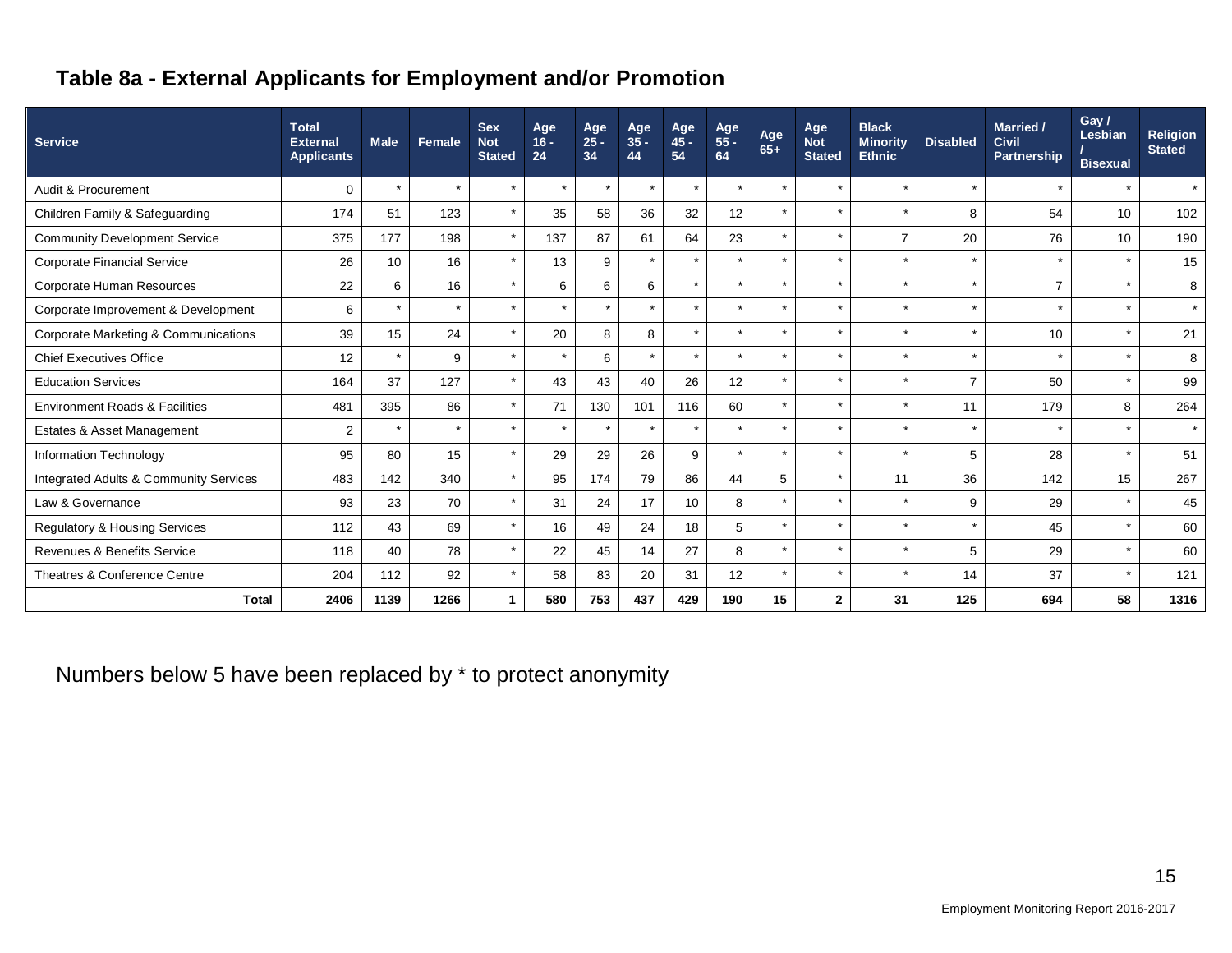# **Table 8b - Internal Applicants for Employment and/or Promotion**

| <b>Service</b>                                    | <b>Total</b><br><b>Internal</b><br><b>Applicants</b> | <b>Male</b> | Female         | <b>Sex Not</b><br><b>Stated</b> | Age<br>$16 -$<br>24 | Age<br>$25 -$<br>34 | Age<br>$35 -$<br>44 | Age<br>45 -<br>54    | Age<br>55 -<br>64 | Age<br>$65+$ | Age<br><b>Not</b><br><b>Stated</b> | <b>Black</b><br><b>Minority</b><br><b>Ethnic</b> | <b>Disabled</b> | Married /<br>Civil<br>Partnership | Gay /<br>Lesbian /<br><b>Bisexual</b> | Religion<br><b>Stated</b> |
|---------------------------------------------------|------------------------------------------------------|-------------|----------------|---------------------------------|---------------------|---------------------|---------------------|----------------------|-------------------|--------------|------------------------------------|--------------------------------------------------|-----------------|-----------------------------------|---------------------------------------|---------------------------|
| Audit & Procurement                               | $\Omega$                                             |             | $\star$        | $\star$                         | $\star$             | $\star$             | $\star$             | $\ddot{\phantom{1}}$ | $\star$           | $\star$      | $\star$                            |                                                  | $\star$         |                                   | $\star$                               | $\star$                   |
| Children Family & Safeguarding                    | 62                                                   | 13          | 49             | $\star$                         | $\star$             | 25                  | 15                  | 15                   | $\star$           | $\star$      | $\star$                            |                                                  | $\star$         | 28                                | $\star$                               | 38                        |
| <b>Community Development Service</b>              | 45                                                   | 16          | 29             | $\star$                         | 19                  | 11                  | 6                   | 6                    | $\star$           | $\star$      | $\star$                            |                                                  | $\star$         | 14                                | $\star$                               | 27                        |
| <b>Corporate Financial Service</b>                | 9                                                    |             | 6              | $\star$                         | $\star$             | $\star$             | $\star$             | $\star$              | $\star$           | $\star$      | $\star$                            | $\ddot{\phantom{1}}$                             | $\star$         | $\star$                           | $\star$                               | 5                         |
| Corporate Human Resources                         | 9                                                    |             | 8              |                                 | 5                   | $\star$             | $\star$             |                      | $\star$           | $\star$      | $\star$                            |                                                  | $\star$         | $\star$                           |                                       | 6                         |
| Corporate Improvement & Development               | 3                                                    |             | $\star$        | $\star$                         | $\star$             | $\star$             | $\star$             | $\star$              | $\star$           | $\star$      | $\star$                            | $\ddot{\phantom{1}}$                             | $\star$         | $\star$                           | $\star$                               | $\star$                   |
| Corporate Marketing & Communications              | 10                                                   |             | $\overline{7}$ |                                 | $\star$             | $\star$             | $\star$             | $\star$              | $\star$           | $\star$      | $\star$                            |                                                  | $\star$         | $\star$                           | $\ddot{\phantom{1}}$                  | 8                         |
| <b>Chief Executives Office</b>                    | $\overline{2}$                                       |             | $\star$        | $\star$                         | $\star$             | $\star$             | $\star$             | $\bullet$            | $\star$           | $\star$      | $\star$                            |                                                  | $\star$         | $\star$                           | $\star$                               | $\star$                   |
| <b>Education Services</b>                         | 50                                                   | 8           | 42             | $\star$                         | $\star$             | 14                  | 21                  | 11                   | ÷                 | $\star$      | $\star$                            |                                                  | $\star$         | 21                                | $\star$                               | 30                        |
| <b>Environment Roads &amp; Facilities</b>         | 101                                                  | 78          | 23             |                                 | 13                  | 20                  | 24                  | 33                   | 11                | $\star$      | $\star$                            |                                                  | $\star$         | 44                                |                                       | 64                        |
| Estates & Asset Management                        | 1                                                    |             | $\star$        | $\star$                         | $\star$             | $\star$             | $\star$             | $\star$              |                   | $\star$      | $\star$                            |                                                  | $\star$         | $\star$                           | $\star$                               | $\star$                   |
| Information Technology                            | 29                                                   | 23          | 6              | $\star$                         | $\overline{7}$      | 8                   | 9                   | 5                    | ÷                 | $\star$      | $\star$                            |                                                  | $\star$         | 10                                | $\star$                               | 16                        |
| <b>Integrated Adults &amp; Community Services</b> | 162                                                  | 32          | 130            | $\star$                         | 23                  | 61                  | 22                  | 37                   | 18                | $\star$      | $\star$                            | $\star$                                          | 15              | 58                                | 8                                     | 100                       |
| Law & Governance                                  | 30                                                   | 6           | 24             | $\star$                         | 5                   | 11                  | 5                   | $\star$              |                   | $\star$      | $\star$                            |                                                  | $\star$         | 17                                |                                       | 20                        |
| Regulatory & Housing Services                     | 21                                                   | 8           | 13             |                                 | $\star$             | 12                  | $\star$             | $\star$              | $\star$           | $\star$      | $\star$                            |                                                  | $\star$         | 10                                | $\star$                               | 5                         |
| Revenues & Benefits Service                       | 11                                                   |             | 9              | $\star$                         | $\star$             | 5                   | $\star$             | $\star$              | $\star$           | $\star$      | $\star$                            |                                                  | $\star$         | $\star$                           |                                       | 6                         |
| Theatres & Conference Centre                      | 45                                                   | 19          | 26             |                                 | 15                  | 16                  | $\overline{7}$      | 5                    | $\star$           | $\star$      | $\star$                            |                                                  | $\star$         | 8                                 | $\ddot{\phantom{1}}$                  | 21                        |
| <b>Total</b>                                      | 590                                                  | 214         | 376            | $\bf{0}$                        | 101                 | 192                 | 123                 | 125                  | 45                | Δ            | $\bf{0}$                           | Δ                                                | 21              | 225                               | 19                                    | 350                       |

Numbers below 5 have been replaced by \* to protect anonymity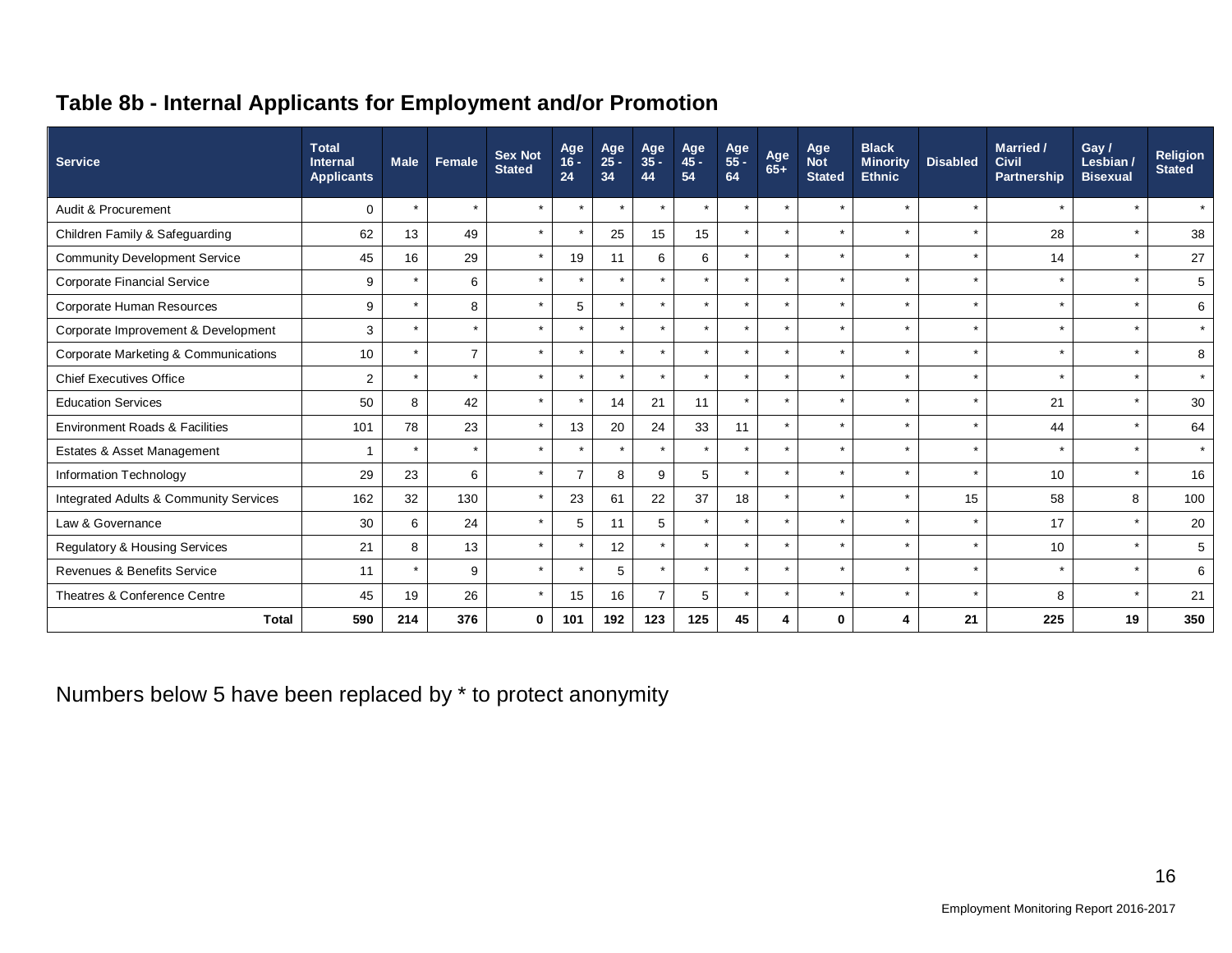# **Table 8c - Total Applicants for Employment and/or Promotion**

| <b>Service</b>                                  | <b>Total</b><br><b>Applicants</b> | <b>Male</b>    | Female  | <b>Sex</b><br><b>Not</b><br><b>Stated</b> | Age 16 -<br>24 | Age<br>$25 -$<br>34 | Age<br>35 -<br>44 | Age<br>$45 -$<br>54 | Age<br>55 -<br>64 | Age<br>$65+$         | Age<br><b>Not</b><br><b>Stated</b> | <b>Black</b><br><b>Minority</b><br><b>Ethnic</b> | <b>Disabled</b> | Married /<br><b>Civil</b><br>Partnership | Gay /<br>Lesbian /<br><b>Bisexual</b> | <b>Religion</b><br><b>Stated</b> |
|-------------------------------------------------|-----------------------------------|----------------|---------|-------------------------------------------|----------------|---------------------|-------------------|---------------------|-------------------|----------------------|------------------------------------|--------------------------------------------------|-----------------|------------------------------------------|---------------------------------------|----------------------------------|
| Audit & Procurement                             | 0                                 | $\star$        | $\star$ | $\star$                                   | $\star$        | $\star$             | $\star$           | $\star$             | $\star$           | $\star$              |                                    | $\star$                                          | $\star$         | $\star$                                  | $\star$                               | $\star$                          |
| Children Family & Safeguarding                  | 236                               | 64             | 172     | $\star$                                   | 39             | 83                  | 51                | 47                  | 14                | $\star$              |                                    | $\star$                                          | 8               | 82                                       | 11                                    | 140                              |
| <b>Community Development Service</b>            | 420                               | 193            | 227     | $\star$                                   | 156            | 98                  | 67                | 70                  | 26                | $\star$              | $\star$                            | $\overline{7}$                                   | 21              | 90                                       | 13                                    | 217                              |
| <b>Corporate Financial Service</b>              | 35                                | 13             | 22      | $\star$                                   | 16             | 10                  | $\star$           | $\star$             | $\star$           | $\star$              | $\star$                            | $\star$                                          | $\star$         | $\overline{7}$                           | $\star$                               | 20                               |
| Corporate Human Resources                       | 31                                | $\overline{7}$ | 24      | $\star$                                   | 11             | 8                   | 8                 | $\star$             | $\star$           | $\star$              |                                    | $\star$                                          | $\star$         | 9                                        | $\star$                               | 14                               |
| Corporate Improvement & Development             | 9                                 |                | 5       | $\star$                                   | $\star$        | $\star$             | $\star$           | $\star$             | $\star$           | $\star$              | $\star$                            | $\star$                                          | $\star$         |                                          | $\star$                               | $\star$                          |
| <b>Corporate Marketing &amp; Communications</b> | 49                                | 18             | 31      | $\star$                                   | 22             | 12                  | 12                | $\star$             | $\star$           | $\ddot{\phantom{0}}$ |                                    | $\star$                                          |                 | 13                                       | $\star$                               | 29                               |
| <b>Chief Executives Office</b>                  | 14                                |                | 10      | $\star$                                   | $\star$        | $\overline{7}$      | $\star$           | $\star$             | $\star$           |                      |                                    | $\star$                                          | $\star$         | $\star$                                  | $\star$                               | 10                               |
| <b>Education Services</b>                       | 214                               | 45             | 169     | $\star$                                   | 45             | 57                  | 61                | 37                  | 14                | $\star$              |                                    | $\star$                                          | 8               | 71                                       | $\star$                               | 129                              |
| <b>Environment Roads &amp; Facilities</b>       | 582                               | 473            | 109     | $\star$                                   | 84             | 150                 | 125               | 149                 | 71                | $\star$              |                                    | $\star$                                          | 12              | 223                                      | 9                                     | 328                              |
| Estates & Asset Management                      | 3                                 |                | $\star$ | $\star$                                   |                | $\star$             | $\star$           | $\star$             | $\star$           | $\ddot{\phantom{0}}$ |                                    | $\star$                                          |                 |                                          |                                       | $\star$                          |
| Information Technology                          | 124                               | 103            | 21      | $\star$                                   | 36             | 37                  | 35                | 14                  |                   |                      |                                    | $\star$                                          | 5               | 38                                       |                                       | 67                               |
| Integrated Adults & Community Services          | 645                               | 174            | 470     | $\star$                                   | 118            | 235                 | 101               | 123                 | 62                | 6                    |                                    | 13                                               | 51              | 200                                      | 23                                    | 367                              |
| Law & Governance                                | 123                               | 29             | 94      | $\star$                                   | 36             | 35                  | 22                | 14                  | 11                | 5                    |                                    | $\star$                                          | 9               | 46                                       |                                       | 65                               |
| <b>Regulatory &amp; Housing Services</b>        | 133                               | 51             | 82      | $\star$                                   | 18             | 61                  | 27                | 21                  | 6                 | $\star$              |                                    | $\star$                                          | 5               | 55                                       | 6                                     | 65                               |
| Revenues & Benefits Service                     | 129                               | 42             | 87      | $\star$                                   | 23             | 50                  | 14                | 31                  | 9                 | $\star$              |                                    | $\star$                                          | 5               | 33                                       |                                       | 66                               |
| Theatres & Conference Centre                    | 249                               | 131            | 118     | $\star$                                   | 73             | 99                  | 27                | 36                  | 14                | $\star$              | $\star$                            | $\star$                                          | 16              | 45                                       | 5                                     | 142                              |
| <b>Total</b>                                    | 2996                              | 1353           | 1642    |                                           | 681            | 945                 | 560               | 554                 | 235               | 19                   | $\mathbf{2}$                       | 35                                               | 146             | 919                                      | 77                                    | 1666                             |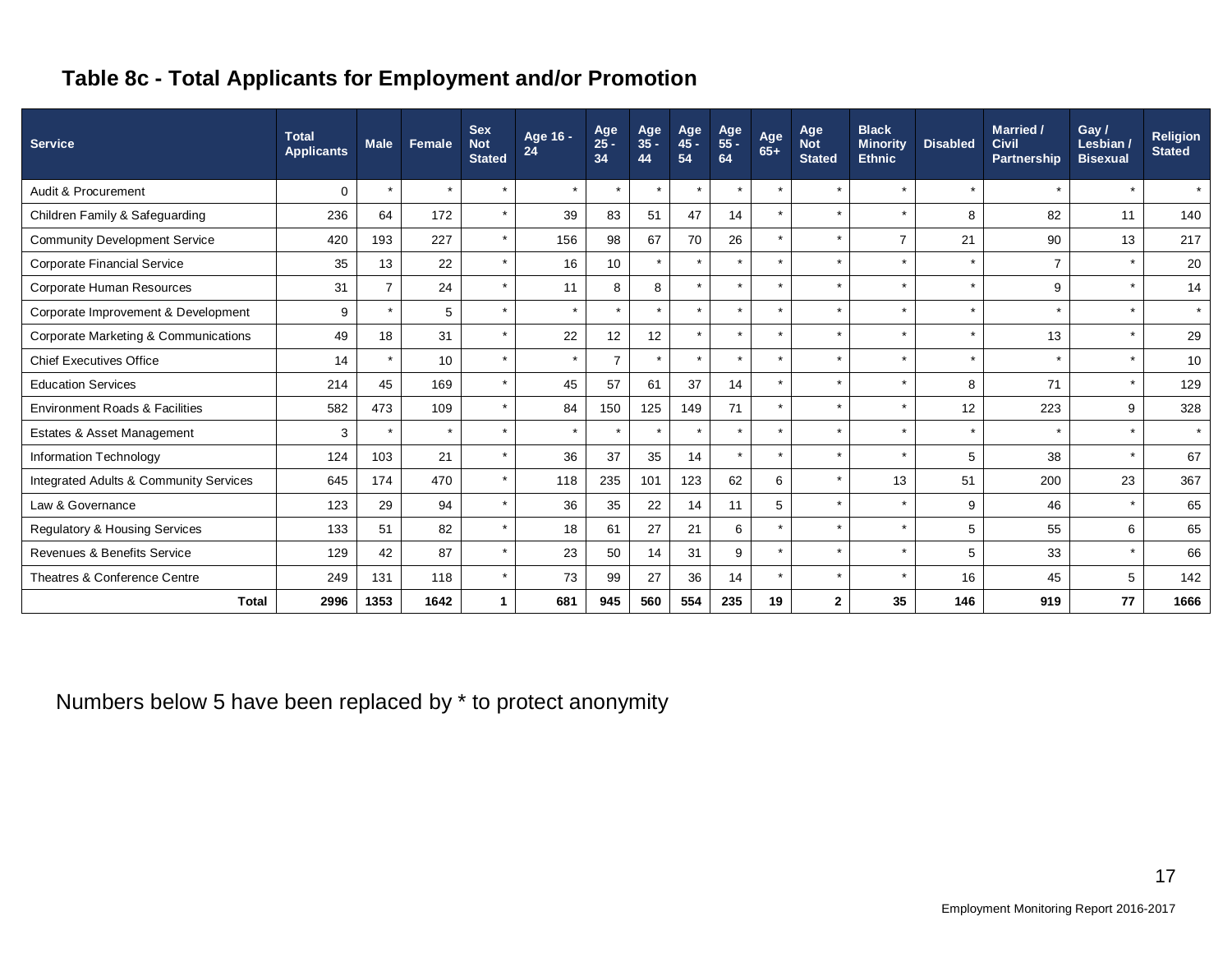# **Table 9a - External Applicants Shortlisted for Employment and Promotion**

| <b>Service</b>                                    | <b>Total</b><br><b>External</b><br><b>Shortlisted</b> | <b>Male</b>    | Female  | <b>Sex</b><br><b>Not</b><br><b>Stated</b> | Age<br>$16 -$<br>24 | Age<br>$25 -$<br>34 | Age<br>$35 -$<br>44 | Age<br>$45 -$<br>54 | Age<br>55 -<br>64 | Age<br>65+ | Age<br><b>Not</b><br><b>Stated</b> | <b>Black</b><br><b>Minority</b><br><b>Ethnic</b> | <b>Disabled</b> | Married /<br><b>Civil</b><br><b>Partnership</b> | Gay /<br>Lesbian /<br><b>Bisexual</b> | <b>Religion</b><br><b>Stated</b> |
|---------------------------------------------------|-------------------------------------------------------|----------------|---------|-------------------------------------------|---------------------|---------------------|---------------------|---------------------|-------------------|------------|------------------------------------|--------------------------------------------------|-----------------|-------------------------------------------------|---------------------------------------|----------------------------------|
| Audit & Procurement                               | $\mathbf 0$                                           | $\star$        | $\star$ | $\star$                                   | $\star$             | $\star$             | $\star$             | $\rightarrow$       | $\star$           | $\star$    |                                    | $\star$                                          | $\star$         | $\star$                                         | $\ddot{\phantom{1}}$                  | $\star$                          |
| Children Family & Safeguarding                    | 77                                                    | 18             | 59      | $\star$                                   | 10                  | 26                  | 19                  | 12                  | 9                 | $\star$    |                                    | $\star$                                          | 5               | 25                                              | 6                                     | 48                               |
| <b>Community Development Service</b>              | 160                                                   | 68             | 92      | $\star$                                   | 48                  | 34                  | 30                  | 29                  | 16                | $\star$    | $\star$                            | $\star$                                          | 9               | 41                                              | 5                                     | 77                               |
| <b>Corporate Financial Service</b>                | 11                                                    | $\star$        | 8       | $\star$                                   | 5                   | $\star$             | $\star$             |                     | $\star$           | $\star$    |                                    | $\star$                                          | $\star$         | $\star$                                         |                                       | 6                                |
| Corporate Human Resources                         | $\overline{ }$                                        | $\star$        | 6       | $\star$                                   |                     | $\star$             | $\star$             |                     | $\star$           | $\star$    | $\star$                            | $\star$                                          | $\star$         | $\star$                                         |                                       | $\star$                          |
| Corporate Improvement & Development               | $\overline{2}$                                        | $\star$        | $\star$ | $\star$                                   | $\star$             | $\star$             | $\star$             |                     | $\star$           | $\star$    | $\star$                            | $\star$                                          | $\star$         | $\star$                                         | $\star$                               | $\star$                          |
| Corporate Marketing & Communications              | 19                                                    | 8              | 11      | $\star$                                   | 9                   | $\star$             | 5                   |                     | $\star$           | $\star$    | $\star$                            | $\star$                                          | $\star$         | 5                                               |                                       | 12                               |
| <b>Chief Executives Office</b>                    | $\Omega$                                              | $\star$        | $\star$ | $\star$                                   | $\star$             | $\star$             | $\star$             |                     | $\star$           | $\star$    | $\star$                            | $\star$                                          | $\star$         | $\star$                                         | $\star$                               | $\star$                          |
| <b>Education Services</b>                         | 41                                                    | $\overline{7}$ | 34      | $\star$                                   | 9                   | 13                  | $\overline{7}$      | 9                   | $\star$           | $\star$    |                                    | $\star$                                          | $\star$         | 12                                              |                                       | 24                               |
| <b>Environment Roads &amp; Facilities</b>         | 164                                                   | 131            | 33      | $\star$                                   | 17                  | 36                  | 43                  | 45                  | 21                | $\star$    | $\star$                            | $\star$                                          | 6               | 73                                              | $\star$                               | 90                               |
| Estates & Asset Management                        | $\mathbf 0$                                           | $\star$        |         | $\star$                                   |                     |                     | $\star$             |                     | $\star$           | $\star$    | $\star$                            | $\star$                                          | $\star$         | $\star$                                         |                                       | $\star$                          |
| Information Technology                            | 17                                                    | 15             |         | $\star$                                   |                     | 5                   | 6                   |                     | $\star$           | $\star$    |                                    | $\star$                                          | $\star$         | 6                                               |                                       | 9                                |
| <b>Integrated Adults &amp; Community Services</b> | 142                                                   | 38             | 104     | $\star$                                   | 20                  | 39                  | 28                  | 31                  | 23                | $\star$    | $\star$                            | $\star$                                          | 14              | 47                                              |                                       | 92                               |
| Law & Governance                                  | 49                                                    | 9              | 40      | $\star$                                   | 16                  | 10                  | 9                   | $\overline{7}$      | $\overline{7}$    |            |                                    | $\star$                                          | $\star$         | 21                                              |                                       | 21                               |
| <b>Regulatory &amp; Housing Services</b>          | 34                                                    | 17             | 17      | $\star$                                   | 5                   | 14                  | $\overline{7}$      | 6                   | $\star$           | $\star$    | $\star$                            | $\star$                                          | $\star$         | 15                                              |                                       | 19                               |
| Revenues & Benefits Service                       | 33                                                    | 9              | 24      | $\star$                                   | 8                   | 8                   | 6                   | 9                   | $\star$           | $\star$    | $\star$                            | $\star$                                          | $\star$         | $\overline{7}$                                  |                                       | 18                               |
| Theatres & Conference Centre                      | 80                                                    | 42             | 38      | $\star$                                   | 27                  | 33                  |                     | 9                   | $\overline{7}$    |            | $\star$                            | $\star$                                          | 5               | 15                                              |                                       | 48                               |
| <b>Total</b>                                      | 836                                                   | 367            | 469     | 0                                         | 180                 | 229                 | 168                 | 161                 | 91                | 5          | $\mathbf{2}$                       | 9                                                | 48              | 272                                             | 18                                    | 467                              |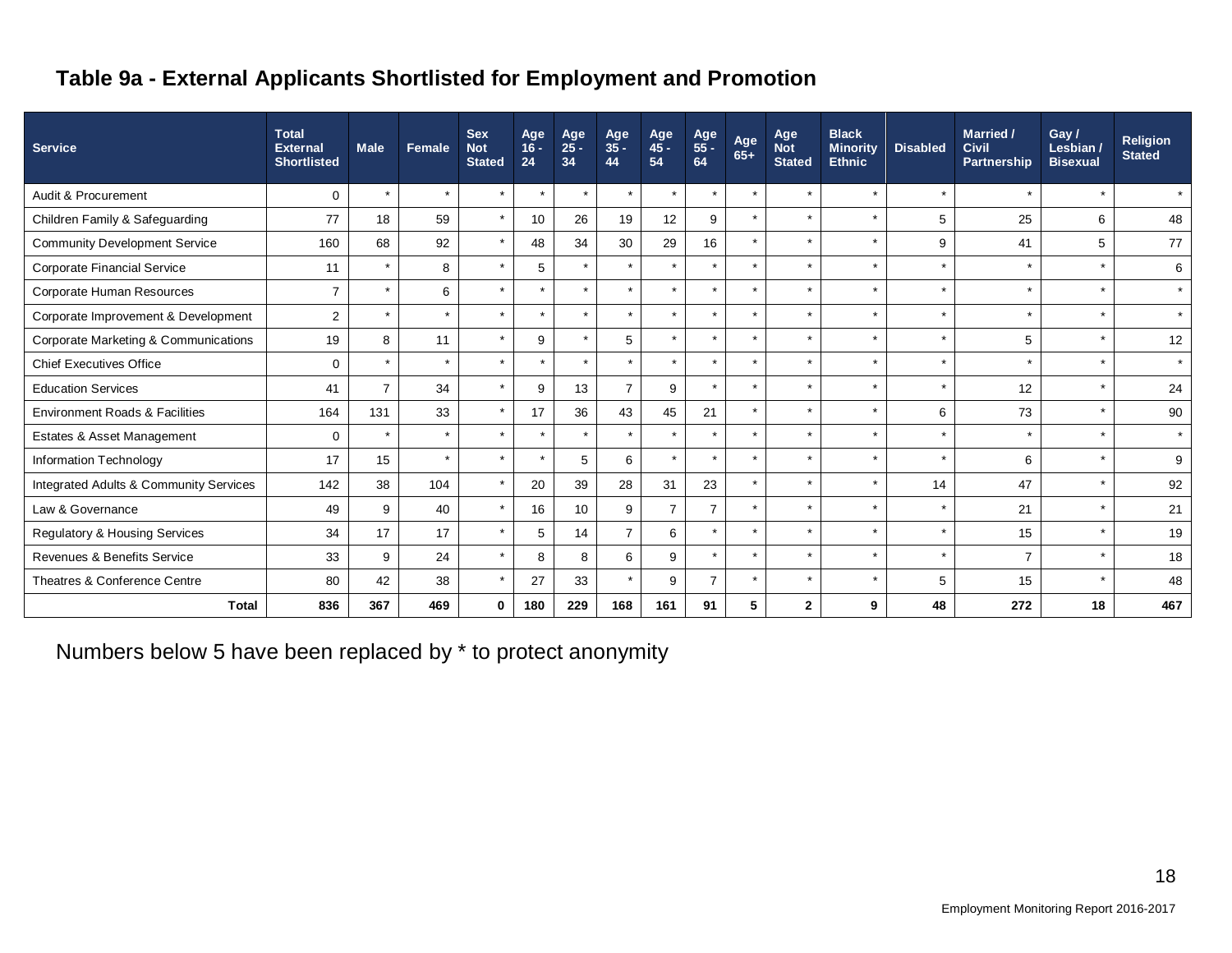# **Table 9b - Internal Applicants Shortlisted for Employment and Promotion**

| <b>Service</b>                            | <b>Total</b><br><b>Internal</b><br><b>Shortlisted</b> | <b>Male</b> | Female         | <b>Sex</b><br><b>Not</b><br><b>Stated</b> | Age<br>$16 -$<br>24 | Age<br>$25 -$<br>34 | Age<br>35 -<br>44    | Age<br>$45 -$<br>54 | Age<br>55 -<br>64 | Age<br>65+ | Age<br><b>Not</b><br><b>Stated</b> | <b>Black</b><br><b>Minority</b><br><b>Ethnic</b> | <b>Disabled</b> | <b>Married /</b><br><b>Civil</b><br><b>Partnership</b> | Gay /<br>Lesbian<br><b>Bisexual</b> | <b>Religion</b><br><b>Stated</b> |
|-------------------------------------------|-------------------------------------------------------|-------------|----------------|-------------------------------------------|---------------------|---------------------|----------------------|---------------------|-------------------|------------|------------------------------------|--------------------------------------------------|-----------------|--------------------------------------------------------|-------------------------------------|----------------------------------|
| Audit & Procurement                       | $\mathbf 0$                                           | $\star$     | $\star$        | $\star$                                   | $\star$             | $\star$             | $\star$              | $\star$             | $\star$           | $\star$    | $\star$                            | $\star$                                          | $\star$         | $\star$                                                | $\star$                             | $\star$                          |
| Children Family & Safeguarding            | 46                                                    | 10          | 36             | $\star$                                   | $\star$             | 18                  | 13                   | 9                   | $\star$           | $\star$    | $\star$                            |                                                  | $\star$         | 22                                                     |                                     | 26                               |
| <b>Community Development Service</b>      | 26                                                    | 9           | 17             | $\star$                                   | 8                   | 8                   | $\star$              | $\star$             | $\star$           | $\star$    | $\star$                            |                                                  | $\star$         | 11                                                     | $\star$                             | 14                               |
| <b>Corporate Financial Service</b>        | 5                                                     |             | $\star$        | $\star$                                   | $\star$             | $\star$             | $\star$              | ÷                   | $\star$           | $\star$    | $\star$                            | $\star$                                          | $\star$         | $\star$                                                | $\star$                             | $\star$                          |
| Corporate Human Resources                 | 6                                                     |             | 6              | $\star$                                   | $\star$             | $\star$             | $\ddot{\phantom{0}}$ |                     | $\star$           | $\star$    | $\star$                            |                                                  | $\star$         | ÷                                                      |                                     | $\star$                          |
| Corporate Improvement & Development       | $\mathbf 0$                                           |             | $\star$        | $\star$                                   | $\star$             | $\star$             | $\star$              |                     | $\star$           | $\star$    | $\star$                            | $\star$                                          | $\star$         | $\star$                                                | $\star$                             | $\star$                          |
| Corporate Marketing & Communications      | 9                                                     | $\star$     | 6              | $\star$                                   | $\star$             | $\star$             | $\star$              | $\star$             | $\star$           | $\star$    | $\star$                            | $\star$                                          | $\star$         | $\star$                                                | $\star$                             | $\overline{7}$                   |
| <b>Chief Executives Office</b>            | 1                                                     | $\star$     | $\star$        | $\star$                                   | $\star$             | $\star$             | $\star$              | $\star$             | $\star$           | $\star$    | $\star$                            | $\star$                                          | $\star$         | $\star$                                                | $\star$                             | $\star$                          |
| <b>Education Services</b>                 | 24                                                    | 5           | 19             | $\star$                                   | $\star$             | 6                   | 11                   | 6                   | $\star$           | $\star$    | $\star$                            |                                                  | $\rightarrow$   | 12                                                     | $\star$                             | 12                               |
| <b>Environment Roads &amp; Facilities</b> | 77                                                    | 61          | 16             | $\star$                                   | 8                   | 14                  | 16                   | 30                  | 9                 | $\star$    | $\star$                            |                                                  | $\star$         | 38                                                     | $\star$                             | 49                               |
| Estates & Asset Management                | $\mathbf 0$                                           |             | $\star$        | $\star$                                   | $\star$             | $\star$             | $\star$              |                     | $\star$           | $\star$    | $\star$                            |                                                  | $\star$         | $\star$                                                | $\star$                             | $\star$                          |
| Information Technology                    | 16                                                    | 13          | $\star$        |                                           |                     | $\star$             | $\overline{7}$       |                     | $\star$           | $\star$    | $\star$                            |                                                  |                 | $\overline{7}$                                         |                                     | 9                                |
| Integrated Adults & Community Services    | 86                                                    | 17          | 69             | $\star$                                   | 5                   | 36                  | 15                   | 21                  | 9                 | $\star$    | $\star$                            | $\star$                                          | 10 <sup>1</sup> | 34                                                     | $\star$                             | 58                               |
| Law & Governance                          | 22                                                    |             | 18             | $\star$                                   | $\star$             | 8                   | $\star$              | $\star$             | $\star$           | $\star$    | $\star$                            |                                                  |                 | 12                                                     |                                     | 13                               |
| Regulatory & Housing Services             | 12                                                    | 5           | $\overline{7}$ | $\star$                                   | $\star$             | 6                   | $\star$              |                     | $\star$           | $\star$    | $\star$                            | $\star$                                          | $\star$         |                                                        | $\star$                             | $\star$                          |
| Revenues & Benefits Service               | 6                                                     |             | 5              | $\star$                                   | $\star$             | $\star$             | $\star$              | ÷                   | $\star$           | $\star$    | $\star$                            | $\star$                                          | $\star$         | $\star$                                                | $\star$                             | $\star$                          |
| Theatres & Conference Centre              | 28                                                    | 15          | 13             | $\star$                                   | 11                  | 12                  | $\star$              |                     | $\star$           | $\star$    | $\star$                            |                                                  | $\star$         |                                                        |                                     | 11                               |
| <b>Total</b>                              | 364                                                   | 144         | 220            | 0                                         | 49                  | 119                 | 81                   | 83                  | 29                | 3          | $\bf{0}$                           |                                                  | 14              | 152                                                    | 10                                  | 216                              |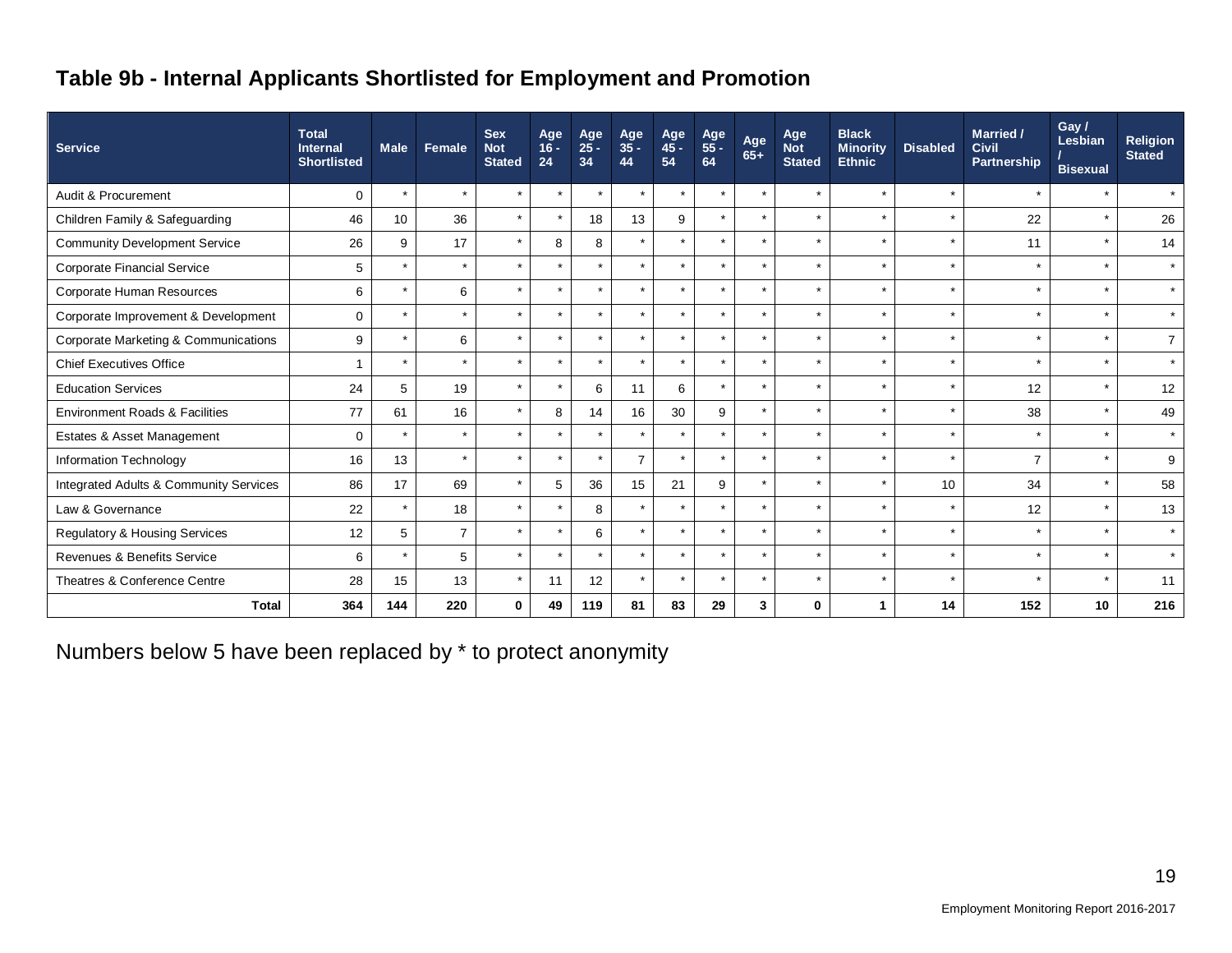# **Table 9c - Total Applicants Shortlisted for Employment and Promotion**

| <b>Service</b>                            | <b>Total</b><br><b>Applicants</b><br><b>Shortlisted</b> | <b>Male</b> | Female  | <b>Sex</b><br><b>Not</b><br><b>Stated</b> | Age<br>$16 -$<br>24 | Age<br>$25 -$<br>34 | Age<br>$35 -$<br>44 | Age<br>45 -<br>54 | Age<br>55 -<br>64 | Age<br>$65+$   | Age<br><b>Not</b><br><b>Stated</b> | <b>Black</b><br><b>Minority</b><br><b>Ethnic</b> | <b>Disabled</b> | Married /<br><b>Civil</b><br>Partnership | Gay /<br>Lesbian<br><b>Bisexual</b> | Religion<br><b>Stated</b> |
|-------------------------------------------|---------------------------------------------------------|-------------|---------|-------------------------------------------|---------------------|---------------------|---------------------|-------------------|-------------------|----------------|------------------------------------|--------------------------------------------------|-----------------|------------------------------------------|-------------------------------------|---------------------------|
| Audit & Procurement                       | 0                                                       |             | $\star$ | $\star$                                   | $\star$             | $\star$             | $\star$             | $\star$           | $\star$           | $\star$        | $\star$                            | $\star$                                          | $\star$         | $\star$                                  | $\star$                             | $\star$                   |
| Children Family & Safeguarding            | 123                                                     | 28          | 95      | $\star$                                   | 13                  | 44                  | 32                  | 21                | 11                | $\star$        | $\star$                            | $\star$                                          | 5               | 47                                       | $\overline{7}$                      | 74                        |
| <b>Community Development Service</b>      | 186                                                     | 77          | 109     | $\star$                                   | 56                  | 42                  | 34                  | 33                | 18                | $\star$        | $\star$                            | $\star$                                          | 10              | 52                                       | 8                                   | 91                        |
| <b>Corporate Financial Service</b>        | 16                                                      |             | 12      | $\star$                                   | 6                   | $\star$             | $\star$             |                   | $\star$           | $\star$        |                                    | $\star$                                          | $\star$         | 5                                        | $\star$                             | 10                        |
| Corporate Human Resources                 | 13                                                      |             | 12      | $\star$                                   | 5                   | $\star$             | 4                   | $\star$           | $\star$           | $\star$        |                                    | $\star$                                          | $\star$         | $\star$                                  | $\star$                             | 6                         |
| Corporate Improvement & Development       | $\overline{2}$                                          |             | $\star$ | $\star$                                   | $\star$             | $\star$             | $\star$             | $\star$           | $\star$           | $\star$        | $\star$                            | $\star$                                          | $\star$         | $\star$                                  | $\star$                             | $\star$                   |
| Corporate Marketing & Communications      | 28                                                      | 11          | 17      | $\star$                                   | 11                  | 8                   | 8                   | $\star$           | $\star$           | $\overline{a}$ |                                    | $\star$                                          | $\star$         | $\overline{7}$                           | $\star$                             | 19                        |
| <b>Chief Executives Office</b>            | -1                                                      | $\star$     | $\star$ | $\star$                                   | $\star$             | $\star$             | $\star$             | $\star$           | $\star$           | $\star$        | $\star$                            | $\star$                                          | $\star$         | $\star$                                  | $\star$                             | $\star$                   |
| <b>Education Services</b>                 | 65                                                      | 12          | 53      | $\star$                                   | 9                   | 19                  | 18                  | 15                | $\star$           | $\star$        |                                    | $\star$                                          | $\star$         | 24                                       | $\star$                             | 36                        |
| <b>Environment Roads &amp; Facilities</b> | 241                                                     | 192         | 49      | $\star$                                   | 25                  | 50                  | 59                  | 75                | 30                | $\star$        | $\star$                            | $\star$                                          | 6               | 111                                      | $\star$                             | 139                       |
| Estates & Asset Management                | $\mathbf 0$                                             |             | $\star$ | $\star$                                   | $\star$             | $\star$             | $\star$             |                   | $\star$           | $\star$        | $\star$                            | $\star$                                          | $\star$         | $\star$                                  | $\star$                             | $\star$                   |
| Information Technology                    | 33                                                      | 28          | 5       | $\star$                                   | 5                   | 9                   | 13                  | 6                 | $\star$           | $\star$        | ÷                                  | $\star$                                          | $\star$         | 13                                       | $\star$                             | 18                        |
| Integrated Adults & Community Services    | 228                                                     | 55          | 173     | $\star$                                   | 25                  | 75                  | 43                  | 52                | 32                | $\star$        | $\star$                            | $\star$                                          | 24              | 81                                       | $\overline{7}$                      | 150                       |
| Law & Governance                          | 71                                                      | 13          | 58      | $\star$                                   | 20                  | 18                  | 13                  | 9                 | 9                 | $\star$        |                                    | $\star$                                          | $\star$         | 33                                       |                                     | 34                        |
| <b>Regulatory &amp; Housing Services</b>  | 46                                                      | 22          | 24      | $\star$                                   | $\overline{7}$      | 20                  | 8                   | 8                 | $\star$           | $\star$        | $\star$                            | $\star$                                          | $\star$         | 19                                       | $\star$                             | 23                        |
| Revenues & Benefits Service               | 39                                                      | 10          | 29      | $\star$                                   | 9                   | 10                  | 6                   | 12                | $\star$           | $\star$        | $\star$                            | $\star$                                          | $\star$         | 9                                        | $\star$                             | 22                        |
| Theatres & Conference Centre              | 108                                                     | 57          | 51      | $\star$                                   | 38                  | 45                  | 6                   | 11                | 8                 | $\star$        |                                    | $\star$                                          | $\overline{7}$  | 19                                       |                                     | 59                        |
| <b>Total</b>                              | 1200                                                    | 511         | 689     | $\mathbf 0$                               | 229                 | 348                 | 249                 | 244               | 120               | 8              | $\mathbf{2}$                       | 10                                               | 62              | 424                                      | 28                                  | 683                       |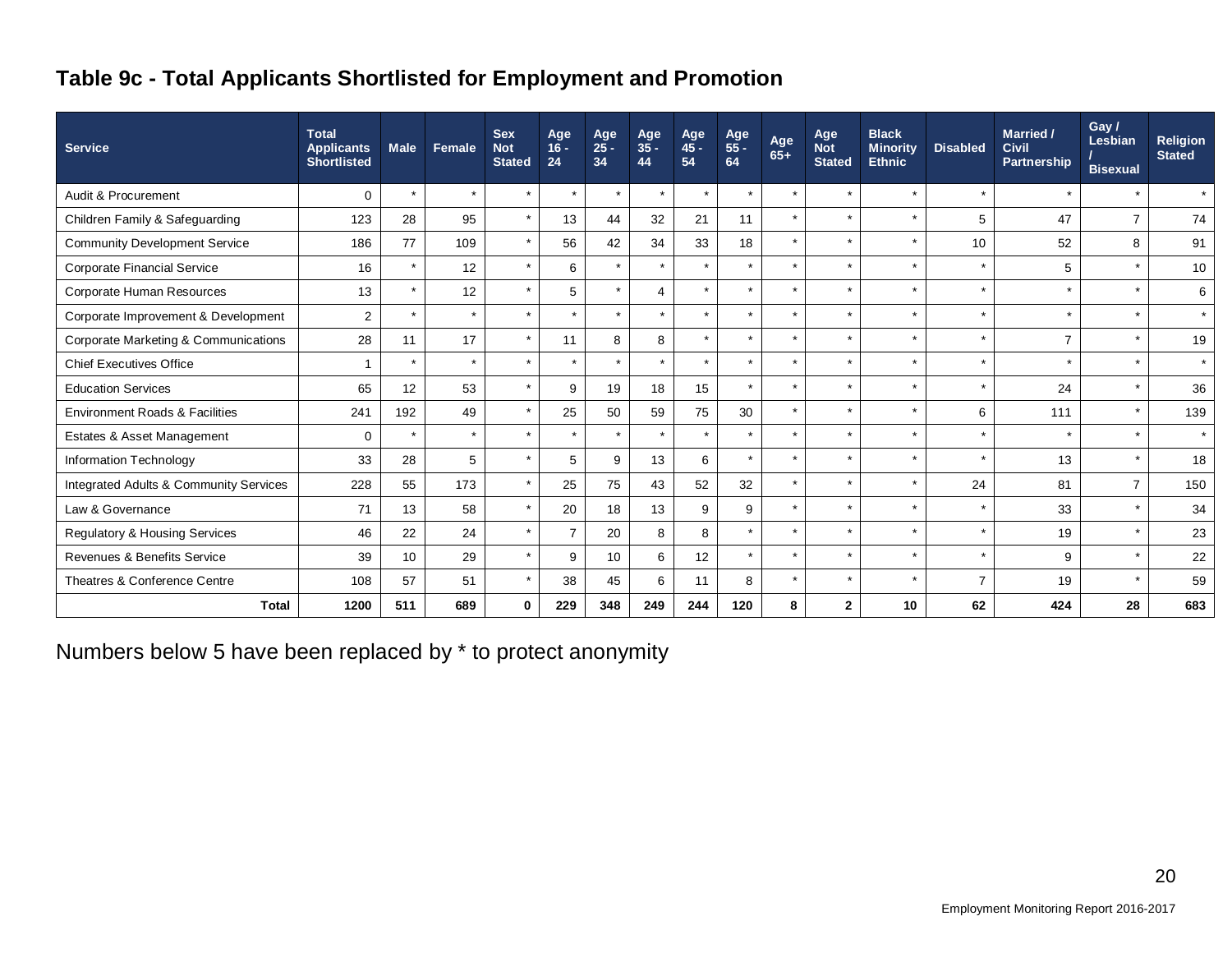# **Table 10a – External Applicants Appointed**

| <b>Service</b>                            | <b>Total</b><br><b>External</b><br>Appointed | <b>Male</b> | Female  | <b>Sex</b><br><b>Not</b><br><b>Stated</b> | Age<br>$16 -$<br>24  | Age<br>25 -<br>34 | Age<br>$35 -$<br>44 | Age<br>45 -<br>54    | Age<br>55 -<br>64 | Age<br>$65+$         | Age<br><b>Not</b><br><b>Stated</b> | <b>Black</b><br><b>Minority</b><br><b>Ethnic</b> | <b>Disabled</b> | Married /<br><b>Civil</b><br>Partnership | Gay /<br>Lesbian<br><b>Bisexual</b> | <b>Religion</b><br><b>Stated</b> |
|-------------------------------------------|----------------------------------------------|-------------|---------|-------------------------------------------|----------------------|-------------------|---------------------|----------------------|-------------------|----------------------|------------------------------------|--------------------------------------------------|-----------------|------------------------------------------|-------------------------------------|----------------------------------|
| Audit & Procurement                       | $\mathbf 0$                                  | $\star$     | $\star$ | $\star$                                   | $\star$              | $\star$           | $\star$             |                      | $\star$           |                      | $\star$                            | $\star$                                          |                 |                                          | $\star$                             | $\star$                          |
| Children Family & Safeguarding            | 5                                            | $\star$     | $\star$ | $\star$                                   | $\star$              | $\star$           | $\star$             | $\star$              | $\star$           | $\star$              | $\star$                            | $\star$                                          |                 | $\star$                                  | $\star$                             | $\star$                          |
| <b>Community Development Service</b>      | 13                                           | $\star$     | 9       | $\star$                                   | $\star$              | $\star$           | 5                   | $\star$              | $\star$           |                      | $\star$                            | $\star$                                          |                 | 6                                        | $\star$                             | 8                                |
| <b>Corporate Financial Service</b>        | $\overline{2}$                               | $\star$     | $\star$ | $\star$                                   | $\star$              | $\star$           | $\star$             | $\star$              | $\star$           | $\ddot{\phantom{1}}$ | ÷                                  | ÷                                                |                 | $\star$                                  | $\star$                             | $\star$                          |
| Corporate Human Resources                 | -1                                           |             | $\star$ | $\star$                                   |                      | $\star$           | $\star$             |                      | $\star$           |                      | $\star$                            |                                                  |                 |                                          | $\star$                             | $\star$                          |
| Corporate Improvement & Development       | $\mathbf 0$                                  | $\star$     | $\star$ | $\star$                                   | $\star$              | $\star$           | $\star$             | $\star$              | $\star$           |                      | $\star$                            | $\star$                                          |                 | $\star$                                  | $\star$                             | $\star$                          |
| Corporate Marketing & Communications      | $\overline{1}$                               |             | $\star$ | $\star$                                   |                      | $\star$           | $\star$             | $\star$              | $\star$           |                      | $\star$                            | $\star$                                          |                 | $\star$                                  | $\star$                             | $\star$                          |
| <b>Chief Executives Office</b>            | $\overline{1}$                               | $\star$     | $\star$ | $\star$                                   | $\star$              | $\star$           | $\star$             | $\star$              | $\star$           | $\star$              | $\star$                            | $\star$                                          | $\star$         | $\star$                                  | $\star$                             | $\star$                          |
| <b>Education Services</b>                 | 9                                            | $\star$     | 9       | $\star$                                   | $\star$              | 5                 | $\star$             | $\star$              | $\star$           |                      | $\star$                            | $\star$                                          |                 |                                          | $\star$                             | 5                                |
| <b>Environment Roads &amp; Facilities</b> | 14                                           | 11          | $\star$ | $\star$                                   | $\star$              | $\star$           | $\star$             | 5                    | $\star$           | $\star$              | $\star$                            | $\star$                                          |                 | $\star$                                  | $\star$                             | 5                                |
| Estates & Asset Management                | $\mathbf 0$                                  |             | $\star$ | $\star$                                   | $\ddot{\phantom{0}}$ | $\star$           | $\star$             | $\ddot{\phantom{1}}$ | $\star$           |                      | $\star$                            | ÷                                                |                 | ÷                                        | $\star$                             | $\star$                          |
| Information Technology                    |                                              | $\star$     | $\star$ | $\star$                                   | $\ddot{\phantom{0}}$ | $\star$           | $\star$             | $\star$              | $\star$           |                      | $\star$                            | $\star$                                          |                 | $\ddot{\phantom{0}}$                     | $\star$                             | $\star$                          |
| Integrated Adults & Community Services    | 11                                           | $\star$     | 10      | $\star$                                   | $\star$              | $\star$           | $\star$             | $\star$              | $\star$           | $\ddot{\phantom{1}}$ | $\star$                            | $\star$                                          |                 | $\star$                                  | $\star$                             | 5                                |
| Law & Governance                          | 10                                           |             | 9       | $\star$                                   |                      | $\star$           | $\star$             |                      |                   |                      | $\star$                            |                                                  |                 | 5                                        | $\star$                             | $\star$                          |
| Regulatory & Housing Services             | 5                                            | $\star$     | $\star$ | $\star$                                   |                      | $\star$           | $\star$             | $\star$              | $\star$           |                      | $\star$                            | $\star$                                          |                 | $\star$                                  | $\star$                             | $\star$                          |
| Revenues & Benefits Service               | $\overline{2}$                               |             | $\star$ | $\star$                                   |                      | $\star$           | $\star$             | $\star$              | $\star$           |                      | $\star$                            | $\star$                                          |                 |                                          | $\star$                             | $\star$                          |
| Theatres & Conference Centre              | $\mathbf{0}$                                 | $\star$     | $\star$ | $\star$                                   | $\star$              | $\star$           | $\star$             | $\star$              | $\star$           |                      | $\star$                            | $\star$                                          |                 | $\star$                                  | $\star$                             | $\star$                          |
| <b>Total</b>                              | 78                                           | 23          | 55      | 0                                         | 15                   | 26                | 19                  | 13                   | 5                 | $\mathbf{0}$         | $\mathbf{0}$                       | $\overline{2}$                                   | 3               | 24                                       | $\mathbf{2}$                        | 36                               |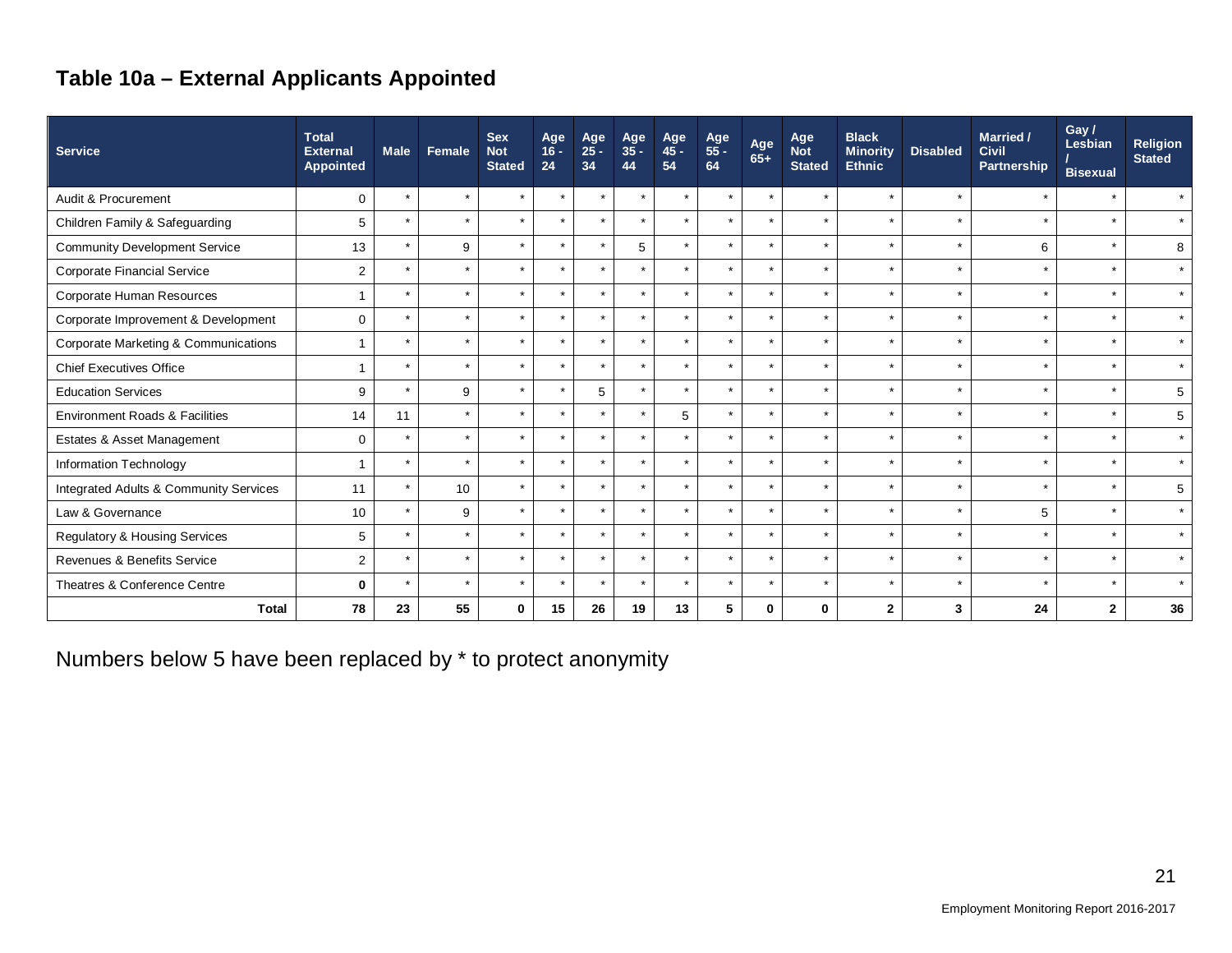# **Table 10b – Internal Applicants Appointed**

| <b>Service</b>                            | <b>Total</b><br><b>Internal</b><br><b>Appointed</b> | <b>Male</b>     | Female  | <b>Sex</b><br><b>Not</b><br><b>Stated</b> | Age<br>$16 -$<br>24  | Age<br>$25 -$<br>34 | Age<br>35 -<br>44    | Age<br>45 -<br>54    | Age<br>55 -<br>64 | Age<br>65+           | Age<br><b>Not</b><br><b>Stated</b> | <b>Black</b><br><b>Minority</b><br><b>Ethnic</b> | <b>Disabled</b> | Married /<br><b>Civil</b><br>Partnership | Gay /<br>Lesbian<br><b>Bisexual</b> | <b>Religion</b><br><b>Stated</b> |
|-------------------------------------------|-----------------------------------------------------|-----------------|---------|-------------------------------------------|----------------------|---------------------|----------------------|----------------------|-------------------|----------------------|------------------------------------|--------------------------------------------------|-----------------|------------------------------------------|-------------------------------------|----------------------------------|
| Audit & Procurement                       | $\mathbf 0$                                         | $\star$         | $\star$ | $\star$                                   | $\star$              | $\star$             | $\star$              | $\star$              | $\star$           | $\star$              | $\star$                            | $\star$                                          | $\star$         | $\star$                                  | $\star$                             | $\star$                          |
| Children Family & Safeguarding            | 29                                                  | 9               | 20      | $\star$                                   | $\star$              | 8                   | 9                    | 8                    | $\star$           | $\star$              | $\star$                            | $\star$                                          | $\rightarrow$   | 12                                       | $\star$                             | 15                               |
| <b>Community Development Service</b>      | 20                                                  | 10 <sup>1</sup> | 10      | $\star$                                   | 8                    | 5                   |                      |                      | $\star$           | $\star$              | ÷                                  | $\star$                                          | $\star$         | $\overline{7}$                           | $\star$                             | 12                               |
| <b>Corporate Financial Service</b>        | $\overline{4}$                                      | $\star$         | $\star$ | $\star$                                   | $\star$              | $\star$             |                      |                      | $\star$           |                      | $\star$                            |                                                  | $\rightarrow$   | $\star$                                  | $\star$                             | $\star$                          |
| Corporate Human Resources                 | 3                                                   | $\star$         | $\star$ | $\star$                                   | $\star$              | $\star$             | $\ddot{\phantom{1}}$ |                      | $\star$           | $\star$              | $\star$                            |                                                  | $\star$         | $\star$                                  | $\star$                             | $\star$                          |
| Corporate Improvement & Development       | $\mathbf 0$                                         | $\star$         | $\star$ | $\star$                                   | $\star$              | $\star$             | $\star$              |                      | $\star$           | $\star$              | $\star$                            | $\star$                                          | $\star$         | $\star$                                  | $\star$                             | $\star$                          |
| Corporate Marketing & Communications      | $\overline{4}$                                      | $\star$         | $\star$ |                                           | $\star$              | $\star$             | $\ddot{\phantom{1}}$ |                      | $\star$           | $\ddot{\phantom{1}}$ | $\star$                            |                                                  | $\star$         | $\star$                                  | $\star$                             | $\star$                          |
| <b>Chief Executives Office</b>            | 1                                                   | $\star$         | $\star$ | $\star$                                   | $\star$              | $\star$             | $\star$              | $\star$              | $\star$           | $\star$              | $\star$                            | $\star$                                          | $\star$         | $\star$                                  | $\star$                             | $\star$                          |
| <b>Education Services</b>                 | 17                                                  | 5               | 12      | $\star$                                   | $\star$              | 5                   | 5                    | 6                    | $\star$           | $\star$              | ÷                                  | $\star$                                          | $\rightarrow$   | $\overline{7}$                           | $\star$                             | $\overline{7}$                   |
| <b>Environment Roads &amp; Facilities</b> | 64                                                  | 50              | 14      | $\star$                                   | 9                    | 14                  | 11                   | 23                   | $\overline{7}$    | $\star$              | $\star$                            | $\star$                                          | $\star$         | 26                                       | $\star$                             | 37                               |
| Estates & Asset Management                | $\mathbf 0$                                         | $\star$         | $\star$ |                                           |                      | $\star$             |                      |                      | $\star$           | $\star$              | $\star$                            |                                                  | $\rightarrow$   | $\star$                                  | $\star$                             | $\star$                          |
| Information Technology                    | 12                                                  | 11              | $\star$ | $\star$                                   | $\star$              | $\star$             | $\ddot{\phantom{1}}$ |                      | $\star$           | $\star$              | ÷                                  | $\star$                                          | $\star$         | $\star$                                  | $\star$                             | $\overline{7}$                   |
| Integrated Adults & Community Services    | 64                                                  | 13              | 51      | $\star$                                   | $\overline{7}$       | 28                  | $\overline{7}$       | 13                   | 8                 | $\star$              | $\star$                            | $\star$                                          | 6               | 25                                       | $\star$                             | 40                               |
| Law & Governance                          | 14                                                  | $\star$         | 11      | $\star$                                   | $\star$              | $\star$             | $\star$              |                      | $\star$           | $\star$              | $\star$                            | $\star$                                          | $\star$         | 10                                       | $\star$                             | 6                                |
| Regulatory & Housing Services             | 9                                                   | $\star$         | 5       | $\star$                                   | $\star$              | 5                   | $\star$              | $\star$              | $\star$           | $\star$              | $\star$                            | $\star$                                          | $\star$         | $\star$                                  | $\star$                             | $\star$                          |
| Revenues & Benefits Service               | $\overline{4}$                                      | $\star$         |         |                                           | $\ddot{\phantom{1}}$ | $\star$             | $\bullet$            |                      | $\star$           | $\ddot{\phantom{1}}$ |                                    |                                                  | $\star$         | $\star$                                  | $\star$                             | $\star$                          |
| Theatres & Conference Centre              | 0                                                   | 9               | 9       | $\star$                                   | 5                    | 9                   | $\star$              | $\ddot{\phantom{1}}$ | $\star$           | $\star$              | $\star$                            | $\star$                                          | $\star$         | $\star$                                  | $\star$                             | 8                                |
| Total                                     | 263                                                 | 116             | 147     | $\bf{0}$                                  | 44                   | 86                  | 49                   | 58                   | 23                | 3                    | $\bf{0}$                           | 0                                                | 7               | 101                                      | $\overline{7}$                      | 146                              |

Numbers below 5 have been replaced by \* to protect anonymity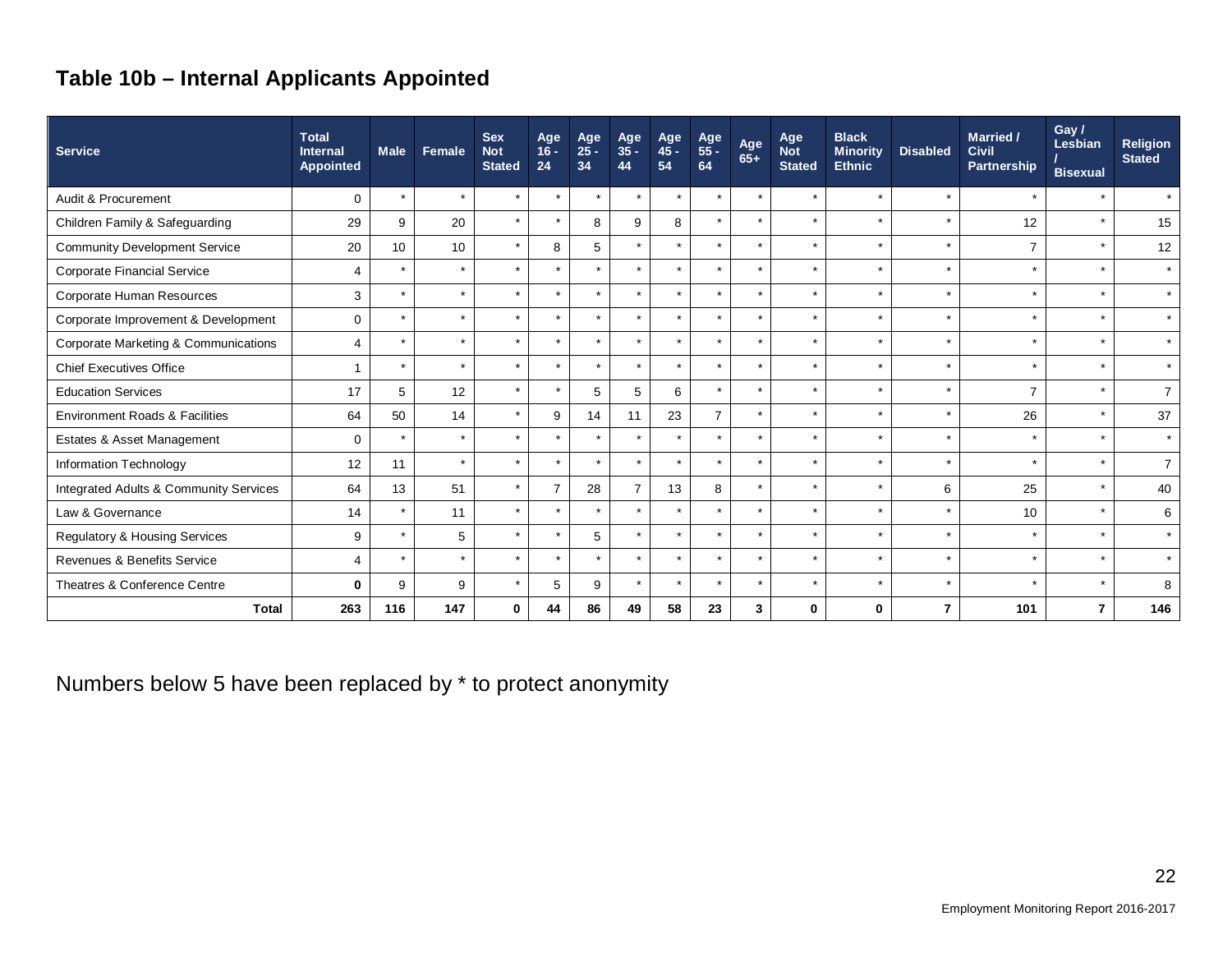# **Table 10c – Total Applicants Appointed**

| <b>Service</b>                                  | <b>Total</b><br>Appointed | <b>Male</b> | Female  | <b>Sex</b><br><b>Not</b><br><b>Stated</b> | Age<br>$16 -$<br>24 | Age<br>25 -<br>34 | Age<br>35 -<br>44 | Age<br>$45 -$<br>54 | Age<br>55 -<br>64 | Age<br>$65+$ | Age<br><b>Not</b><br><b>Stated</b> | <b>Black</b><br><b>Minority</b><br><b>Ethnic</b> | <b>Disabled</b> | Married /<br><b>Civil</b><br>Partnership | Gay /<br>Lesbian<br><b>Bisexual</b> | <b>Religion</b><br><b>Stated</b> |
|-------------------------------------------------|---------------------------|-------------|---------|-------------------------------------------|---------------------|-------------------|-------------------|---------------------|-------------------|--------------|------------------------------------|--------------------------------------------------|-----------------|------------------------------------------|-------------------------------------|----------------------------------|
| Audit & Procurement                             | 0                         | $\star$     |         | $\star$                                   | $\star$             | $\star$           | $\star$           | $\star$             | $\star$           | $\star$      | $\star$                            | $\star$                                          | $\star$         |                                          |                                     | $\star$                          |
| Children Family & Safeguarding                  | 34                        | 11          | 23      | $\star$                                   | $\star$             | 10                | 12                | 8                   | $\star$           | $\star$      | $\star$                            | $\star$                                          | $\star$         | 13                                       |                                     | 17                               |
| <b>Community Development Service</b>            | 33                        | 14          | 19      | $\star$                                   | 10                  | $\overline{7}$    | 8                 | 6                   | $\star$           | $\star$      | $\star$                            | $\star$                                          | $\star$         | 13                                       |                                     | 20                               |
| Corporate Financial Service                     | 6                         | $\star$     |         | $\star$                                   | $\star$             | $\star$           |                   | $\star$             | $\star$           | $\star$      | $\star$                            | $\star$                                          | $\star$         |                                          |                                     | $\star$                          |
| Corporate Human Resources                       | 4                         | $\star$     | $\star$ | $\star$                                   | $\star$             | $\star$           | $\star$           | $\star$             | $\star$           | $\star$      | $\star$                            | $\star$                                          | $\star$         | $\ddot{\phantom{1}}$                     | $\star$                             | $\star$                          |
| Corporate Improvement & Development             | $\mathbf 0$               | $\star$     |         | $\star$                                   | $\star$             | $\bullet$         | $\star$           | $\star$             | $\star$           | $\star$      | $\star$                            | $\star$                                          | $\star$         |                                          |                                     | $\star$                          |
| <b>Corporate Marketing &amp; Communications</b> | 5                         | $\star$     | ÷       | $\star$                                   | $\star$             | $\star$           | $\star$           | $\star$             | $\star$           | $\star$      | $\star$                            | $\star$                                          | $\star$         |                                          | $\star$                             | $\star$                          |
| <b>Chief Executives Office</b>                  | 2                         | $\star$     |         |                                           | $\star$             |                   |                   | $\star$             | $\star$           | $\star$      | $\star$                            | $\star$                                          | $\star$         |                                          |                                     | $\star$                          |
| <b>Education Services</b>                       | 26                        | 5           | 21      | $\star$                                   | $\star$             | 10                | 8                 | 6                   | $\star$           | $\star$      | $\star$                            | $\star$                                          | $\star$         | 9                                        |                                     | 12                               |
| <b>Environment Roads &amp; Facilities</b>       | 78                        | 61          | 17      | $\star$                                   | 11                  | 18                | 13                | 28                  | 8                 | $\star$      | $\star$                            | $\star$                                          | $\star$         | 29                                       |                                     | 42                               |
| Estates & Asset Management                      | $\mathbf 0$               |             |         |                                           | $\star$             | ÷                 |                   | $\star$             | $\star$           | $\star$      | $\star$                            | ÷                                                | $\star$         |                                          |                                     | $\star$                          |
| Information Technology                          | 13                        | 11          |         | $\star$                                   | 5                   | $\star$           | $\star$           | $\star$             | $\star$           | $\star$      | $\star$                            | $\star$                                          | $\star$         |                                          |                                     | $\overline{7}$                   |
| Integrated Adults & Community<br>Services       | 75                        | 14          | 61      | $\star$                                   | 10                  | 29                | 9                 | 15                  | 11                | $\star$      | $\star$                            | $\star$                                          | $\overline{7}$  | 29                                       |                                     | 45                               |
| Law & Governance                                | 24                        | $\star$     | 20      | $\star$                                   | $\overline{7}$      | $\overline{7}$    | 6                 | $\star$             | $\star$           | $\star$      | $\star$                            | $\star$                                          | $\star$         | 15                                       |                                     | 10                               |
| Regulatory & Housing Services                   | 14                        | 6           | 8       | $\star$                                   | $\star$             | 9                 |                   | $\star$             | $\star$           | $\star$      | $\star$                            | $\star$                                          | $\star$         | 5                                        |                                     | 6                                |
| Revenues & Benefits Service                     | 6                         |             | 6       | $\star$                                   | $\star$             |                   |                   | $\star$             | $\star$           | $\star$      | $\star$                            | $\star$                                          | $\star$         |                                          |                                     | $\star$                          |
| Theatres & Conference Centre                    | $\bf{0}$                  | 10          | 11      |                                           | 5                   | 11                |                   | $\star$             | $\star$           | $\star$      | $\star$                            |                                                  | $\star$         |                                          |                                     | 9                                |
| <b>Total</b>                                    | 341                       | 139         | 202     | $\bf{0}$                                  | 59                  | 112               | 68                | 71                  | 28                | 3            | 0                                  | $\mathbf{2}$                                     | 10              | 125                                      | 9                                   | 182                              |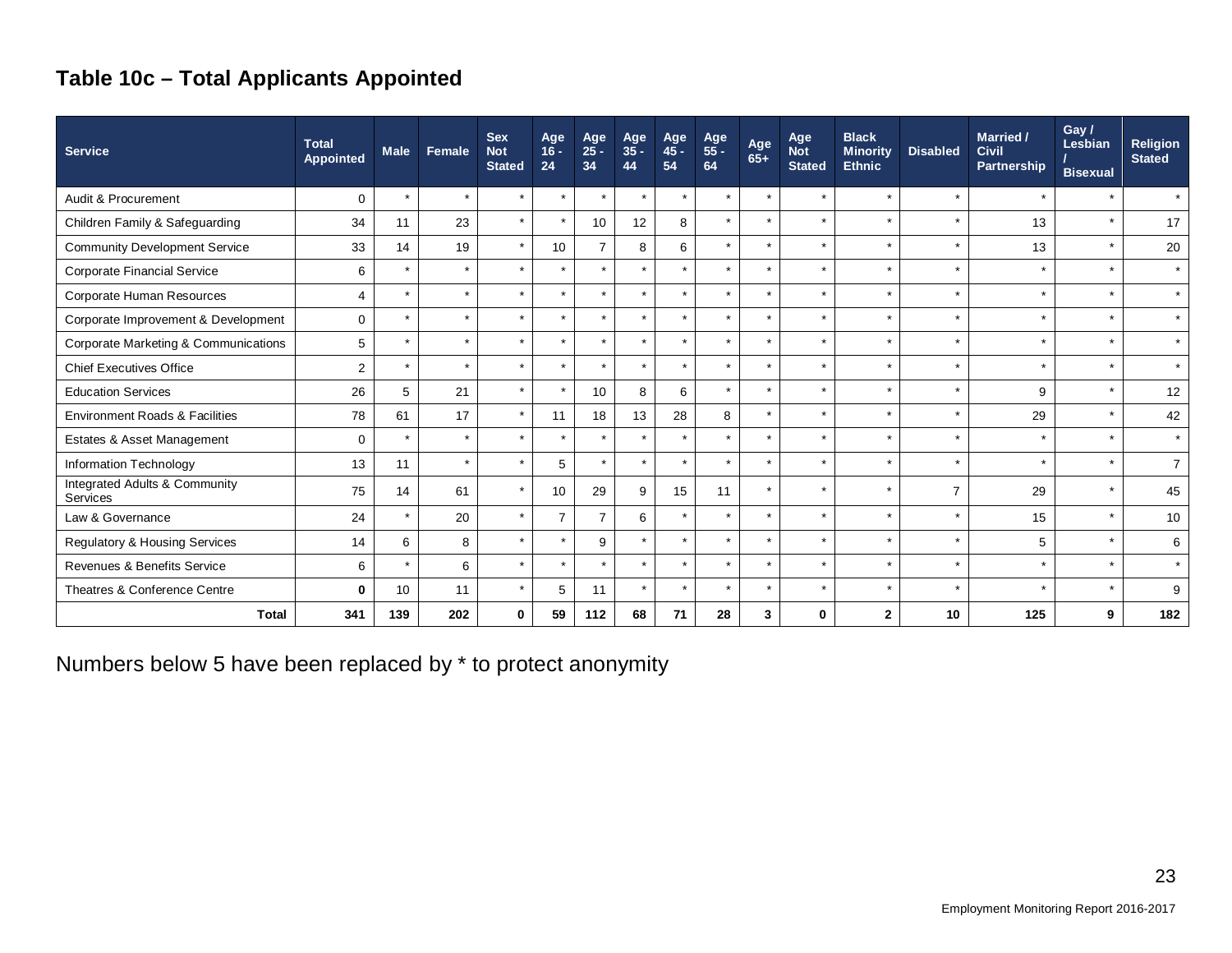# **Table 11 – Recruitment of Black Minority Ethnic and Disabled People between 2009-2017**

|           |                      |                      | <b>Applicants</b>  |            |                    | Shortlisted      |            |                        | Appointments  |               |
|-----------|----------------------|----------------------|--------------------|------------|--------------------|------------------|------------|------------------------|---------------|---------------|
|           |                      | No. of<br>Applicants | $%$ of<br>Category | % of Total | No.<br>Shortlisted | % of<br>Category | % of Total | No. of<br>Appointments | % of Category | % of<br>Total |
| 2016-2017 | <b>BME</b>           | 35                   | 100%               | 1.17%      | 10                 | 28.57%           | 0.83%      | $\overline{2}$         | 5.71%         | 0.63%         |
|           | Disabled             | 146                  | 100%               | 4.87%      | 62                 | 42.47%           | 5.17%      | 10                     | 6.85%         | 3.13%         |
|           | <b>Overall Total</b> | 2996                 |                    |            | 1200               |                  |            | 341                    |               |               |
| 2015-2016 | <b>BME</b>           | 33                   | 100%               | 0.97%      | 10                 | 30.30%           | 0.90%      | $\overline{2}$         | 6.06%         | 0.66%         |
|           | <b>Disabled</b>      | 163                  | 100%               | 4.79%      | 45                 | 27.61%           | 4.05%      | 12                     | 7.36%         | 3.97%         |
|           | <b>Overall Total</b> | 3401                 |                    |            | 1111               |                  |            | 302                    |               |               |
| 2014-2015 | <b>BME</b>           | 47                   | 100%               | 2.09%      | 14                 | 29.79%           | 1.98%      | $\mathbf 0$            | 0.00%         | 0.00%         |
|           | Disabled             | 123                  | 100%               | 5.46%      | 30                 | 24.39%           | 4.25%      | 5                      | 4.07%         | 1.98%         |
|           | <b>Overall Total</b> | 2252                 |                    |            | 706                |                  |            | 253                    |               |               |
| 2013-2014 | <b>BME</b>           | 27                   | 100%               | 1.28%      | $\overline{4}$     | 14.81%           | 0.75%      | $\overline{a}$         | 7.41%         | 0.81%         |
|           | <b>Disabled</b>      | 87                   | 100%               | 4.13%      | 24                 | 27.59%           | 4.51%      | 11                     | 12.64%        | 4.47%         |
|           | <b>Overall Total</b> | 2109                 |                    |            | 532                |                  |            | 246                    |               |               |
| 2012-2013 | <b>BME</b>           | 33                   | 100%               | 1.90%      | 13                 | 39.30%           | 2.10%      | $\sqrt{3}$             | 9.00%         | 1.80%         |
|           | <b>Disabled</b>      | 66                   | 100%               | 3.90%      | 23                 | 34.80%           | 3.80%      | $\sqrt{3}$             | 4.50%         | 1.80%         |
|           | <b>Overall Total</b> | 1678                 |                    |            | 599                |                  |            | 165                    |               |               |
| 2011-2012 | <b>BME</b>           | 71                   | 100%               | 2.10%      | 16                 | 22.50%           | 1.80%      | $\overline{4}$         | 5.60%         | 2.30%         |
|           | <b>Disabled</b>      | 151                  | 100%               | 4.50%      | 36                 | 23.80%           | 4.10%      | 3                      | 2.00%         | 1.70%         |
|           | <b>Overall Total</b> | 3363                 |                    |            | 877                |                  |            | 172                    |               |               |
| 2010-2011 | <b>BME</b>           | 81                   | 100%               | 2.60%      | 11                 | 13.60%           | 1.20%      | 3                      | 3.70%         | 1.90%         |
|           | Disabled             | 117                  | 100%               | 3.80%      | 37                 | 31.60%           | 3.90%      | 4                      | 3.40%         | 2.60%         |
|           | <b>Overall Total</b> | 3062                 |                    |            | 938                |                  |            | 155                    |               |               |
| 2009-2010 | <b>BME</b>           | 107                  | 100%               | 2.50%      | 13                 | 12.10%           | 1.10%      | $\overline{a}$         | 1.90%         | 1.00%         |
|           | <b>Disabled</b>      | 122                  | 100%               | 2.90%      | 49                 | 40.20%           | 4.00%      | 5                      | 4.10%         | 2.60%         |
|           | <b>Overall Total</b> | 4244                 |                    |            | 1210               |                  |            | 195                    |               |               |
| 2008-2009 | <b>BME</b>           | 80                   | 100%               | 2.70%      | 19                 | 23.80%           | 2.50%      | $\mathbf 0$            | 0.00%         | 0.00%         |
|           | Disabled             | 86                   | 100%               | 2.90%      | 23                 | 26.70%           | 3.10%      | $\pmb{0}$              | 0.00%         | 0.00%         |
|           | <b>Overall Total</b> | 2940                 |                    |            | 748                |                  |            | 105                    |               |               |
| 2007-2008 | <b>BME</b>           | 128                  | 100%               | 3.30%      | 35                 | 27.30%           | 2.70%      | 10                     | 7.80%         | 2.70%         |
|           | <b>Disabled</b>      | 96                   | 100%               | 2.50%      | 43                 | 44.80%           | 3.40%      | $\overline{4}$         | 4.20%         | 1.10%         |
|           | <b>Overall Total</b> | 3826                 |                    |            | 1280               |                  |            | 372                    |               |               |
| 2006-2007 | <b>BME</b>           | 79                   | 100%               | 2.00%      | 14                 | 17.70%           | 1.20%      | 5                      | 6.30%         | 1.40%         |
|           | Disabled             | 70                   | 100%               | 1.80%      | 31                 | 44.30%           | 2.70%      | 4                      | 5.70%         | 1.10%         |
|           | <b>Overall Total</b> | 3921                 |                    |            | 1165               |                  |            | 350                    |               |               |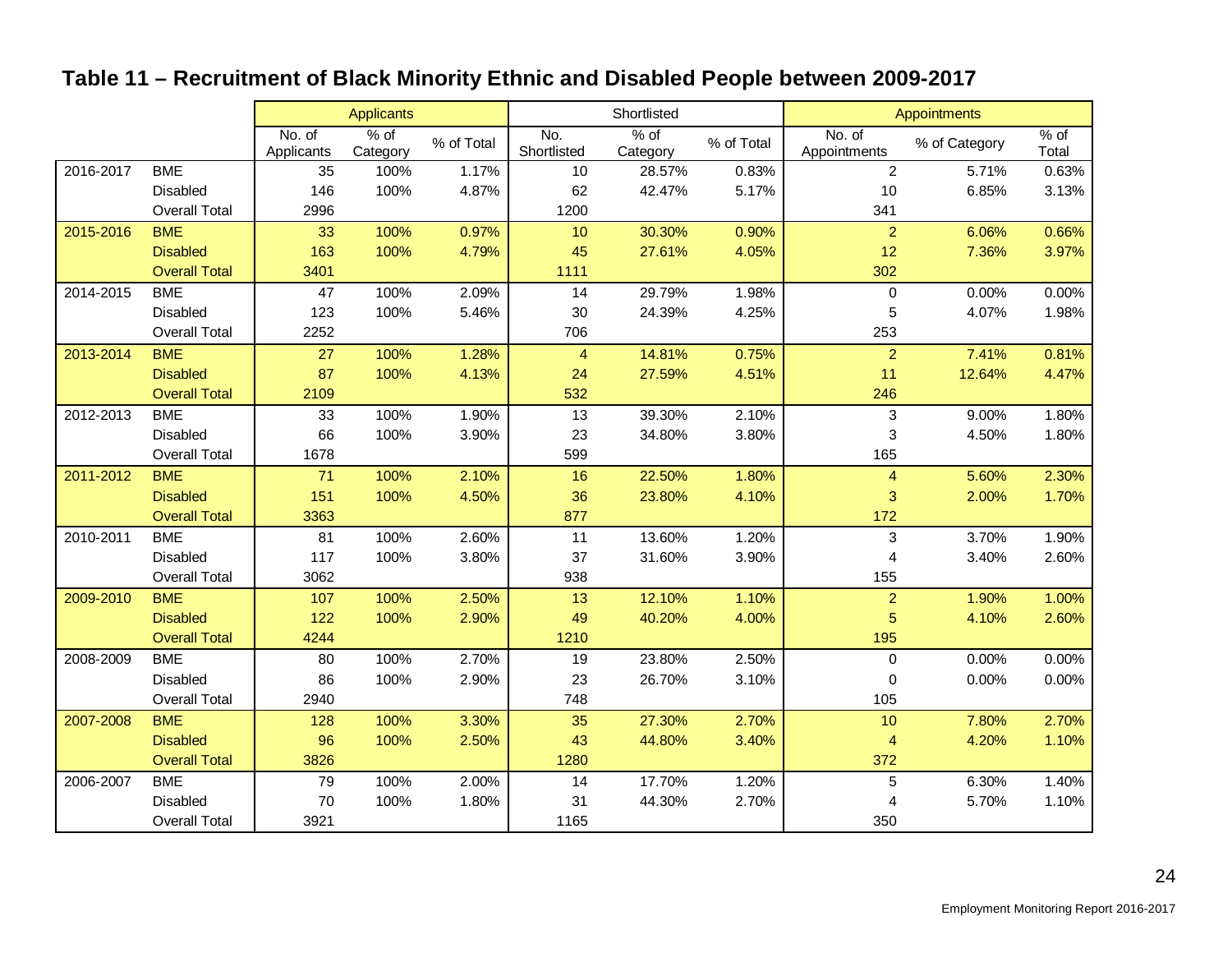The table above shows a declining trend since 2009-10 in the number of applicants who have declared that they are from a BME background. We can however see an increase in applicants from a BME background this year with 1.7% of the total of all applications from applicants from a BME background, compared to last year's figure of 0.97%, although when compared to the total of all appointments made, appointments from BME candidates have dropped slightly to 0.63% of the total of all appointments made.

The table shows that during the year 2016-17, there has been a decrease in the number of applicants who have declared a disability with 146 of applicants declaring a disability. This however, equates to 4.87% of the total applicants and interestingly, although the number of applicants declaring a disability has declined, compared to the overall total number of applications received, 4.87% is an increase when compared to last year's figure.

## **4.1 Recruitment Analysis**

# **Type of Applicant**

There were 2996 applications for the 513 positions which were advertised, an average of 5.8 applications per vacancy. Chart 1 shows a considerable difference between the number of internal and external job applicants and appointments made. It shows that 42% of all internal applicants were successful in appointment. This compares to 3% of external applicants.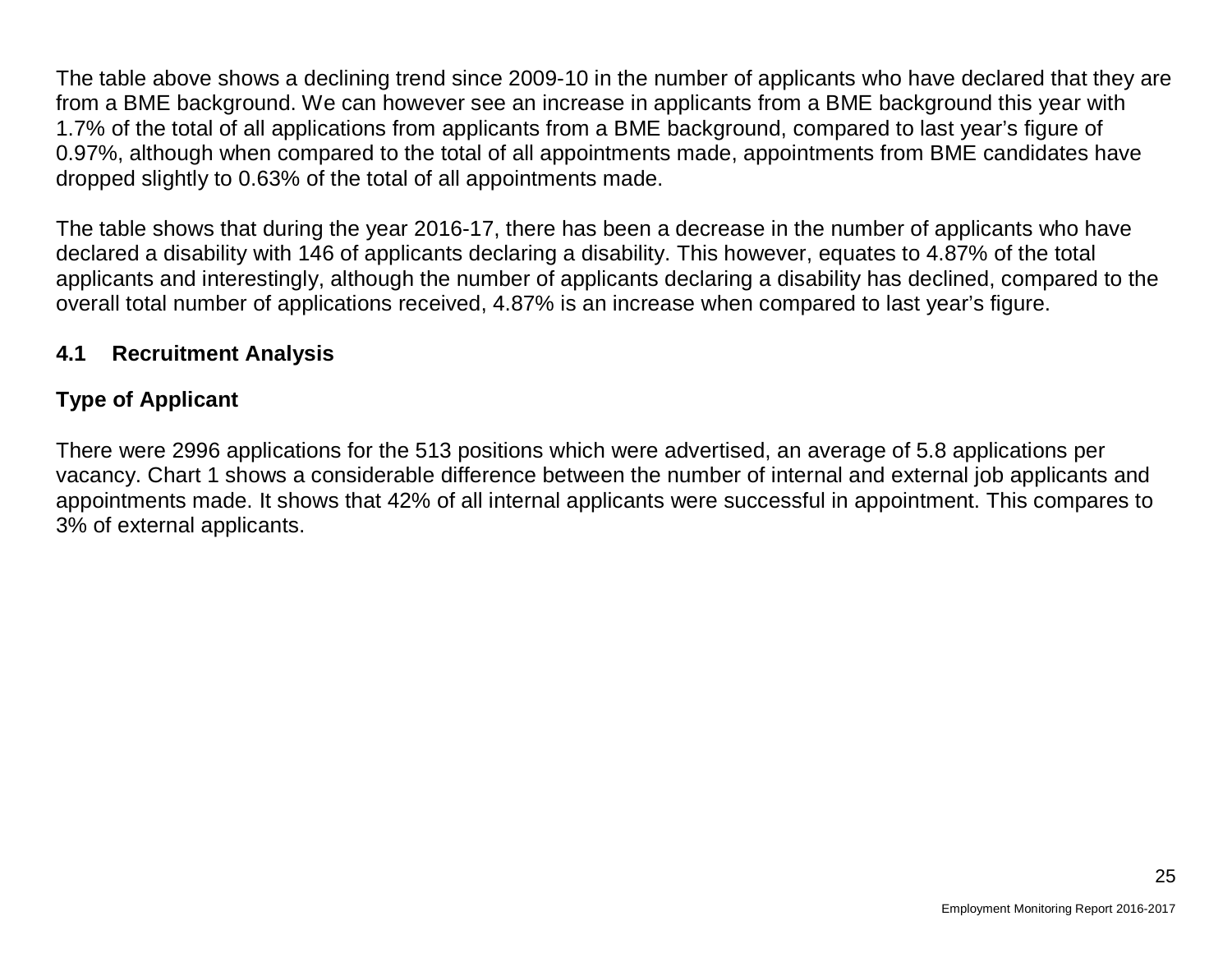## **Chart 1 - Number of Applications compared with the Number Shortlisted and the Number Appointed by Applicant Category:**



## **Sex**

Overall, 45.1% of all job applicants were male and 54.8% female (0.1% did not state their sex), however these percentages vary between internal and external candidates. Internal applicants are less likely to be male than female applicants, reflecting the profile of current employees. There has however been an increase in internal male applications since the last report with 36% of internal applications male and 64% female. External applications were more evenly split with 47.3% of applications male, 52.6% of applications female and 0.1% from applications where the applicant's sex was not stated.

Dependant on the job type and the service area, these trends vary considerably. By analysing the total applications received, Children, Family & Safeguarding, Corporate Financial Service, Corporate Marketing & Communications,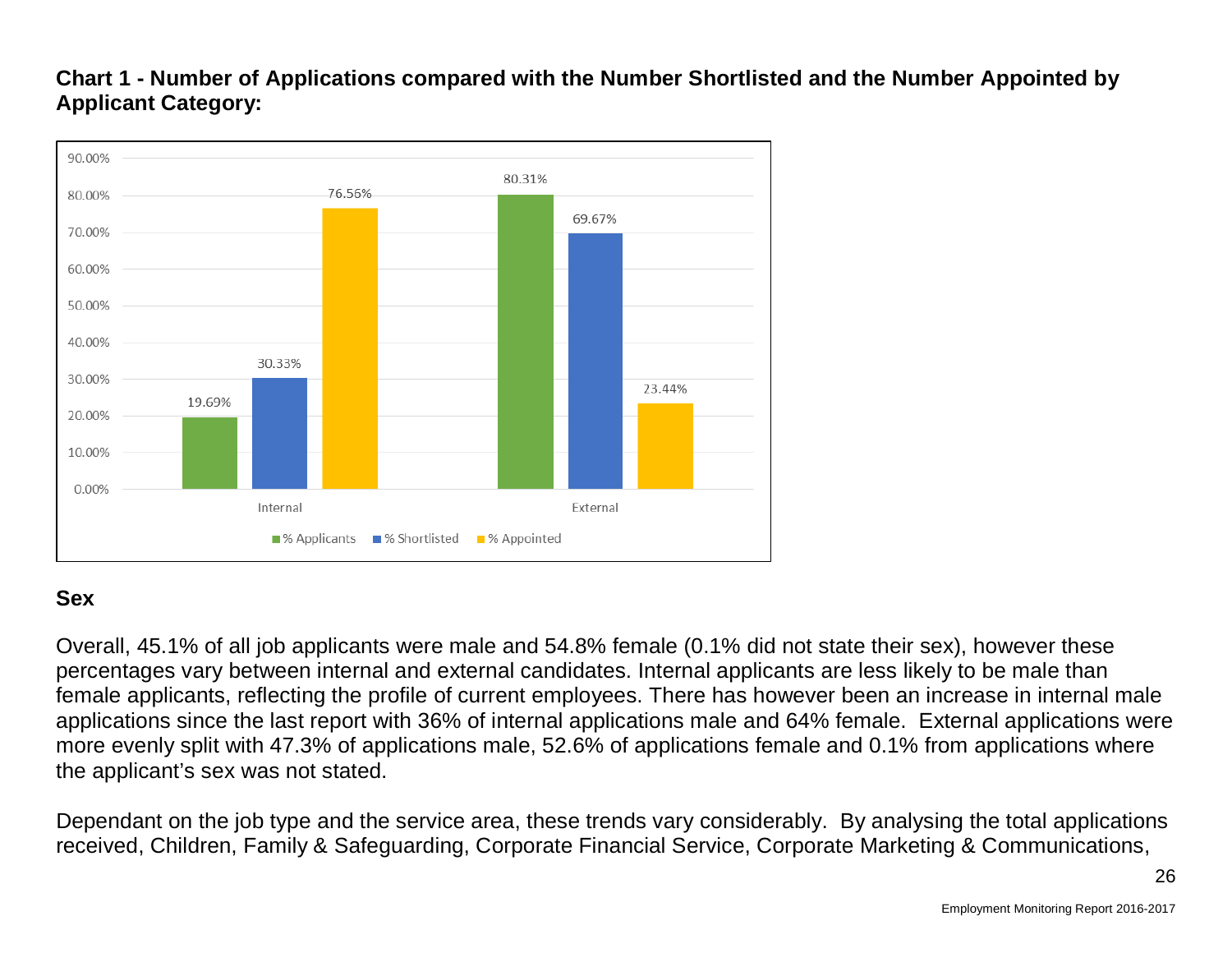Chief Executive Office, Education, Integrated Adults & Community Service, Law & Governance, Regulatory & Housing and Revenues & Benefits received 60% to 80% female applications. In comparison, Environment, Roads & Facilities, Information Technology and Estates & Asset Management received 60% to 80% male applications. Community Development Service and Corporate Improvement & Development Service received approximately 50:50 applications from male and female applicants. When compared to the current workforce profile of 26% male and 74% female, females are under-represented in applications for vacancies in Community Development Service, Corporate Improvement & Development Service, Environment, Roads & Facilities, Estates & Asset Management, Information Technology and Theatres & Conferences. The applicants who didn't disclose their sex have not been counted in these statistics.



## **Chart 2 - Number of Applications Compared with the Number Shortlisted and Appointed by Sex:**

Overall there was a slightly higher chance of a female applicant being successful than a male applicant. These figures are greatly unchanged from last year's figures.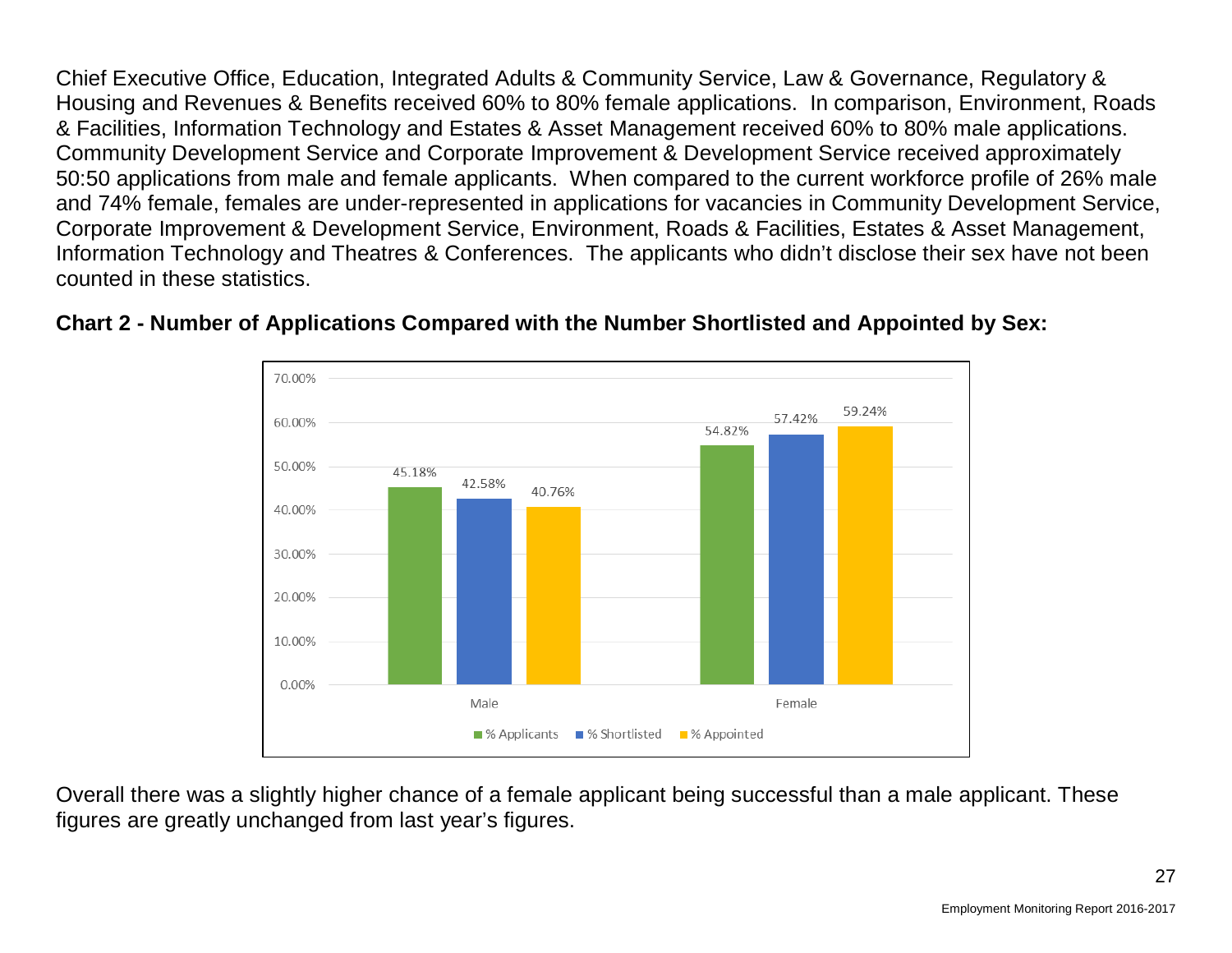### **Age**

For this year's report, the age categories have been changed to enable a more thorough analysis of the age breakdown and are now broken down into blocks of ten years. When broken down by age, a third of all applicants (31.5%), both internal and external, fall into the 25-34 age range. This was mirrored in the appointments in which 32.8% of all appointments fall into this age range.

#### **Chart 3 - Number of Applications Compared with the Number Shortlisted and Appointed by Age**

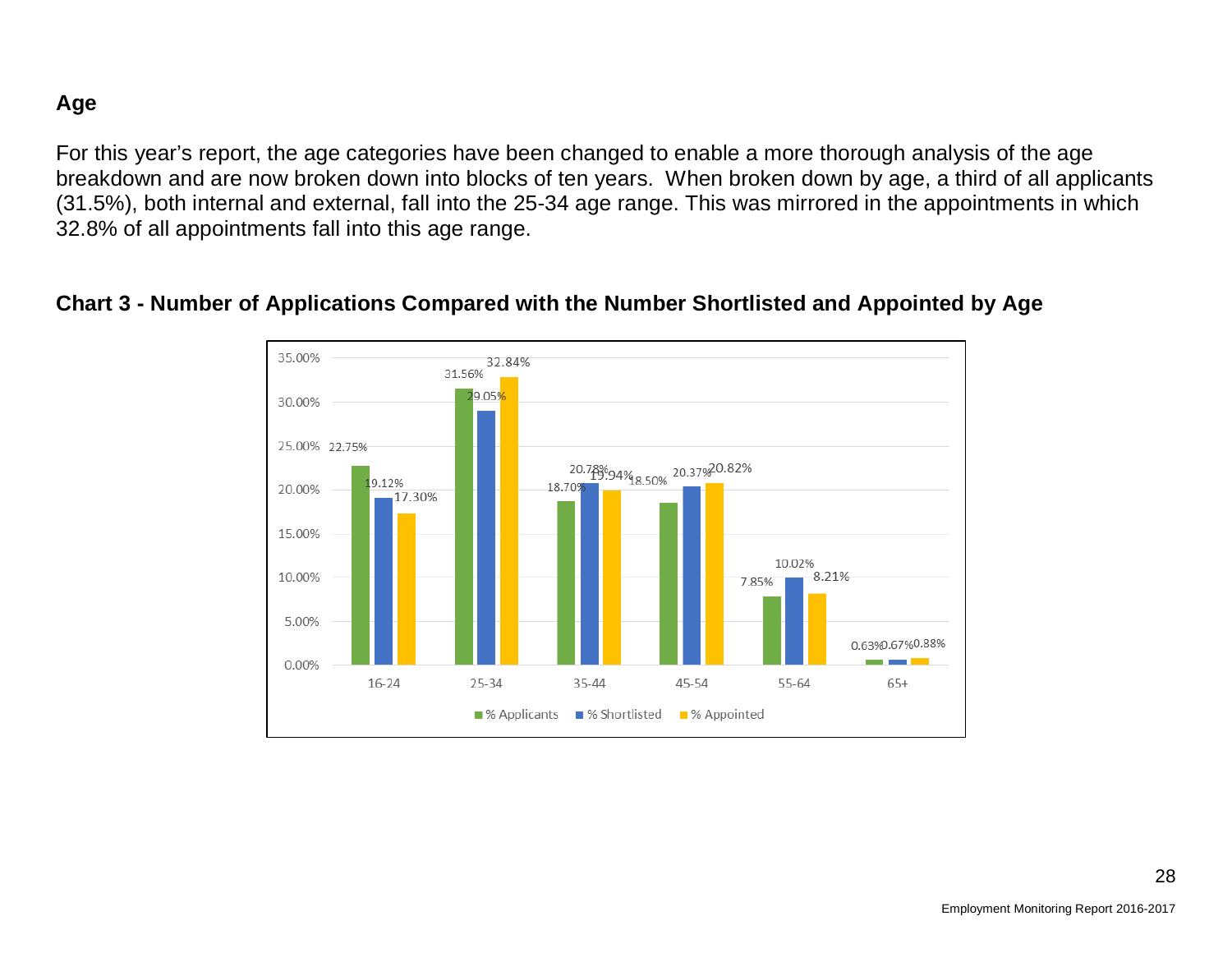# **Ethnicity**

There were 35 applications from candidates of an ethnic minority background, which formed 1.17% of the total applications received. This figure has increased since the previous report. It still remains low in comparison to the percentage of ethnic minority people who live in Conwy County as stated in the 2011 Census (2.3%), however it is encouraging to see that the number of applications received from BME applicants has increased.

|                     | <b>Number Applied</b> | % Applied | <b>Number Shortlisted</b> | <b>% Shortlisted</b> | <b>Number Appointed</b> | % Appointed |
|---------------------|-----------------------|-----------|---------------------------|----------------------|-------------------------|-------------|
| Ethnic minority     | 35                    | $.17\%$   |                           | 0.83%                |                         | 0.63%       |
| Non Ethnic minority | 2961                  | 98.83%    | 1190                      | 99.17%               | 318                     | 99.37%      |
| Total               | 2996                  |           | 1200                      |                      | 320                     |             |

## **Disability**

The following table shows that 4.87% of applicants regarded themselves as Disabled, a slight increase on the previous year at 4.79%. The percentage of applicants who regard themselves as disabled has steadily increased over the recent years, which is encouraging and positive. Community Development Service, Environment Roads & Facilities and Integrated Adults & Community Services continue to attract a high number of disabled applicants, along with Theatres & Conferences. 7% of all applicants who declared a disability were successful and appointed into posts which overall meant that disabled people made up 3.13% of all appointments.

|                         | <b>Number Applied</b> | % Applied | <b>Number Shortlisted</b> | % Shortlisted | <b>Number Appointed</b> | % Appointed |
|-------------------------|-----------------------|-----------|---------------------------|---------------|-------------------------|-------------|
| <b>Disabled</b>         | 146                   | 4.87%     | 62                        | 5.17%         | 10                      | 3.13%       |
| Not Disabled            | 2850                  | 95.13%    | 1138                      | 94.83%        | 310                     | 96.87%      |
| <b>Total Applicants</b> | 2996                  |           | 1200                      |               | 320                     |             |

Disabled applicants are just as likely as other applicants to be shortlisted, reflecting the Authority's Disability Confident Employer status (applicants declaring a Disability and who meet the essential criteria for the job vacancy are guaranteed an interview). In comparison to last year, the percentage of disabled appointments has decreased slightly.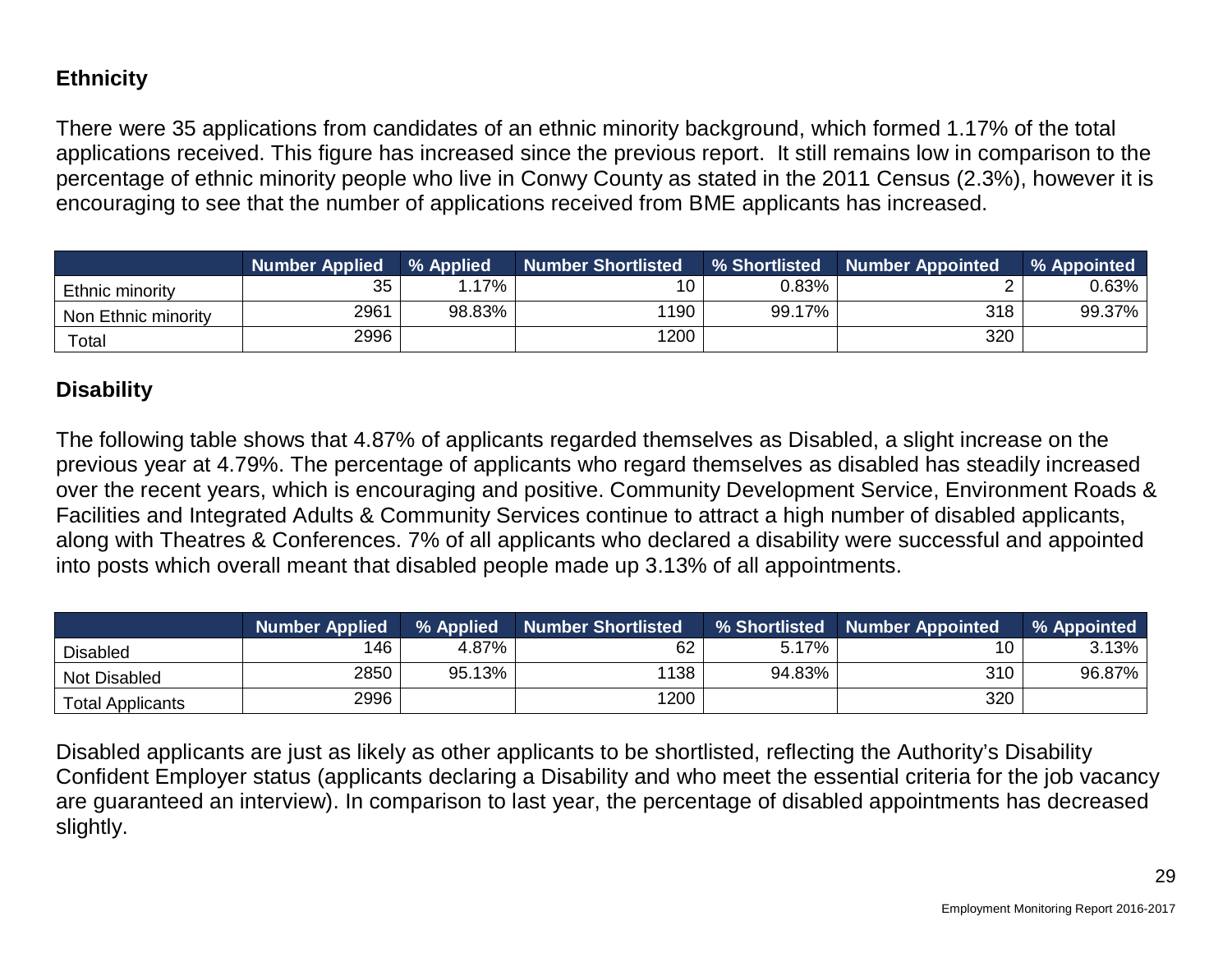### **Applicants who regard themselves as Lesbian, Gay & Bisexual**

The table below shows that 4.57% of applicants regarded themselves as Lesbian, Gay or Bisexual. Of all those applicants who were shortlisted, 2.33% were Lesbian, Gay or Bisexual and 2.8% of all those appointed were Lesbian, Gay or Bisexual. It is difficult to compare against last year's data, as the data was insufficient to be analysed last year.

|                         | <b>Number Applied</b> | % Applied | <b>Number Shortlisted</b> | % Shortlisted | Number Appointed | % Appointed |
|-------------------------|-----------------------|-----------|---------------------------|---------------|------------------|-------------|
| Lesbian, Gay,           | 137                   | 4.57%     | 28                        | 2.33%         |                  | 2.8%        |
| <b>Bisexual</b>         |                       |           |                           |               |                  |             |
| Not Lesbian, Gay,       | 2859                  | 95.43%    | 1172                      | 97.67%        | 311              | 97.2%       |
| <b>Bisexual</b>         |                       |           |                           |               |                  |             |
| <b>Total Applicants</b> | 2996                  |           | 1200                      |               | 320              |             |

#### **Married/Civil Partnership - Religion & Belief - Transgender**

Insufficient data to be analysed.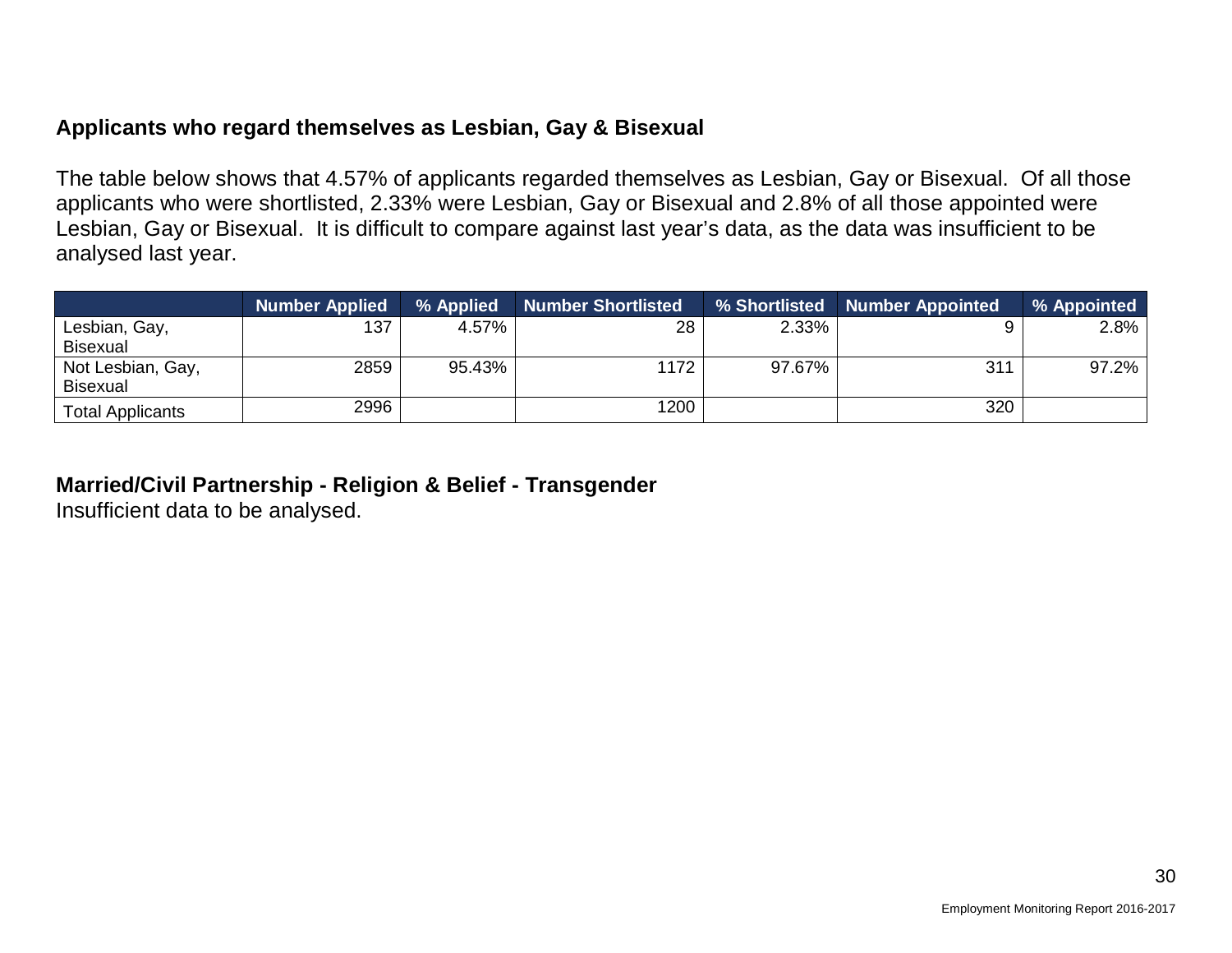## **Summary**



**Chart 4 – Number of Applications Compared with the Number Shortlisted and Appointed by protected characteristic**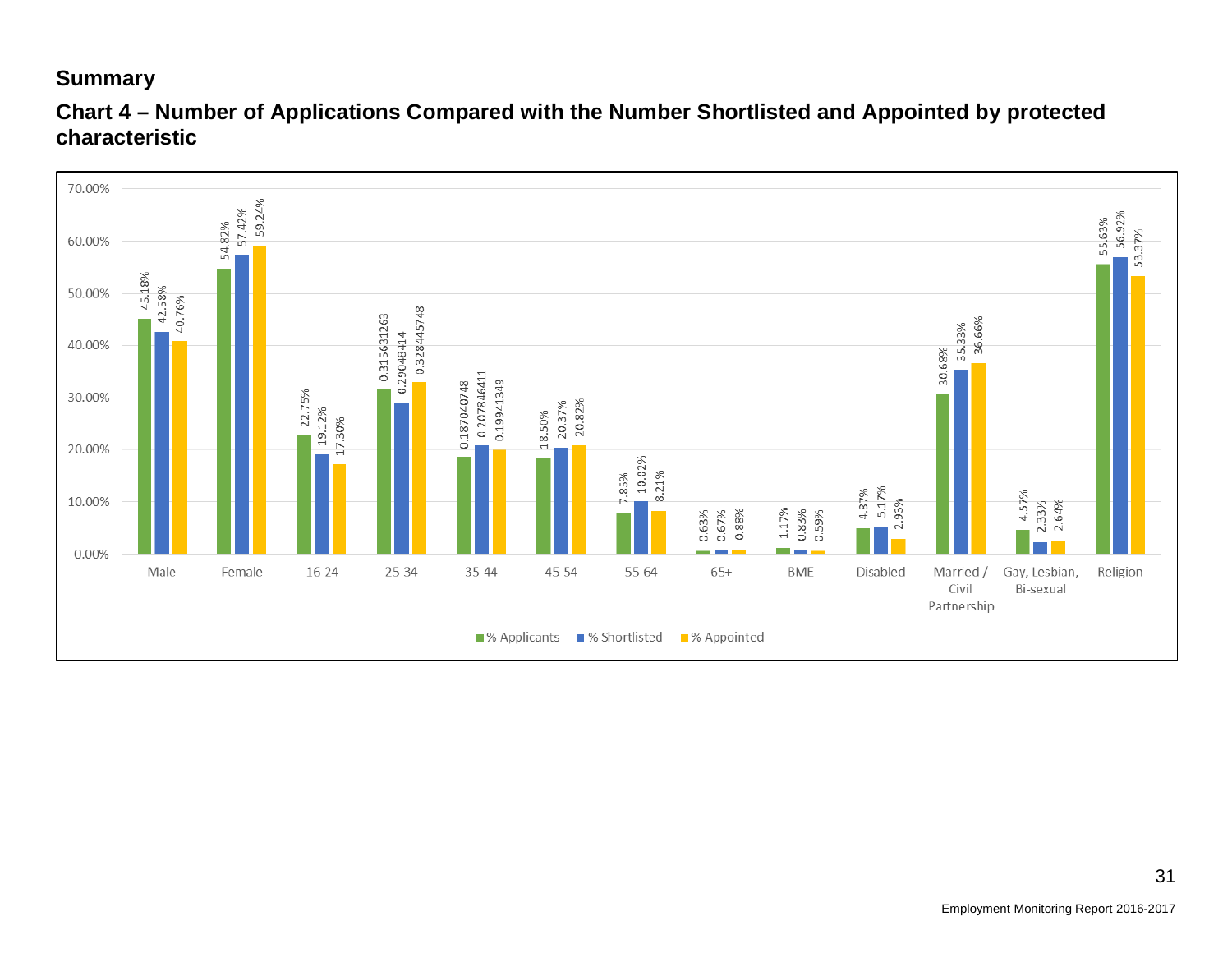# **Summary of job applicant by protected characteristic**

| <b>Equality Group</b>        | <b>Applied</b> | <b>Shortlisted</b> | <b>Appointed</b> | $\frac{9}{6}$<br><b>Shortlisted</b> | $\frac{9}{6}$<br><b>Appointed</b> | <b>Number</b><br>expected<br>to be<br>shortlisted | <b>Number</b><br>expected<br>to be<br><b>Appointed</b> | <b>Analysis of</b><br><b>Shortlisting</b> | <b>Analysis of</b><br><b>Appointments</b> |
|------------------------------|----------------|--------------------|------------------|-------------------------------------|-----------------------------------|---------------------------------------------------|--------------------------------------------------------|-------------------------------------------|-------------------------------------------|
| Male                         | 1353           | 511                | 139              | 37.8%                               | 10.3%                             | 496 - 588                                         | 130 - 178                                              | As expected                               | As expected                               |
| Female                       | 1642           | 689                | 202              | 42.0%                               | 12.3%                             | $607 - 708$                                       | $160 - 214$                                            | As expected                               | As expected                               |
| Ethnic minority              | 35             | 10                 | 2                | 28.6%                               | 5.7%                              | $7 - 21$                                          | $0 - 8$                                                | As expected                               | As expected                               |
| <b>Disabled</b>              | 146            | 62                 | 10               | 42.5%                               | 6.8%                              | $43 - 73$                                         | $9 - 25$                                               | As expected                               | As expected                               |
| 16-24                        | 681            | 229                | 59               | 33.6%                               | 8.7%                              | $240 - 305$                                       | $61 - 95$                                              | Low                                       | As expected                               |
| 25-34                        | 945            | 348                | 112              | 36.8%                               | 11.9%                             | 340 - 417                                         | 88 - 128                                               | As expected                               | As expected                               |
| 35-44                        | 560            | 249                | 68               | 44.5%                               | 12.1%                             | 195 - 254                                         | $48 - 80$                                              | As expected                               | As expected                               |
| 45-54                        | 554            | 244                | 71               | 44.0%                               | 12.8%                             | 193 - 251                                         | 47 - 79                                                | As expected                               | As expected                               |
| 55-64                        | 235            | 120                | 28               | 51.1%                               | 11.9%                             | $75 - 113$                                        | $17 - 37$                                              | High                                      | As expected                               |
| $65+$                        | 19             | 8                  | 3                | 42.1%                               | 15.8%                             | $2 - 13$                                          | $0 - 5$                                                | As expected                               | As expected                               |
| Married/Civil<br>Partnership | 919            | 424                | 125              | 46.1%                               | 13.6%                             | $330 - 406$                                       | $85 - 125$                                             | High                                      | High                                      |
| Religion                     | 1666           | 683                | 182              | 41.0%                               | 10.9%                             | $617 - 718$                                       | 163 - 217                                              | As expected                               | As expected                               |
| Gay / Lesbian                | 77             | 28                 | 9                | 36.4%                               | 11.7%                             | $20 - 42$                                         | $3 - 15$                                               | As expected                               | As expected                               |
| <b>All Applicants</b>        | 2996           | 1200               | 341              | 40.1%                               | 11.4%                             |                                                   |                                                        |                                           |                                           |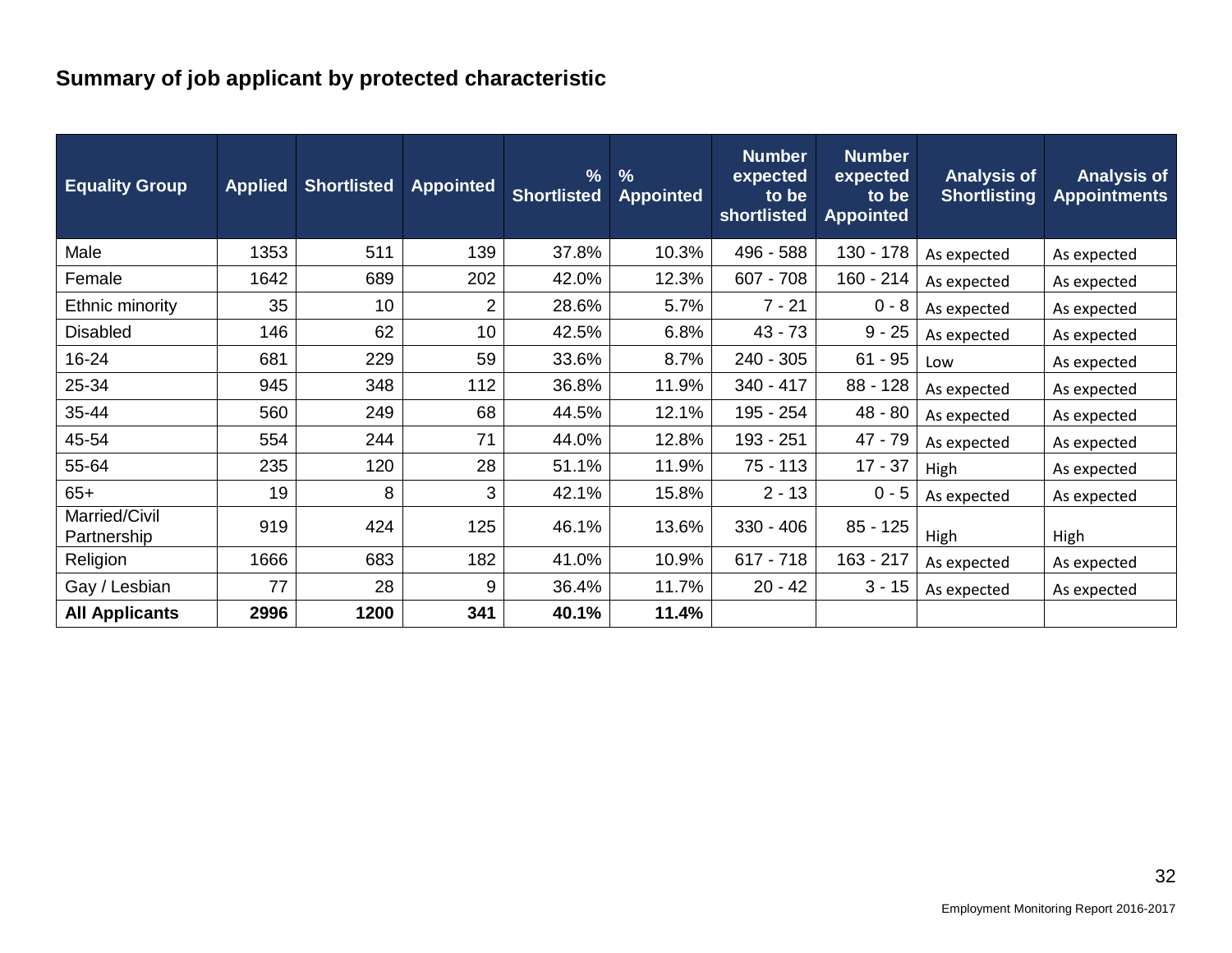# **5. Training Applications and Training Received**

Corporate training courses, as set out in our Learning and Development Plan, are automatically booked and recorded on our HR/Payroll system. Where services arrange separate ad hoc training for their employees, each service has a Training Link Officer whose responsibility it is to record that training on the HR/Payroll system. Therefore the training records held on our HR/Payroll system should reflect all training that has been undertaken across the Council. However it is possible that these records could be under-reported if not all training undertaken has been captured on the HR/Payroll system.

A manual process has been used within services to record applications for training that have not been approved. A workflow package for training will be implemented within the next 12 months which will put all training applications through the HR/Payroll system to improve on the current data collection. This improvement will enable us to improve data capture as well as record the different stages in the training process. We have also introduced a self-service system which will enable staff to ensure their own training records are accurate. This self-service system will be rolled out to all staff over the next 12 months which should improve the records in which we hold for staff.

**Table 13a and 13b** below shows the actual training undertaken with turned down training applications added to it, to show the overall picture of training requests. This assumes that all courses undertaken were requested formally, although we know in practice this is often not the case as staff may have an informal discussion with their line manager and it could be turned down at that stage, which is not recorded. Similarly where mandatory training is booked for staff, this can sometimes be arranged without a training request form. Therefore we are not confident that the data in this table is complete and therefore very meaningful in identifying whether there has been any discrimination at the training request stage.

**Table 14** below shows the actual training undertaken during the period 2016-2017.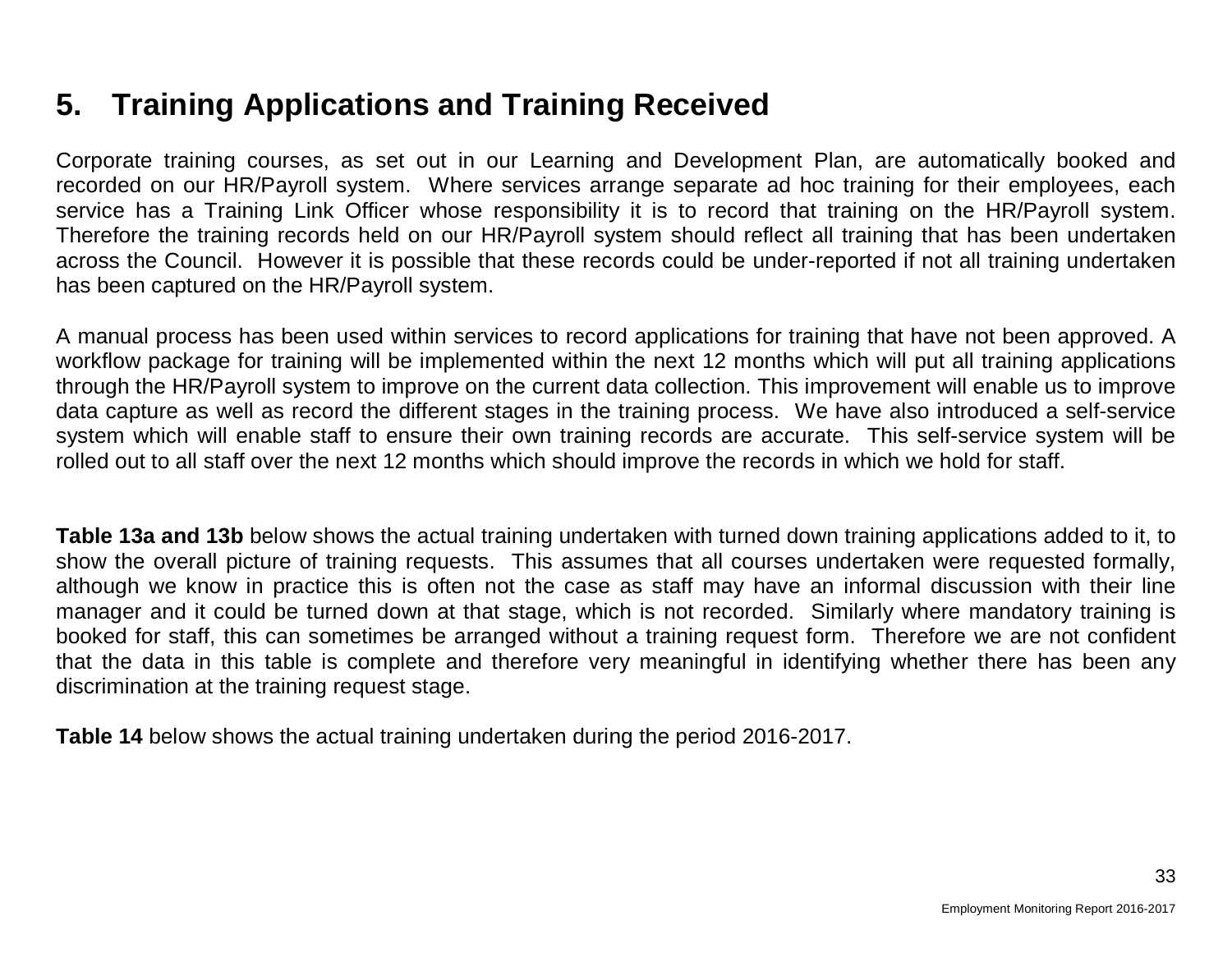# **Table 13a - Training Applications by Service for Conwy County Borough Council – 2016/7**

| <b>Service</b>                            | <b>Total</b><br><b>Training</b><br><b>Applications</b> | Age<br>$16 -$<br>24 | Age<br>$25 -$<br>34 | Age<br>$35 -$<br>44 | Age<br>$45 -$<br>54 | Age<br>$55 -$<br>64 | Age<br>$65+$ | Female               | <b>Male</b> | <b>Black</b><br><b>Minority</b><br><b>Ethnic</b> | <b>Disabled</b>      | <b>Married /</b><br><b>Civil</b><br>Partnership | Gay,<br>Lesbian,<br><b>Bisexual</b> | <b>Transgender</b> |
|-------------------------------------------|--------------------------------------------------------|---------------------|---------------------|---------------------|---------------------|---------------------|--------------|----------------------|-------------|--------------------------------------------------|----------------------|-------------------------------------------------|-------------------------------------|--------------------|
| Audit & Procurement                       | 5                                                      | $\star$             | $\star$             | $\star$             | $\star$             |                     | $\star$      | 5                    | $\star$     | $\star$                                          | $\star$              | 5                                               | $\star$                             | $\star$            |
| <b>Chief Executive Office</b>             |                                                        | $\star$             | $\star$             | $\star$             | $\star$             | $\star$             | $\star$      | $\star$              | $\star$     | $\star$                                          | $\star$              | $\star$                                         | $\star$                             | $\star$            |
| Children Family & Safeguarding            | 813                                                    |                     | 210                 | 218                 | 216                 | 160                 | 9            | 659                  | 154         | 35                                               | 46                   | 323                                             | 6                                   | $\star$            |
| <b>Community Development Service</b>      | 247                                                    | 26                  | 49                  | 52                  | 71                  | 48                  | $\star$      | 158                  | 89          |                                                  | 8                    | 98                                              | $\star$                             | $\star$            |
| <b>Corporate Financial Service</b>        |                                                        | $\star$             | $\star$             | $\star$             | $\star$             |                     | $\star$      | $\star$              | $\star$     | $\star$                                          | $\star$              | $\star$                                         | $\star$                             | $\star$            |
| Corporate Human Resources                 | 46                                                     | $\star$             | 8                   | 22                  | 5                   | 8                   | $\star$      | 38                   | 8           | $\star$                                          | $\star$              | 24                                              | $\star$                             | $\star$            |
| Corporate Improvement & Development       | 10                                                     | $\star$             | $\star$             | 6                   | $\star$             |                     | $\star$      | 6                    | $\star$     | $\star$                                          | $\star$              | 9                                               | $\star$                             | $\star$            |
| Corporate Marketing & Communications      | 22                                                     | $\star$             | $\overline{ }$      | 5                   | 6                   |                     | $\star$      | 18                   | $\star$     | $\star$                                          | $\star$              | 10                                              | $\star$                             | $\star$            |
| Education                                 | 350                                                    | 6                   | 56                  | 97                  | 141                 | 48                  | $\star$      | 304                  | 46          |                                                  | $\star$              | 210                                             | $\star$                             | $\star$            |
| <b>Environment Roads &amp; Facilities</b> | 417                                                    | 22                  | 86                  | 73                  | 170                 | 61                  | $\star$      | 136                  | 280         | $\star$                                          | $\star$              | 214                                             | $\star$                             | 6                  |
| Estates & Asset Management                | 5                                                      | $\star$             | $\star$             | $\star$             | $\star$             |                     | $\star$      | $\ddot{\phantom{1}}$ | $\star$     | $\star$                                          | $\ddot{\phantom{1}}$ | $\star$                                         | $\star$                             | $\star$            |
| Information Technology                    | 92                                                     | 10                  | 25                  | 17                  | 35                  | 5                   | $\star$      | 18                   | 74          | $\star$                                          | $\star$              | 36                                              | $\star$                             | $\star$            |
| Integrated Adults & Community Services    | 1924                                                   | 44                  | 359                 | 363                 | 660                 | 443                 | 55           | 1670                 | 254         | 38                                               | 85                   | 1059                                            | 19                                  | 10                 |
| Law & Governance                          | 32                                                     | $\star$             | $\overline{ }$      |                     | 8                   | 12                  | $\star$      | 31                   | $\star$     |                                                  |                      | 19                                              | $\star$                             | $\star$            |
| Regulatory & Housing Services             | 126                                                    |                     | 8                   | 44                  | 43                  | 20                  | $\star$      | 79                   | 47          | $\star$                                          | $\star$              | 81                                              | $\star$                             | $\star$            |
| Revenues & Benefits Service               | 102                                                    | $\star$             | 35                  | 25                  | 31                  | 10                  | $\star$      | 78                   | 24          | $\star$                                          | $\star$              | 48                                              | $\star$                             | $\star$            |
| Theatres & Conference Centre              | 113                                                    | 21                  | 44                  | 15                  | 20                  | 12                  | $\star$      | 66                   | 47          |                                                  | $\star$              | 44                                              | 8                                   | 6                  |
| <b>Total</b>                              | 4315                                                   | 149                 | 897                 | 948                 | 1413                | 831                 | 76           | 3274                 | 1040        | 80                                               | 153                  | 2186                                            | 40                                  | 22                 |

Numbers below 5 have been replaced by \* to protect anonymity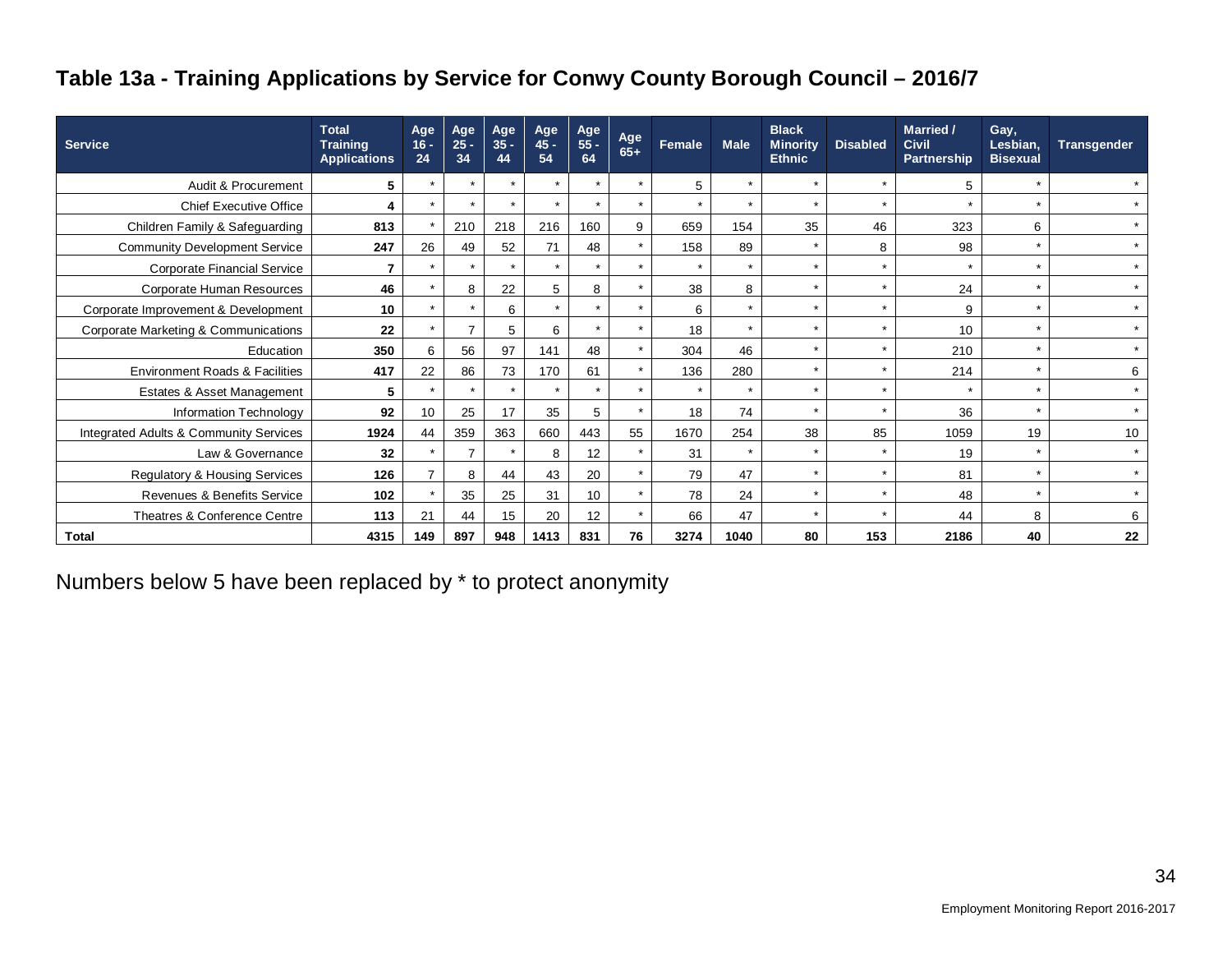# **Table 13b - Training Applications by religion and belief**

| <b>Service</b>                                    | <b>Total</b><br><b>Training</b><br><b>Applications</b> | <b>Agnostic</b> | <b>Atheist</b> | <b>Buddist</b> | <b>Christian</b> | <b>Hindu</b> | <b>Muslim</b> | <b>No</b><br><b>Religion</b> | <b>Not</b><br><b>Stated</b> | Other   |
|---------------------------------------------------|--------------------------------------------------------|-----------------|----------------|----------------|------------------|--------------|---------------|------------------------------|-----------------------------|---------|
| Audit & Procurement                               | 5                                                      | $\star$         | $\star$        | $\star$        | $\star$          | $\star$      | $\star$       | $\star$                      | $\star$                     |         |
| <b>Chief Executive Office</b>                     | 4                                                      | $\star$         | $\star$        | $\star$        | $\star$          | $\star$      | $\star$       | $\star$                      | $\star$                     | $\star$ |
| Children Family & Safeguarding                    | 813                                                    | 12              | 18             | 5              | 271              | $\star$      | $\star$       | 152                          | 341                         | 14      |
| <b>Community Development Service</b>              | 247                                                    | $\star$         | 12             | $\star$        | 88               | $\star$      | $\star$       | 30                           | 110                         | $\star$ |
| <b>Corporate Financial Service</b>                | 7                                                      | $\star$         | $\star$        | $\star$        | $\star$          | $\star$      | $\star$       | $\star$                      | $\star$                     | $\star$ |
| Corporate Human Resources                         | 46                                                     | $\star$         | $\star$        | $\star$        | 32               | $\star$      | $\star$       | 12                           | $\star$                     | $\star$ |
| Corporate Improvement & Development               | 10                                                     | $\star$         | $\star$        | $\star$        | 5                | $\star$      | $\star$       | $\star$                      | $\star$                     | $\star$ |
| <b>Corporate Marketing &amp; Communications</b>   | 22                                                     | $\star$         | $\star$        | $\star$        | 9                | $\star$      | $\star$       | 5                            | 8                           | $\star$ |
| Education                                         | 350                                                    | 5               | $\star$        | $\star$        | 52               | $\star$      | $\star$       | 21                           | 263                         | 6       |
| <b>Environment Roads &amp; Facilities</b>         | 417                                                    | 6               | 5              | $\star$        | 161              | $\star$      | $\star$       | 99                           | 141                         | $\star$ |
| Estates & Asset Management                        | 5                                                      | $\star$         | $\star$        | $\star$        | $\star$          | $\star$      | $\star$       | $\star$                      | $\star$                     | $\star$ |
| Information Technology                            | 92                                                     | 5               | $\star$        | $\star$        | 31               | $\star$      | $\star$       | 33                           | 17                          | $\star$ |
| <b>Integrated Adults &amp; Community Services</b> | 1924                                                   | 33              | 26             | $\star$        | 741              | $\star$      | $\star$       | 463                          | 615                         | 43      |
| Law & Governance                                  | 32                                                     | $\star$         | $\star$        | $\star$        | 11               | $\star$      | $\star$       | 8                            | 12                          | $\star$ |
| <b>Regulatory &amp; Housing Services</b>          | 126                                                    | $\star$         | 10             | $\star$        | 36               | $\star$      | $\star$       | 11                           | 68                          | $\star$ |
| Revenues & Benefits Service                       | 102                                                    | $\star$         | $\star$        | $\star$        | 54               | $\star$      | $\star$       | 17                           | 23                          | $\star$ |
| Theatres & Conference Centre                      | 113                                                    | $\star$         | $\star$        | $\star$        | 44               | $\star$      | $\star$       | 42                           | 23                          | $\star$ |
| <b>Total</b>                                      | 4315                                                   | 67              | 83             | 10             | 1546             | 1.           | 3             | 898                          | 1633                        | 72      |

Numbers below 5 have been replaced by \* to protect anonymity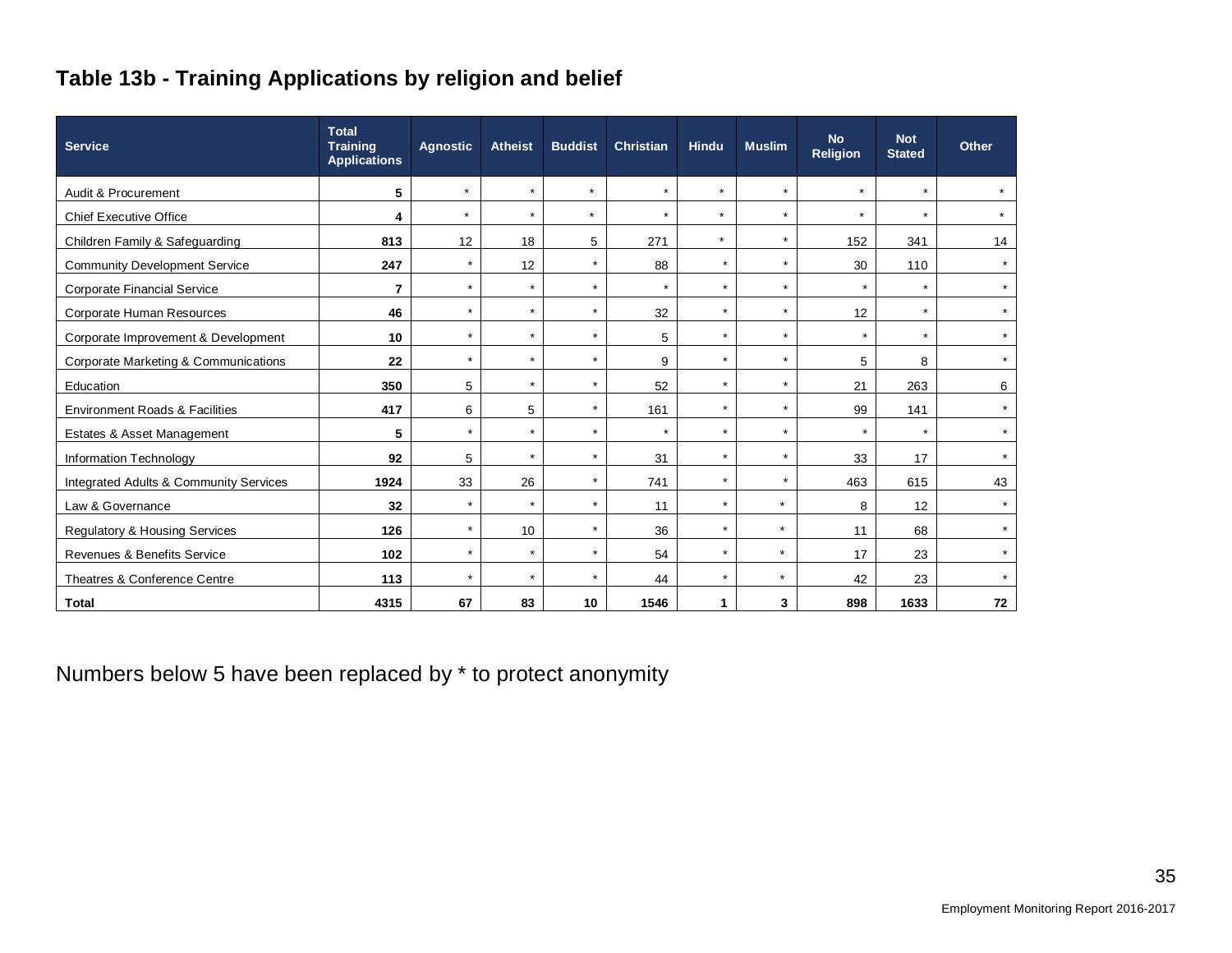# **Table 14a - Training Completed by Service for Conwy County Borough Council – 2016/17**

| <b>Service</b>                            | <b>Total</b><br><b>Training</b><br><b>Applications</b> | Age<br>$16 -$<br>24 | Age<br>$25 -$<br>34  | Age<br>$35 -$<br>44 | Age<br>$45 -$<br>54 | Age<br>$55 -$<br>64 | Age<br>$65+$ | Female  | <b>Male</b> | <b>Black</b><br><b>Minority</b><br><b>Ethnic</b> | <b>Disabled</b> | Married /<br><b>Civil</b><br>Partnership | Gay,<br>Lesbian,<br><b>Bisexual</b> | <b>Transgender</b> |
|-------------------------------------------|--------------------------------------------------------|---------------------|----------------------|---------------------|---------------------|---------------------|--------------|---------|-------------|--------------------------------------------------|-----------------|------------------------------------------|-------------------------------------|--------------------|
| Audit & Procurement                       | 5                                                      |                     | $\star$              | $\star$             | $\star$             | $\star$             | $\star$      | 5       | $\star$     | $\star$                                          |                 | 5                                        |                                     |                    |
| <b>Chief Executive Office</b>             | 4                                                      | $\star$             | $\star$              | $\star$             | $\star$             | $\star$             | $\star$      | $\star$ | $\star$     | $\star$                                          |                 |                                          |                                     |                    |
| Children Family & Safeguarding            | 813                                                    |                     | 210                  | 218                 | 216                 | 160                 | 9            | 659     | 154         | 35                                               | 46              | 323                                      | 6                                   | $\star$            |
| <b>Community Development Service</b>      | 247                                                    | 26                  | 49                   | 52                  | 71                  | 48                  | $\star$      | 158     | 89          | $\star$                                          | 8               | 98                                       |                                     | $\star$            |
| <b>Corporate Financial Service</b>        | 7                                                      | $\star$             | $\ddot{\phantom{1}}$ | $\star$             | $\star$             | $\star$             | $\star$      | $\star$ | $\star$     | $\star$                                          | $\star$         | $\star$                                  | $\star$                             | $\star$            |
| Corporate Human Resources                 | 46                                                     |                     | 8                    | 22                  | 5                   | 8                   | $\star$      | 38      | 8           | $\star$                                          |                 | 24                                       | $\star$                             | $\star$            |
| Corporate Improvement & Development       | 10                                                     | ÷                   | $\star$              | 6                   | $\star$             | $\star$             | $\star$      | 6       | $\star$     | $\star$                                          |                 | 9                                        | $\star$                             | $\star$            |
| Corporate Marketing & Communications      | 22                                                     |                     | 7                    | 5                   | 6                   | $\star$             | $\star$      | 18      | $\star$     | $\star$                                          |                 | 10                                       | $\star$                             | $\star$            |
| Education                                 | 350                                                    | 6                   | 56                   | 97                  | 141                 | 48                  | $\star$      | 304     | 46          | $\star$                                          |                 | 210                                      | $\star$                             | $\star$            |
| <b>Environment Roads &amp; Facilities</b> | 415                                                    | 22                  | 86                   | 73                  | 170                 | 60                  | $\star$      | 136     | 279         | $\star$                                          |                 | 214                                      | $\star$                             | 6                  |
| Estates & Asset Management                | 5                                                      |                     |                      | $\star$             | $\star$             | $\star$             | $\star$      | $\star$ | $\star$     | $\star$                                          |                 |                                          |                                     | $\star$            |
| Information Technology                    | 92                                                     | 10                  | 25                   | 17                  | 35                  | 5                   | $\star$      | 18      | 74          | $\star$                                          |                 | 36                                       | $\star$                             | $\star$            |
| Integrated Adults & Community Services    | 1924                                                   | 44                  | 359                  | 363                 | 660                 | 443                 | 55           | 1670    | 254         | 38                                               | 85              | 1059                                     | 19                                  | 10                 |
| Law & Governance                          | 32                                                     | $\star$             | 7                    | $\star$             | 8                   | 12                  | $\star$      | 31      | $\star$     | $\star$                                          |                 | 19                                       | $\star$                             | $\star$            |
| <b>Regulatory &amp; Housing Services</b>  | 126                                                    |                     | 8                    | 44                  | 43                  | 20                  | $\star$      | 79      | 47          | $\star$                                          |                 | 81                                       | $\star$                             |                    |
| <b>Revenues &amp; Benefits Service</b>    | 102                                                    |                     | 35                   | 25                  | 31                  | 10                  | $\star$      | 78      | 24          | $\star$                                          |                 | 48                                       | $\star$                             | $\star$            |
| Theatres & Conference Centre              | 113                                                    | 21                  | 44                   | 15                  | 20                  | 12                  | $\star$      | 66      | 47          | $\star$                                          |                 | 44                                       | 8                                   | 6                  |
| <b>Total</b>                              | 4313                                                   | 149                 | 897                  | 948                 | 1413                | 830                 | 76           | 3274    | 1039        | 80                                               | 153             | 2186                                     | 40                                  | 22                 |

Numbers below 5 have been replaced by \* to protect anonymity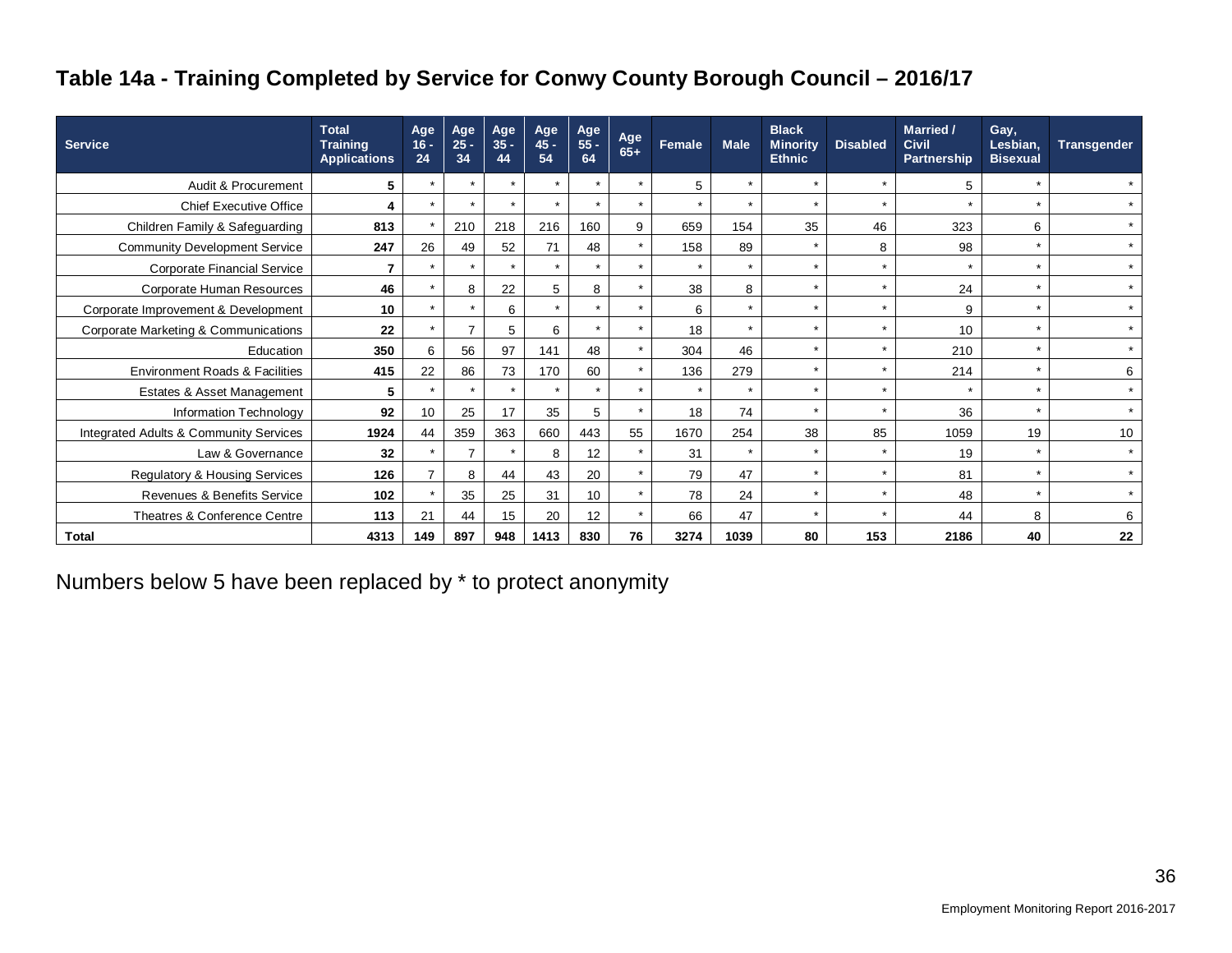# **Table 14b – Training Completed by religion and belief**

| <b>Service</b>                            | <b>Total</b><br><b>Training</b><br><b>Applications</b> | <b>Agnostic</b> | <b>Atheist</b> | <b>Buddist</b> | <b>Christian</b> | <b>Hindu</b> | <b>Muslim</b> | <b>No</b><br><b>Religion</b> | <b>Not</b><br><b>Stated</b> | Other   |
|-------------------------------------------|--------------------------------------------------------|-----------------|----------------|----------------|------------------|--------------|---------------|------------------------------|-----------------------------|---------|
| Audit & Procurement                       | 5                                                      | $\star$         | $\star$        | $\star$        | $\star$          | $\star$      | $\star$       | $\star$                      | $\star$                     |         |
| <b>Chief Executive Office</b>             | 4                                                      | $\star$         | $\star$        | $\star$        | $\star$          | $\star$      | $\star$       | $\star$                      | $\star$                     | $\star$ |
| Children Family & Safeguarding            | 813                                                    | 12              | 18             | 5              | 271              | $\star$      | $\star$       | 152                          | 341                         | 14      |
| <b>Community Development Service</b>      | 247                                                    | $\star$         | 12             | $\star$        | 88               | $\star$      | $\star$       | 30                           | 110                         | $\star$ |
| <b>Corporate Financial Service</b>        | 7                                                      | $\star$         | $\star$        | $\star$        | $\star$          | $\star$      | $\star$       | $\star$                      | $\star$                     | $\star$ |
| Corporate Human Resources                 | 46                                                     | $\star$         | $\star$        | $\star$        | 32               | $\star$      | $\star$       | 12                           | $\star$                     | $\star$ |
| Corporate Improvement & Development       | 10                                                     | $\star$         | $\star$        | $\star$        | 5                | $\star$      | $\star$       | $\star$                      | $\star$                     | $\star$ |
| Corporate Marketing & Communications      | 22                                                     | $\star$         | $\star$        | $\star$        | 9                | $\star$      | $\star$       | 5                            | 8                           | $\star$ |
| Education                                 | 350                                                    | 5               | $\star$        | $\star$        | 52               | $\star$      | $\star$       | 21                           | 263                         | 6       |
| <b>Environment Roads &amp; Facilities</b> | 415                                                    | 6               | 5              | $\star$        | 161              | $\star$      | $\star$       | 99                           | 141                         | $\star$ |
| Estates & Asset Management                | 5                                                      | $\star$         | $\star$        | $\star$        | $\star$          | $\star$      | $\star$       | $\star$                      | $\star$                     | $\star$ |
| Information Technology                    | 92                                                     | 5               | $\star$        | $\star$        | 31               | $\star$      | $\star$       | 33                           | 17                          | $\star$ |
| Integrated Adults & Community Services    | 1924                                                   | 33              | 26             | $\star$        | 741              | $\star$      | $\star$       | 463                          | 615                         | 43      |
| Law & Governance                          | 32                                                     | $\star$         | $\star$        | $\star$        | 11               | $\star$      | $\star$       | 8                            | 12                          | $\star$ |
| <b>Regulatory &amp; Housing Services</b>  | 126                                                    | $\star$         | 10             | $\star$        | 36               | $\star$      | $\star$       | 11                           | 68                          | $\star$ |
| Revenues & Benefits Service               | 102                                                    | $\star$         | $\star$        | $\star$        | 54               | $\star$      | $\star$       | 17                           | 23                          | $\star$ |
| Theatres & Conference Centre              | 113                                                    | $\star$         | $\star$        | $\star$        | 44               | $\star$      | $\star$       | 42                           | 23                          | $\star$ |
| <b>Total</b>                              | 4313                                                   | 67              | 83             | 10             | 1546             | 1.           | 3             | 898                          | 1633                        | 72      |

Numbers below 5 have been replaced by \* to protect anonymity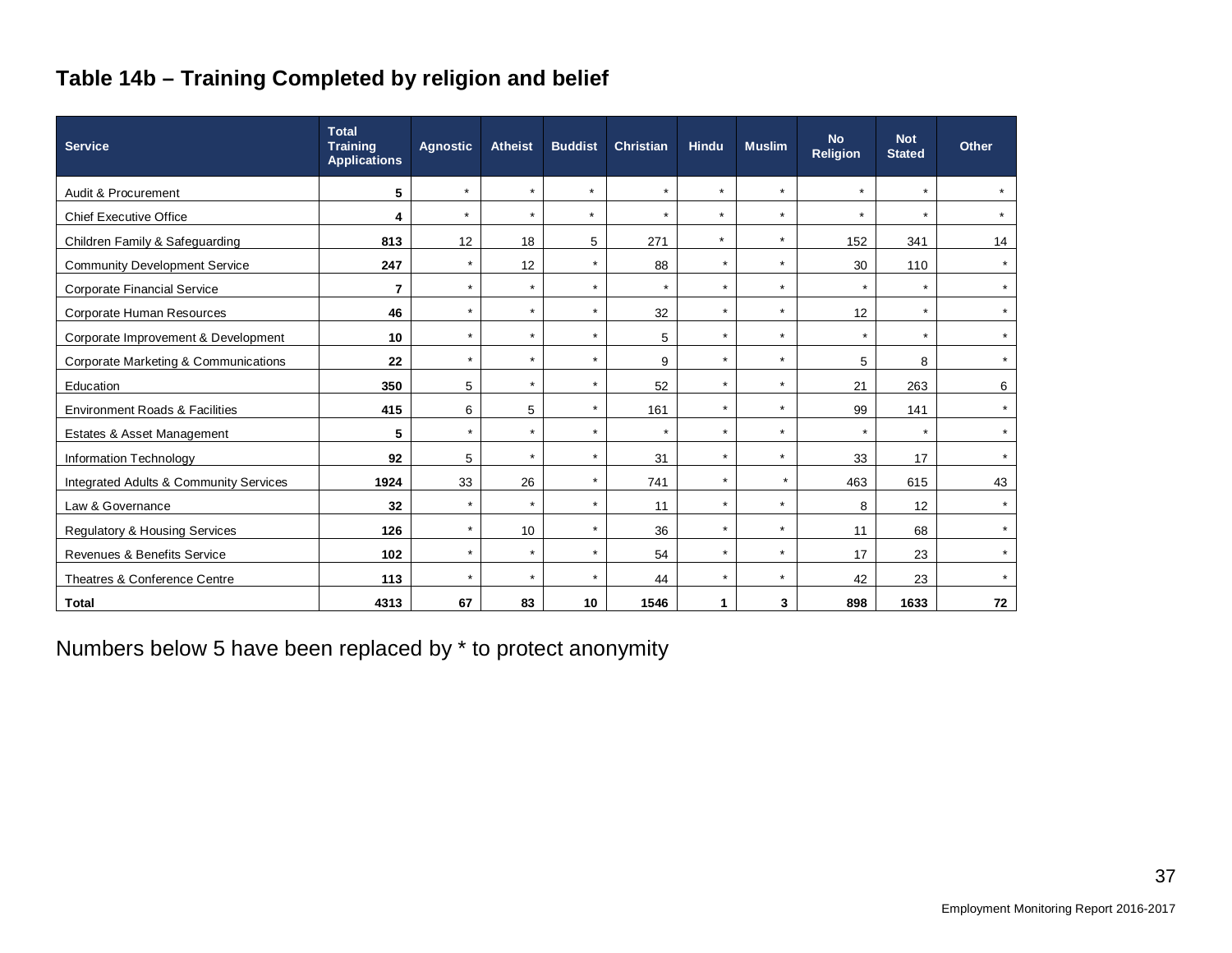## **Table 15 - E-Learning Equality Training - Modules undertaken by employees**

#### **Engaging Diversity Module Completed from 1st April 2016 to 31st March 2017**

|                  | <b>Engaging Diversity</b> | <b>Total Number of Modules</b><br><b>Completed</b> |
|------------------|---------------------------|----------------------------------------------------|
| No. of Employees | 139                       | 2515                                               |

#### **Table 16 - Analysis of completed Training Events – 2016/17**

|                              | No. of Completed<br><b>Training Events</b> | % of Completed<br><b>Training Events</b> | % of Staff Currently<br><b>Employed</b> | <b>Analysis</b> |
|------------------------------|--------------------------------------------|------------------------------------------|-----------------------------------------|-----------------|
| Male                         | 1039                                       | 24.09%                                   | 26.02%                                  | As expected     |
| Female                       | 3274                                       | 75.91%                                   | 73.98%                                  | As expected     |
| <b>Black Minority Ethnic</b> | 80                                         | 1.85%                                    | 0.84%                                   | High            |
| <b>Disabled</b>              | 153                                        | 3.55%                                    | 1.22%                                   | High            |
| $16 - 24$                    | 149                                        | 3.45%                                    | 10.39%                                  | Low             |
| $25 - 34$                    | 897                                        | 20.80%                                   | 20.34%                                  | As expected     |
| $35 - 44$                    | 948                                        | 21.98%                                   | 21.80%                                  | As expected     |
| $45 - 54$                    | 1413                                       | 32.76%                                   | 27.45%                                  | High            |
| $55 - 64$                    | 830                                        | 19.24%                                   | 17.09%                                  | As expected     |
| $65+$                        | 76                                         | 1.76%                                    | 2.93%                                   | As expected     |
| Married / Civil              |                                            |                                          |                                         |                 |
| Partnership                  | 2186                                       | 50.68%                                   | 45.41%                                  | High            |
| Gay / Lesbian / Bisexual     | 40                                         | 0.93%                                    | 0.40%                                   | As expected     |
| Religion / Belief            | 2680                                       | 62.14%                                   | 24.24%                                  | High            |
| Transgender                  | 22                                         | 0.51%                                    | 0.12%                                   | As expected     |

The statistics evidence that employees aged 16-24 years old appear less likely to receive training than other protected characteristics and age bands. Men are just as likely as women to receive training, as are employees who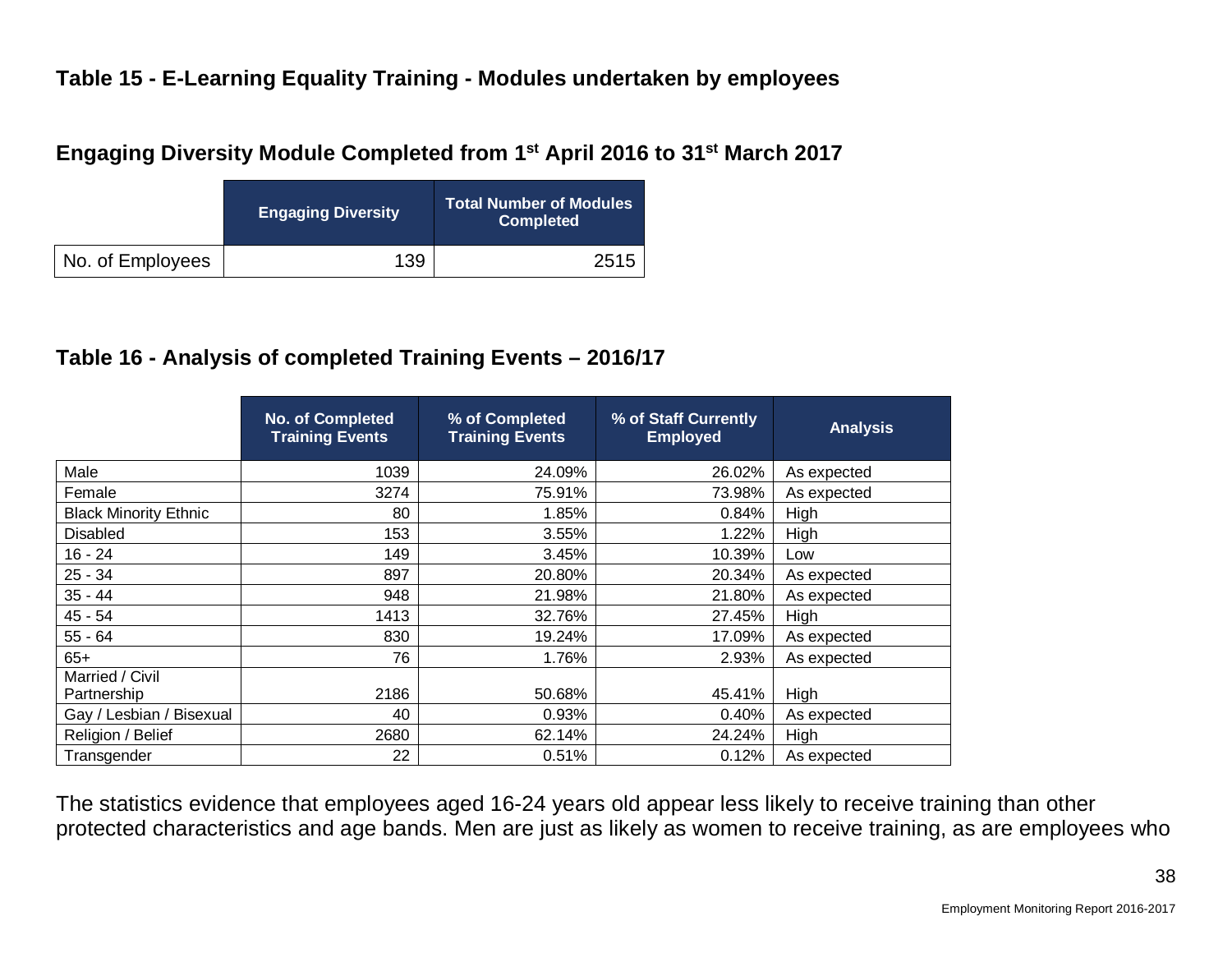have declared to be Gay, Lesbian, Bisexual or Transgender, and employees from the age groups 25-34, 35-44, 55- 64 and 65+. Employees who have declared a disability, employees from an ethnic minority background and employees aged 45-54 appear more likely to receive training than other protected characteristics. Employees who have accessed training and have declared information in regard to religion and belief are as follows; 35.8% Christian, 21% no religion, 1.5% Agnostic, 1.92% Atheist, 0.2% Buddhist, 0.02% Hindu, 0.06% Muslim and 1.7% other. 37.8% of employees who have completed training had not declared any religion, belief or non-belief.

# **6. Grievances / Disciplinary Action and other Cases**

Note: Any figures less than five are shown as \* to protect the identity of individuals. Totals remain unchanged.

| <b>Cases</b>                 | <b>Total</b> | <b>Male</b> | Female | Age<br>$\overline{16}$ -<br>24 | Age<br>$25 -$<br>34 | Age<br>$35 -$<br>44 | Age<br>45 -<br>54 | Age<br>55 -<br>64 | Age<br>$65+$ | <b>Black</b><br><b>Minority</b><br><b>Ethnic</b> | <b>Disabled</b> | <b>Married /</b><br><b>Civil</b><br><b>Partnership Bisexual</b> | Gay,<br>Lesbian, | <b>Religion</b><br>& Belief | <b>Transgender</b> |
|------------------------------|--------------|-------------|--------|--------------------------------|---------------------|---------------------|-------------------|-------------------|--------------|--------------------------------------------------|-----------------|-----------------------------------------------------------------|------------------|-----------------------------|--------------------|
| Sickness Absence             | 179          | 67          | 112    | 6                              | 38                  | 34                  | 53                | 43                |              |                                                  | 15              | 85                                                              |                  | 105                         |                    |
| Grievance / Bullying         |              |             |        |                                |                     |                     |                   |                   |              |                                                  |                 |                                                                 |                  |                             |                    |
| Disciplinary /<br>Capability | 28           | 9           | 19     |                                |                     |                     |                   |                   |              |                                                  |                 | 14                                                              |                  | 20                          |                    |
| Total                        | 214          | 79          | 135    |                                | 40                  | 41                  | 66                | 55                |              |                                                  | 16              | 102                                                             |                  | 130                         |                    |

**Table 17 – All Grievance / Disciplinary Cases in 2016/17**

Note: Information under Grievance and Bullying cases includes complainants. Information under Disciplinary / Capability includes staff against whom a complaint was made.

There are a relatively higher number of sickness absence cases involving disabled people. 2.4% of the workforce were involved in sickness absence cases, of which 8.3% were disabled employees, compared to a workforce profile of 1.2%. Whilst 2.9% of employees were involved in all cases, 7.4% of those cases involved disabled employees.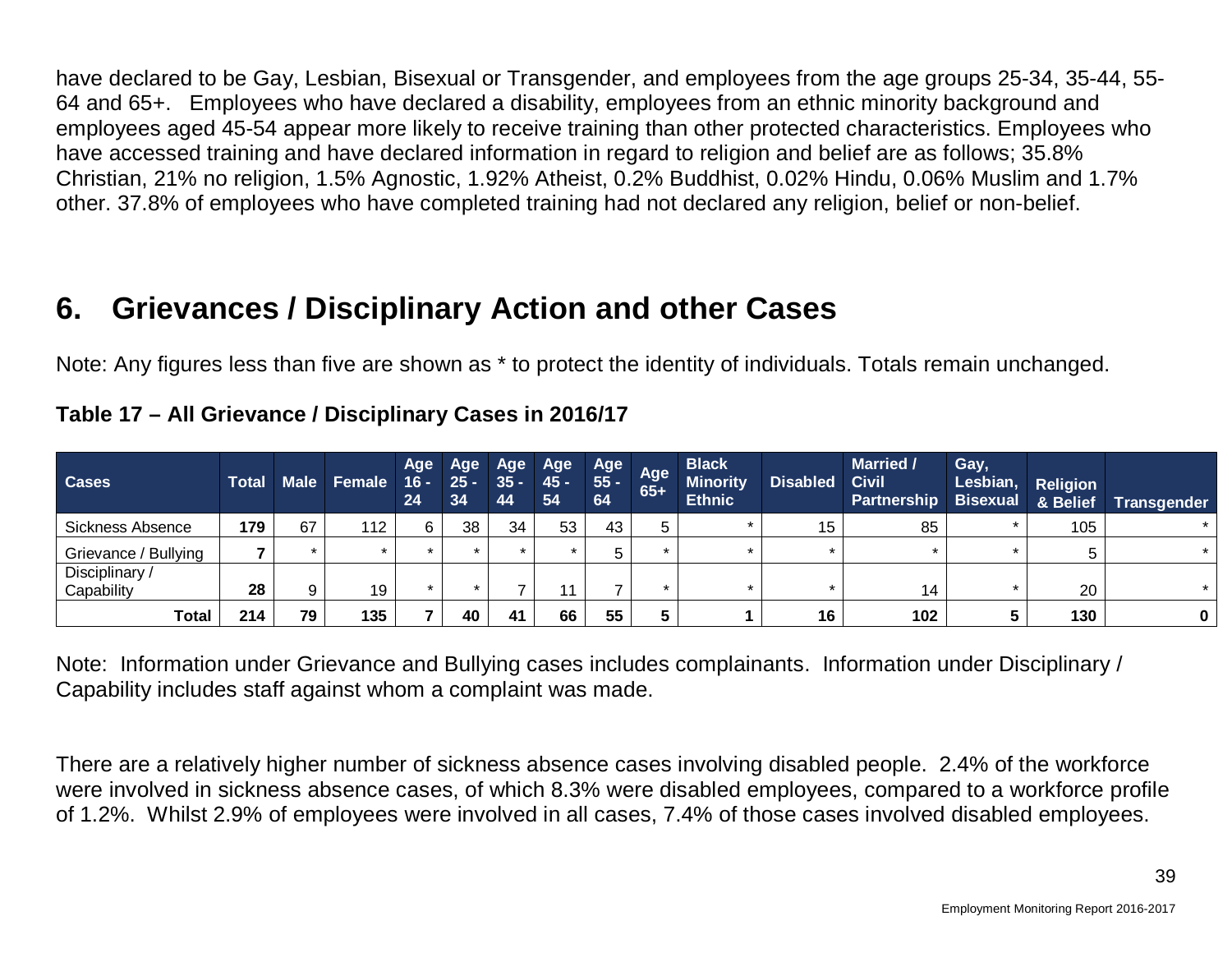1.5% of BME employees were involved in all cases compared to 2.9% of all employees. This is higher than the workforce profile for BME employees of 0.8%, although is 0.8% lower than last year's figure.

Overall there are a higher number of cases involving employees within the 45-54 age group, in particular in regard to sickness absence and disciplinary/capability cases. This is broadly comparable to the age profile of the workforce with 27% of the total workforce falling into this age group. With regard to grievance/bullying cases, there are a higher number of cases in the 55-64 age group. In all cases, there are a higher number involving female employees, however this is representative of the workforce profile of 24:76 male to female ratio.

All 7 grievance/bullying cases were attributed grievance cases unrelated to bullying. The breakdown of grievance/bullying cases shows 57% of cases being female and 43% being male, showing a higher number of males submitted grievances when compared to the workforce profile of 74:26 female to male employees.

With regard to sickness absence, 63% of cases were female and 37% cases male. When compared to the workforce profile, these figures show that a higher proportion of male employees are involved in sickness absence cases. There has been a significant increase in the number of sickness cases since last year, which is due to the fact that managing Sickness Absence is a key priority for all services as we reported one of the poorest attendance figures in Wales. There has also been an improvement in managers ensuring all improvement notices are recorded on the iTrent system.

With regard to disciplinary/capability cases, in comparison to the last Employment Monitoring Report, the number of disciplinary/capability cases has declined for both males and females, but more markedly for males with the figures showing 19 less male cases than the last report.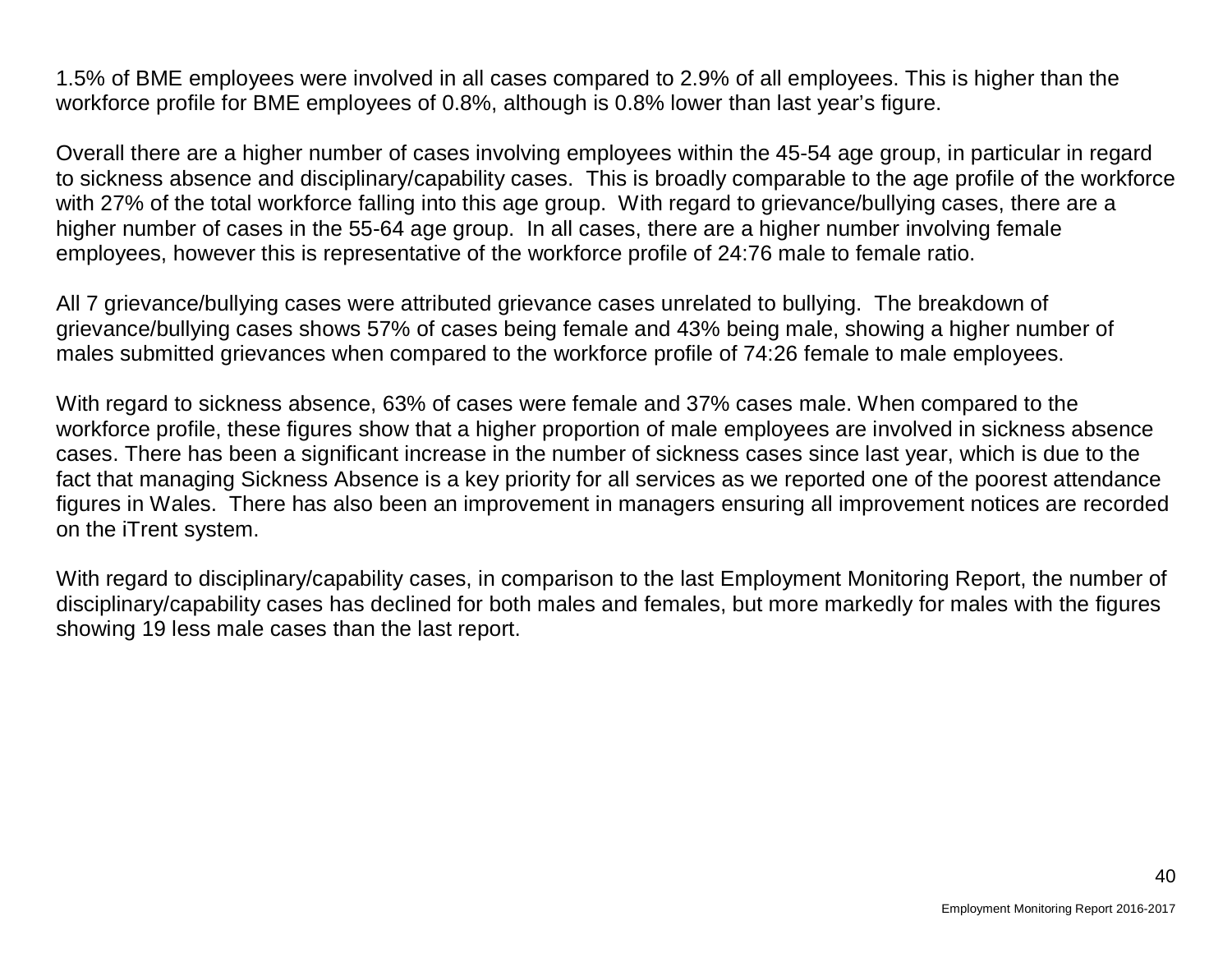# **7. Employees ending their Employment with Us**

## **Table 18a – Leavers by Reason during 2016/2017**

|                                                  | <b>Total</b>    | Age<br>$16 -$<br>24 | Age<br>$25 -$<br>34 | Age<br>$35 -$<br>44 | Age<br>$45 -$<br>54 | Age<br>55 -<br>64 | Age<br>$65+$   | Female         | <b>Male</b>  | <b>Black</b><br><b>Minority</b><br><b>Ethnic</b> | <b>Disabled</b> | Married /<br><b>Civil</b><br>Partnership | Gay,<br>Lesbian,<br><b>Bisexual</b> | Transgender  |
|--------------------------------------------------|-----------------|---------------------|---------------------|---------------------|---------------------|-------------------|----------------|----------------|--------------|--------------------------------------------------|-----------------|------------------------------------------|-------------------------------------|--------------|
| Dismissal                                        | 13              | $\star$             | $\star$             | $\star$             | 5                   | $\star$           | $\star$        | $\overline{7}$ | 6            | $\star$                                          | $\star$         | 6                                        | $\star$                             | $\star$      |
| Dismissal - Ill health                           | 18              | $\star$             | $\star$             | $\star$             | 5                   | 5                 | 5              | 12             | 6            | $\star$                                          | $\star$         | $\overline{7}$                           |                                     |              |
| End of temporary contract                        | 42              | 13                  | 13                  | $\star$             | 9                   | $\star$           | $\star$        | 28             | 14           | $\star$                                          | $\star$         | 12                                       | $\star$                             |              |
| Redundancy - Compulsory                          | 12              | $\star$             | $\star$             | $\star$             | $\star$             | 8                 | $\star$        | $\overline{7}$ | 5            | $\star$                                          | $\star$         | 8                                        | $\star$                             |              |
| <b>TUPE</b>                                      | $\mathbf{0}$    | $\star$             | $\star$             | $\star$             | $\star$             | $\star$           | $\star$        | $\star$        | $\star$      | $\star$                                          | $\star$         | $\star$                                  | $\star$                             | $\star$      |
| Involuntary                                      | 85              | 14                  | 16                  | 9                   | 20                  | 17                | 9              | 54             | 31           | $\bf{0}$                                         | 3               | 33                                       | $\mathbf 0$                         | 1            |
|                                                  |                 |                     |                     |                     |                     |                   |                |                |              |                                                  |                 |                                          |                                     |              |
| Death in Service                                 | $\sqrt{5}$      | $\star$             | $\star$             | $\star$             | $\star$             | $\star$           | $\star$        | $\star$        | $\star$      | $\star$                                          | $\star$         | $\star$                                  |                                     |              |
| Other                                            | $5\phantom{.0}$ | $\mathbf 0$         | $\mathbf 0$         | $\pmb{0}$           | $\mathbf{1}$        | 3                 | $\mathbf{1}$   | 4              | $\mathbf{1}$ | $\bf{0}$                                         | $\bf{0}$        | 4                                        | $\bf{0}$                            | $\mathbf 0$  |
|                                                  |                 |                     |                     |                     |                     |                   |                |                |              |                                                  |                 |                                          |                                     |              |
| By Mutual Agreement                              | $\mathbf 0$     | $\star$             | $\star$             | $^\star$            | $\star$             | $\star$           | $\star$        | $\star$        | $\star$      | $\star$                                          | $\star$         | $\star$                                  | $\star$                             |              |
| Efficiency of the Service                        | $\mathbf{1}$    | $\star$             | $\star$             | $\star$             | $\star$             | $\star$           | $\star$        | $\star$        | $\star$      | $\star$                                          | $\star$         | $\star$                                  | $\star$                             |              |
| Redundancy - Voluntary                           | 26              | $\star$             | $\star$             | $\star$             | $\star$             | 14                | $\star$        | 18             | 8            | $\star$                                          | $\star$         | 23                                       | $\star$                             |              |
| Relief not worked for 18 months                  | $\overline{2}$  | $\star$             | $\star$             | $\star$             | $\star$             | $\star$           | $\star$        | $\star$        | $\star$      | $\star$                                          | $\star$         | $\star$                                  | $\star$                             |              |
| Resignation                                      | 172             | 19                  | 40                  | 43                  | 39                  | 24                | $\overline{7}$ | 131            | 41           | $\star$                                          | $\star$         | 90                                       | $\star$                             |              |
| Resignation - Gone to another Authority          | 27              | $\star$             | 12                  | 8                   | $\star$             | $\star$           | $\star$        | 16             | 11           | $\star$                                          | $\star$         | 12                                       | $\star$                             |              |
| Resignation - III health                         | 4               |                     | $\star$             | $\star$             | $\star$             | $\star$           |                | $\star$        | $\star$      |                                                  | $\star$         | $\star$                                  |                                     |              |
| Resignation - Left for another job               | 118             | 11                  | 35                  | $30\,$              | 18                  | 21                |                | 82             | 36           | $\star$                                          | $\star$         | 56                                       |                                     |              |
| Resignation - Left the area                      | $\overline{2}$  | $\star$             | $\star$             | $\star$             | $\star$             | $\star$           |                | $\star$        | $\star$      | $\star$                                          | $\star$         | $\star$                                  |                                     |              |
| Resignation - Not returned after maternity leave | $\mathbf{1}$    | $\star$             | $\star$             | $\star$             | $\star$             | $\star$           |                | $\star$        | $\star$      | $\star$                                          | $\star$         | $\star$                                  |                                     |              |
| Resignation - Returned to education              | $\sqrt{5}$      | $\star$             | $\star$             | $\star$             | $\star$             | $\star$           | $\star$        | $\star$        | $\star$      | $\star$                                          | $\star$         | $\star$                                  | $\star$                             |              |
| Retirement - Age                                 | 43              | $\star$             | $\star$             | $\star$             | $\star$             | 12                | 31             | 22             | 21           | $\star$                                          | $^\star$        | 29                                       | $\star$                             |              |
| Retirement - Early voluntary                     | 29              | $\star$             | $\star$             | $\star$             | $\star$             | 26                | $\star$        | 25             | $\star$      | $\star$                                          | $\star$         | 21                                       | $\star$                             | $\star$      |
| Retirement - III health                          | 5               | $\star$             | $\star$             | $\star$             | $\star$             | $\star$           | $\star$        | $\star$        | $\star$      | $\star$                                          | $\star$         | $\star$                                  | $\star$                             |              |
| Voluntary                                        | 435             | 35                  | 92                  | 89                  | 68                  | 102               | 49             | 309            | 126          | 3                                                | 9               | 240                                      | 6                                   | $\mathbf{2}$ |
|                                                  |                 |                     |                     |                     |                     |                   |                |                |              |                                                  |                 |                                          |                                     |              |
| <b>Total</b>                                     | 525             | 49                  | 108                 | 98                  | 89                  | 122               | 59             | 367            | 158          | $\mathbf{3}$                                     | 12              | 277                                      | 6                                   | 3            |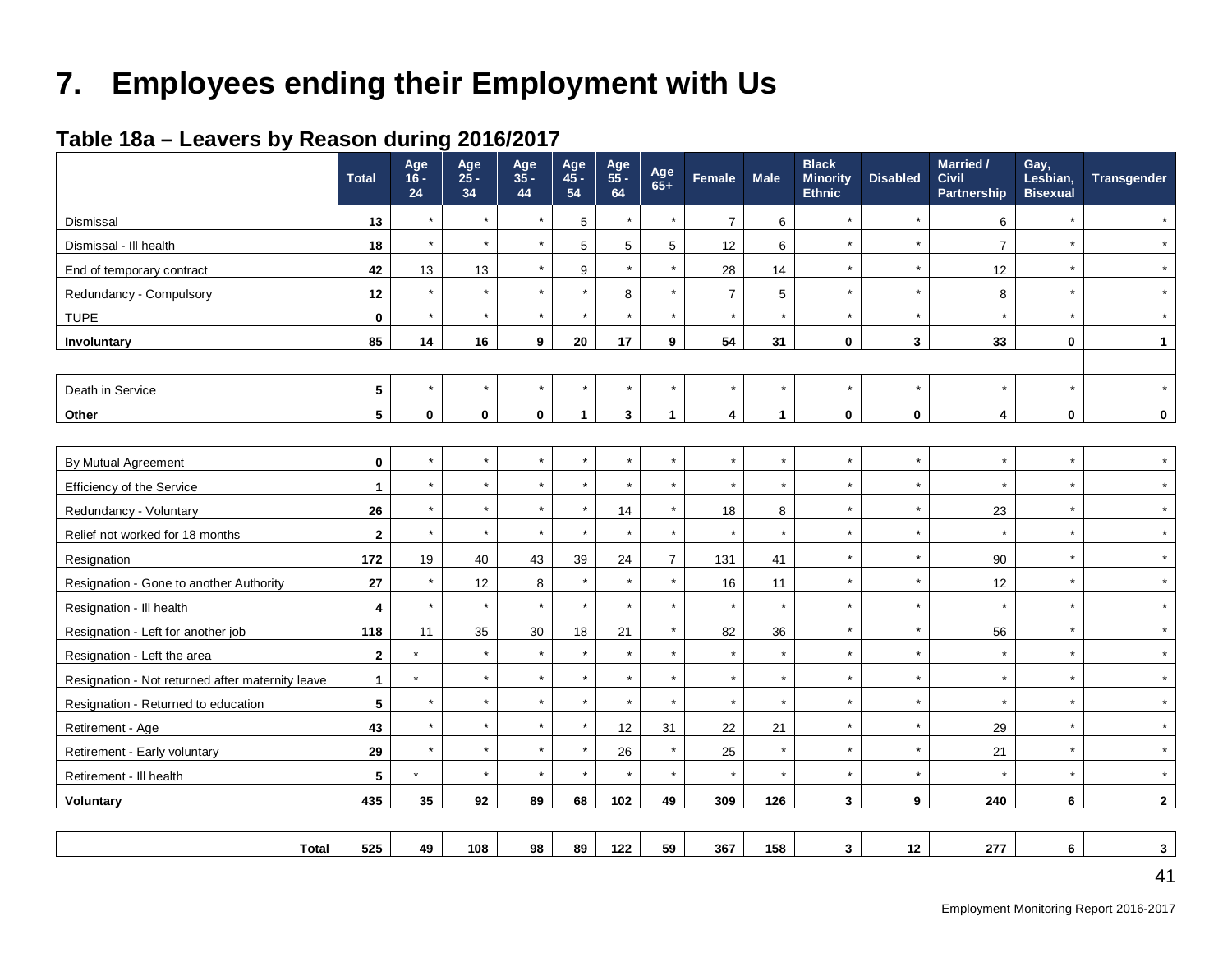# Numbers below 5 have been replaced by \* to protect anonymity

|                                                     | <b>Total</b> | <b>Agnostic</b> | <b>Atheist</b> | <b>Buddist</b> | <b>Christian</b> | <b>No</b><br>Religion | <b>Not</b><br><b>Specified</b> | Other        | <b>Not</b><br><b>Stated</b> |
|-----------------------------------------------------|--------------|-----------------|----------------|----------------|------------------|-----------------------|--------------------------------|--------------|-----------------------------|
| Dismissal                                           | 13           | $\star$         | $\star$        | $\star$        | $\star$          | $\star$               | $\star$                        | $\star$      | 6                           |
| Dismissal - III health                              | 18           | $\star$         | $\star$        | $\star$        | $\star$          | $\star$               | $\star$                        | $\star$      | 12                          |
| End of temporary contract                           | 42           | $\star$         | $\star$        | $\star$        | 5                | $\overline{7}$        | $\star$                        | $\star$      | 25                          |
| Redundancy - Compulsory                             | 12           | $\star$         | $\star$        | $\star$        | $\overline{7}$   | $\star$               | $\star$                        | $\star$      | 5                           |
| <b>TUPE</b>                                         | $\pmb{0}$    | $\star$         | $\star$        | $\star$        | $\star$          | $\star$               | $\star$                        | $\star$      |                             |
| Involuntary                                         | 85           | $\mathbf{2}$    | $\mathbf 0$    | 0              | 19               | 12                    | 4                              | 0            | 48                          |
|                                                     |              |                 |                |                |                  |                       |                                |              |                             |
| Death in Service                                    | 5            | $\star$         | $\star$        | $\star$        | $\star$          | $\star$               | $\star$                        | $\star$      |                             |
| Other                                               | 5            | $\mathbf{0}$    | $\mathbf 0$    | $\mathbf{0}$   | $\mathbf{1}$     | $\mathbf{1}$          | 0                              | 0            | 3                           |
|                                                     |              |                 |                |                |                  |                       |                                |              |                             |
| By Mutual Agreement                                 | 0            | $\star$         | $\star$        | $\star$        | $\star$          | $\star$               | $\star$                        | $\star$      |                             |
| Efficiency of the Service                           | 1            | $\star$         | $\star$        | $\star$        | $\star$          | $\star$               | $\star$                        | $\star$      |                             |
| Redundancy - Voluntary                              | 26           | $\star$         | $\star$        | $\star$        | 6                | $\star$               | $\star$                        | $\star$      | 15                          |
| Relief not worked for 18 months                     | $\mathbf 2$  | $\star$         | $\star$        | $\star$        | $\star$          | $\star$               | $\star$                        | $\star$      | $\star$                     |
| Resignation                                         | 172          | $\star$         | $\star$        | $\star$        | 17               | 8                     | $\star$                        | $\star$      | 142                         |
| Resignation - Gone to another Authority             | 27           | $\star$         | $\star$        | $\star$        | $\overline{7}$   | $\star$               | $\star$                        | $\star$      | 18                          |
| Resignation - III health                            | 4            | $\star$         | $\star$        | $\star$        | $\star$          | $\star$               | $\star$                        | $\star$      |                             |
| Resignation - Left for another job                  | 118          | $\star$         | $\star$        | $\star$        | 36               | 21                    | $\star$                        | $\star$      | 52                          |
| Resignation - Left the area                         | $\mathbf 2$  | $\star$         | $\star$        | $\star$        | $\star$          | $\star$               | $\star$                        | $\star$      |                             |
| Resignation - Not returned after maternity<br>leave | 1            | $\star$         | $\star$        | $\star$        | $\star$          | $\star$               | $\star$                        | $\star$      |                             |
| Resignation - Returned to education                 | 5            | $\star$         | $\star$        | $\star$        | $\star$          | $\star$               | $\star$                        | $\star$      |                             |
| Retirement - Age                                    | 43           | $\star$         | $\star$        | $\star$        | 11               | $\star$               | $\star$                        | $\star$      | 27                          |
| Retirement - Early voluntary                        | 29           | $\star$         | $\star$        | $\star$        | $\star$          | $\star$               | $\star$                        | $\star$      | 23                          |
| Retirement - III health                             | 5            | $\star$         | $\star$        | $\star$        | $\star$          | $\star$               | $\star$                        | $\star$      |                             |
| <b>Voluntary</b>                                    | 435          | 5               | 5              | 1              | 86               | 43                    | 7                              | $\mathbf{1}$ | 287                         |
|                                                     |              |                 |                |                |                  |                       |                                |              |                             |
| <b>Total</b>                                        | 525          | $\overline{7}$  | 5              | $\mathbf{1}$   | 106              | 56                    | 11                             | $\mathbf{1}$ | 338                         |

#### **Table 18b – Leavers by religion and belief during 2016/2017**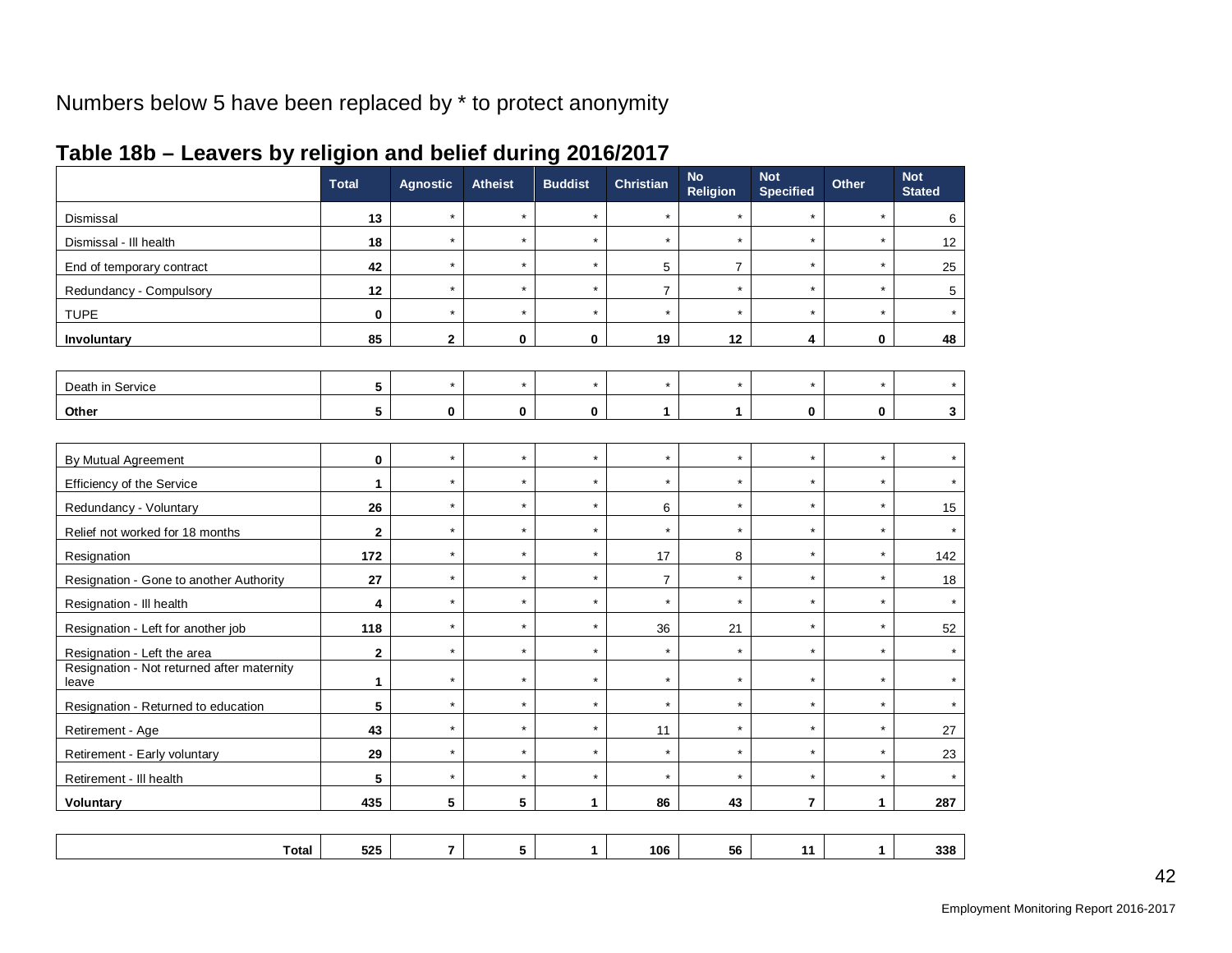#### Numbers below 5 have been replaced by \* to protect anonymity

The leavers' information contained within this report has been obtained from the HR/payroll system for the period 1<sup>st</sup> April 2016 and the 31<sup>st</sup> March 2017. Where an employee holds two or more jobs within the Authority, their record will be duplicated within this data which may skew some of the statistics.

Between these dates there were 525 leavers, 435 (83%) who left voluntary, 85 (16%) who left involuntary and 5 (1%) were deaths in service. Of those who left involuntary, 42 (49.4%) were staff whose temporary contract had come to an end, 12 (14.1%) of employees left due to compulsory redundancy and 31 (36.5%) employees were dismissed in this period of which 18 (58%) were dismissed on ill health grounds.

| <b>Equality Group</b>        | $%$ of<br><b>Voluntary</b><br><b>Leavers</b> | $%$ of<br><b>Involuntary</b><br><b>Leavers</b> | $%$ All<br><b>leavers</b> | % of staff<br>who work<br>for us | <b>Analysis of</b><br><b>Voluntary</b><br><b>Leavers</b> | <b>Analysis of</b><br><b>Involuntary</b><br><b>Leavers</b> |
|------------------------------|----------------------------------------------|------------------------------------------------|---------------------------|----------------------------------|----------------------------------------------------------|------------------------------------------------------------|
| Male                         | 28.97%                                       | 36.47%                                         | 30.10%                    | 26.84%                           | As expected                                              | High                                                       |
| Female                       | 71.03%                                       | 63.53%                                         | 69.90%                    | 73.16%                           | As expected                                              | Low                                                        |
| Ethnic minority              | 0.69%                                        | $0.00\%$                                       | 0.57%                     | 0.58%                            | As expected                                              | As expected                                                |
| <b>Disabled</b>              | 2.07%                                        | 3.53%                                          | 2.10%                     | 1.59%                            | As expected                                              | As expected                                                |
| $16 - 24$                    | 8.05%                                        | 16.47%                                         | 9.33%                     | 7.86%                            | As expected                                              | High                                                       |
| $25 - 34$                    | 21.15%                                       | 18.82%                                         | 20.57%                    | 18.13%                           | As expected                                              | As expected                                                |
| $35 - 44$                    | 20.46%                                       | 10.59%                                         | 18.67%                    | 22.52%                           | As expected                                              | Low                                                        |
| $45 - 54$                    | 15.63%                                       | 23.53%                                         | 16.95%                    | 29.02%                           | Low                                                      | As expected                                                |
| $55 - 64$                    | 23.45%                                       | 20.00%                                         | 23.24%                    | 18.90%                           | As expected                                              | As expected                                                |
| $65+$                        | 11.26%                                       | 10.59%                                         | 11.24%                    | 3.57%                            | High                                                     | High                                                       |
| Married/Civil<br>Partnership | 55.17%                                       | 38.82%                                         | 52.76%                    | 53.40%                           | As expected                                              | Low                                                        |
| Gay, Lesbian, Bisexual       | 1.38%                                        | $0.00\%$                                       | 1.14%                     | 0.48%                            | As expected                                              | Low                                                        |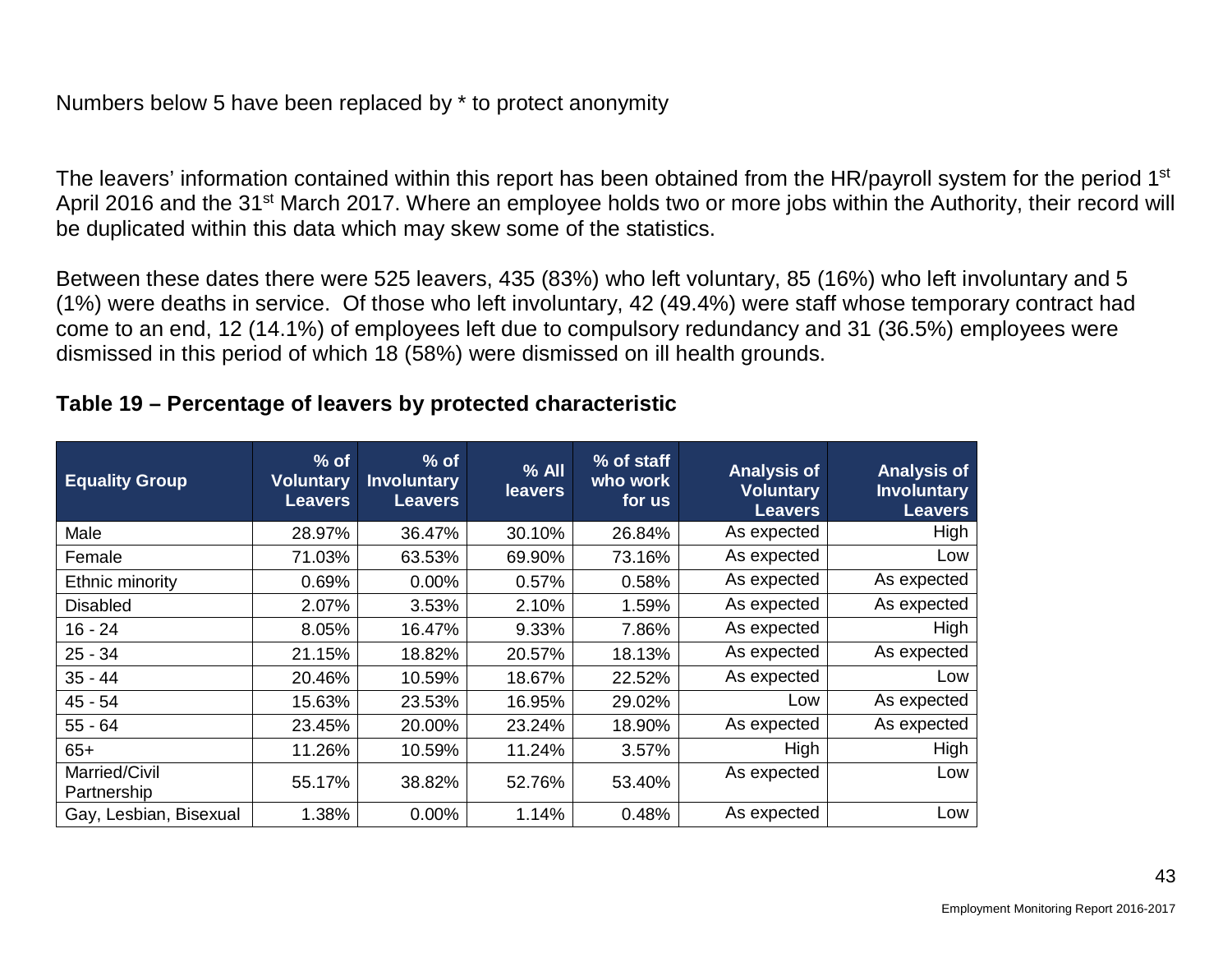#### **Ethnicity**

The number of employees of an ethnic minority origin, who left the Authority in this period is the same as last year, with the reasons cited as voluntary.

## **Disability**

A total of 12 employees left the Authority during this period who have declared a disability; 3 of which were involuntary and 9 voluntary.

## **Sex**

This year as in previous years, there was a higher number of female employees leaving the organisation compared to male employees. When the figures are compared to the workforce profile of 74% female to 26% male, males are over represented in the leavers figures with males accounting for 30% of the total leavers figure.

#### **Age**

This year, 9.3% of leavers were from the 16-24 age group, 20.6% from the 25-34 age group, 18.75 from the 35-44 age group, 17% from the 45-54 age group, 23.2% from the 55-64 age group and 11.2% from the 65+ age group. Employees aged between 55-64 make up a disproportionately high number of leavers, when compared to the overall workforce profile of this age group at 17%. As expected, employees aged 65+ also make up a disproportionately high number of leavers due to retirement.

#### **Marriage/Civil Partnership**

Of those employees that left the Authority 53% declared that they were married or in a civil partnership. This is a higher figure than last year which could be due to our improved records which we hold for staff. The majority of these employees left voluntarily with reasons cited such as voluntary redundancy, resignation and retirement.